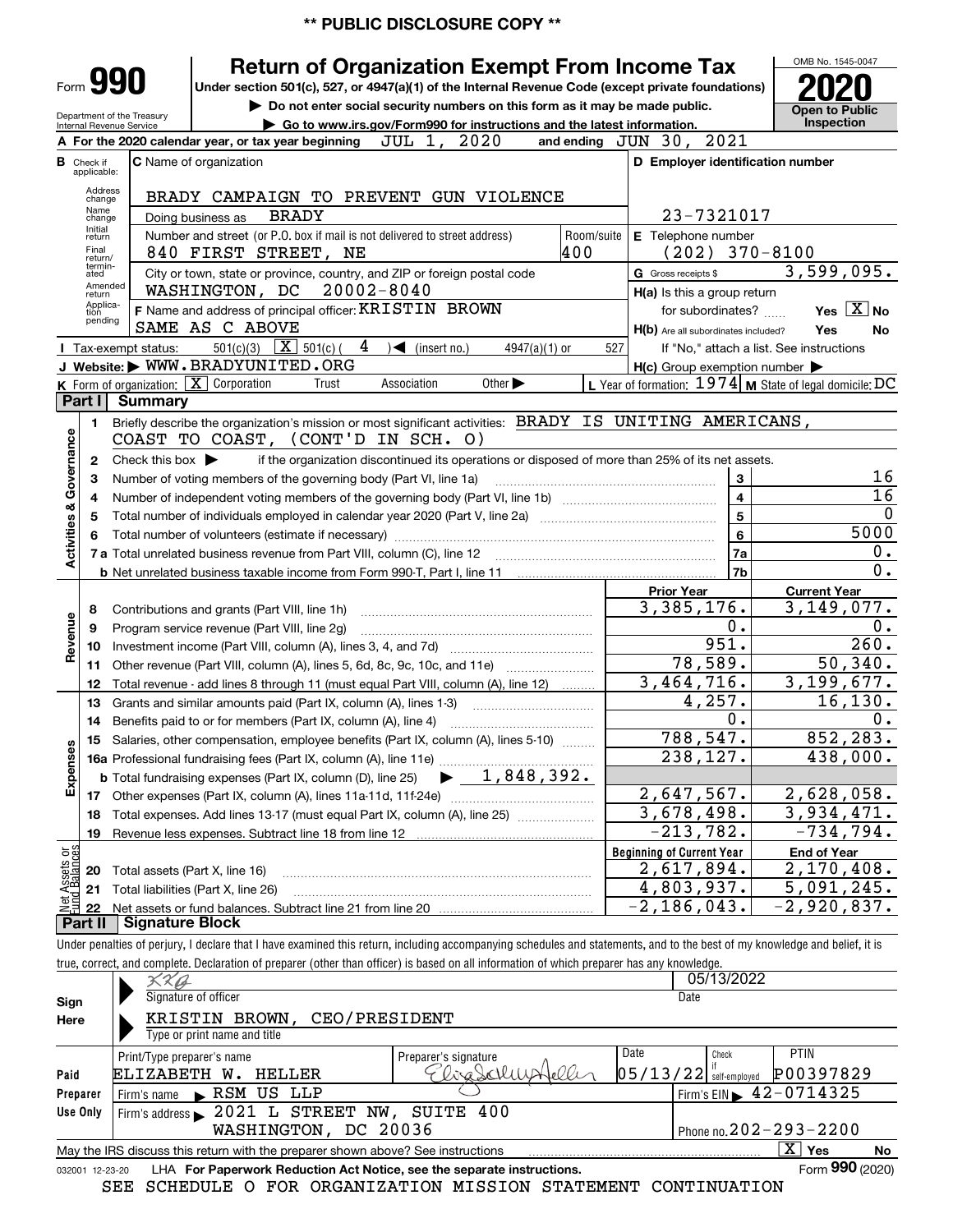# (Rev. January 2020) **Cxempt Organization Return** and the No. 1545-0047 **8868 Application for Automatic Extension of Time To File an**

Department of the Treasury Internal Revenue Service

- **| File a separate application for each return.**
- **| Go to www.irs.gov/Form8868 for the latest information.**

filing of this form, visit www.irs.gov/e-file-providers/e-file-for-charities-and-non-profits. forms listed below with the exception of Form 8870, Information Return for Transfers Associated With Certain Personal Benefit Contracts, for which an extension request must be sent to the IRS in paper format (see instructions). For more details on the electronic

## **Automatic 6-Month Extension of Time.** Only submit original (no copies needed).

All corporations required to file an income tax return other than Form 990-T (including 1120-C filers), partnerships, REMICs, and trusts must use Form 7004 to request an extension of time to file income tax returns.

| Type or                                                                                              | Name of exempt organization or other filer, see instructions.                                                                                                                                                                                                                                                                                                                                                                                                                                                                                                                                                                                                                                                        |        |                                                                                                                                                                         |              | Taxpayer identification number (TIN)         |        |  |  |
|------------------------------------------------------------------------------------------------------|----------------------------------------------------------------------------------------------------------------------------------------------------------------------------------------------------------------------------------------------------------------------------------------------------------------------------------------------------------------------------------------------------------------------------------------------------------------------------------------------------------------------------------------------------------------------------------------------------------------------------------------------------------------------------------------------------------------------|--------|-------------------------------------------------------------------------------------------------------------------------------------------------------------------------|--------------|----------------------------------------------|--------|--|--|
| print                                                                                                | BRADY CAMPAIGN TO PREVENT GUN VIOLENCE                                                                                                                                                                                                                                                                                                                                                                                                                                                                                                                                                                                                                                                                               |        |                                                                                                                                                                         |              | 23-7321017                                   |        |  |  |
| File by the<br>due date for<br>filing your<br>return. See<br>instructions.                           | Number, street, and room or suite no. If a P.O. box, see instructions.<br>840 FIRST STREET, NE, NO. 400<br>City, town or post office, state, and ZIP code. For a foreign address, see instructions.<br>WASHINGTON, DC 20002-8040                                                                                                                                                                                                                                                                                                                                                                                                                                                                                     |        |                                                                                                                                                                         |              |                                              |        |  |  |
|                                                                                                      | $\mathbf 0$<br>Enter the Return Code for the return that this application is for (file a separate application for each return)                                                                                                                                                                                                                                                                                                                                                                                                                                                                                                                                                                                       |        |                                                                                                                                                                         |              |                                              |        |  |  |
| <b>Application</b>                                                                                   |                                                                                                                                                                                                                                                                                                                                                                                                                                                                                                                                                                                                                                                                                                                      | Return | Application                                                                                                                                                             |              |                                              | Return |  |  |
| Is For                                                                                               |                                                                                                                                                                                                                                                                                                                                                                                                                                                                                                                                                                                                                                                                                                                      | Code   | Is For                                                                                                                                                                  |              |                                              | Code   |  |  |
|                                                                                                      | Form 990 or Form 990-EZ                                                                                                                                                                                                                                                                                                                                                                                                                                                                                                                                                                                                                                                                                              | 01     | Form 990-T (corporation)                                                                                                                                                | 07           |                                              |        |  |  |
| Form 990-BL                                                                                          |                                                                                                                                                                                                                                                                                                                                                                                                                                                                                                                                                                                                                                                                                                                      | 02     | Form 1041-A                                                                                                                                                             |              |                                              | 08     |  |  |
|                                                                                                      | Form 4720 (individual)                                                                                                                                                                                                                                                                                                                                                                                                                                                                                                                                                                                                                                                                                               | 03     | Form 4720 (other than individual)                                                                                                                                       |              |                                              | 09     |  |  |
| Form 990-PF                                                                                          |                                                                                                                                                                                                                                                                                                                                                                                                                                                                                                                                                                                                                                                                                                                      | 04     | Form 5227                                                                                                                                                               |              |                                              | 10     |  |  |
|                                                                                                      | Form 990-T (sec. 401(a) or 408(a) trust)                                                                                                                                                                                                                                                                                                                                                                                                                                                                                                                                                                                                                                                                             | 05     | Form 6069                                                                                                                                                               |              |                                              | 11     |  |  |
|                                                                                                      | Form 990-T (trust other than above)                                                                                                                                                                                                                                                                                                                                                                                                                                                                                                                                                                                                                                                                                  | 06     | Form 8870<br>BINDU MACCHIAVELLO - 840 FIRST STREET, NE, NO. 400 -                                                                                                       |              |                                              | 12     |  |  |
| $box \blacktriangleright$<br>1<br>$\mathbf{2}$                                                       | If the organization does not have an office or place of business in the United States, check this box manufactured uncontroller<br>If this is for a Group Return, enter the organization's four digit Group Exemption Number (GEN) [If this is for the whole group, check this<br>. If it is for part of the group, check this box $\blacktriangleright$<br>I request an automatic 6-month extension of time until<br>the organization named above. The extension is for the organization's return for:<br>calendar year or<br>$\blacktriangleright$ $\boxed{\text{X}}$ tax year beginning JUL 1, 2020<br>If the tax year entered in line 1 is for less than 12 months, check reason:<br>Change in accounting period |        | and attach a list with the names and TINs of all members the extension is for.<br>MAY 16, 2022<br>, and ending $\,$ JUN $\,$ 30 $\,$ , $\,$ 2021 $\,$<br>Initial return | Final return | , to file the exempt organization return for |        |  |  |
| За                                                                                                   | If this application is for Forms 990-BL, 990-PF, 990-T, 4720, or 6069, enter the tentative tax, less<br>any nonrefundable credits. See instructions.                                                                                                                                                                                                                                                                                                                                                                                                                                                                                                                                                                 |        |                                                                                                                                                                         | За           | \$                                           | $0$ .  |  |  |
| If this application is for Forms 990-PF, 990-T, 4720, or 6069, enter any refundable credits and<br>b |                                                                                                                                                                                                                                                                                                                                                                                                                                                                                                                                                                                                                                                                                                                      |        |                                                                                                                                                                         |              |                                              |        |  |  |
| estimated tax payments made. Include any prior year overpayment allowed as a credit.                 |                                                                                                                                                                                                                                                                                                                                                                                                                                                                                                                                                                                                                                                                                                                      |        |                                                                                                                                                                         | 3b           | \$                                           | 0.     |  |  |
| c                                                                                                    | <b>Balance due.</b> Subtract line 3b from line 3a. Include your payment with this form, if required, by                                                                                                                                                                                                                                                                                                                                                                                                                                                                                                                                                                                                              |        |                                                                                                                                                                         |              |                                              |        |  |  |
|                                                                                                      | 3c<br>using EFTPS (Electronic Federal Tax Payment System). See instructions                                                                                                                                                                                                                                                                                                                                                                                                                                                                                                                                                                                                                                          |        |                                                                                                                                                                         |              |                                              | ο.     |  |  |
| instructions.                                                                                        | Caution: If you are going to make an electronic funds withdrawal (direct debit) with this Form 8868, see Form 8453-EO and Form 8879-EO for payment                                                                                                                                                                                                                                                                                                                                                                                                                                                                                                                                                                   |        |                                                                                                                                                                         |              |                                              |        |  |  |

LHA For Privacy Act and Paperwork Reduction Act Notice, see instructions. **8868** (Rev. 1-2020) Form 8868 (Rev. 1-2020)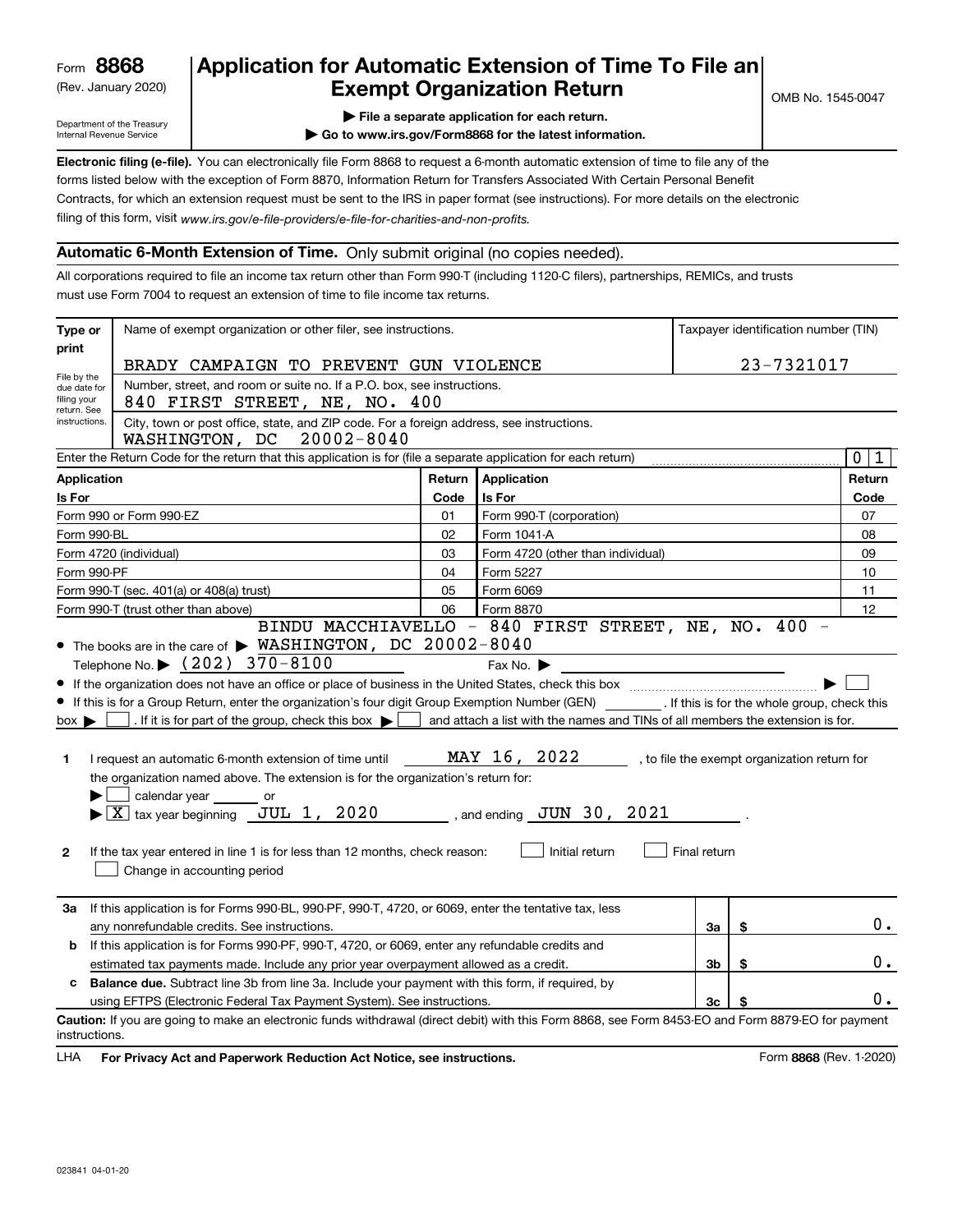|              | 23-7321017<br>BRADY CAMPAIGN TO PREVENT GUN VIOLENCE<br>Page 2<br>Form 990 (2020)                                                                                                                              |
|--------------|----------------------------------------------------------------------------------------------------------------------------------------------------------------------------------------------------------------|
|              | <b>Statement of Program Service Accomplishments</b><br>Part III                                                                                                                                                |
|              | $\overline{\mathbf{X}}$                                                                                                                                                                                        |
| 1            | Briefly describe the organization's mission:                                                                                                                                                                   |
|              | BRADY IS UNITING AMERICANS, COAST TO COAST, GUN OWNERS AND NON-GUN                                                                                                                                             |
|              | OWNERS ALIKE, TO END AMERICA'S GUN VIOLENCE EPIDEMIC.<br>A COMPLICATED                                                                                                                                         |
|              | PROBLEM REQUIRES A COMPREHENSIVE APPROACH, SO BRADY WORKS ACROSS                                                                                                                                               |
|              | CONGRESS, THE COURTS, AND COMMUNITIES TO FIGHT (CONT'D IN SCH. O)                                                                                                                                              |
| $\mathbf{2}$ | Did the organization undertake any significant program services during the year which were not listed on the<br>$Yes \ \boxed{X}$ No                                                                           |
|              | prior Form 990 or 990-EZ?                                                                                                                                                                                      |
| 3            | If "Yes," describe these new services on Schedule O.<br>$\sqrt{}$ Yes $\sqrt{}$ X $\sqrt{}$ No<br>Did the organization cease conducting, or make significant changes in how it conducts, any program services? |
|              | If "Yes," describe these changes on Schedule O.                                                                                                                                                                |
| 4            | Describe the organization's program service accomplishments for each of its three largest program services, as measured by expenses.                                                                           |
|              | Section 501(c)(3) and 501(c)(4) organizations are required to report the amount of grants and allocations to others, the total expenses, and                                                                   |
|              | revenue, if any, for each program service reported.                                                                                                                                                            |
| 4a           | $956, 855$ . including grants of \$<br>) (Expenses \$<br>Revenue \$<br>(Code:                                                                                                                                  |
|              | POLICY ADVOCACY AND GRASSROOTS ORGANIZING:                                                                                                                                                                     |
|              | BRADY'S EMPHASIS IS ON CRAFTING, PROMOTING, AND LOBBYING FOR LIFESAVING                                                                                                                                        |
|              | POLICY CHANGES AT THE FEDERAL AND STATE LEVEL TO EXPAND AND PROTECT                                                                                                                                            |
|              | UNIVERSAL BACKGROUND CHECKS, RENEW THE LAPSED ASSAULT WEAPONS BAN,                                                                                                                                             |
|              | ENACT PUBLIC HEALTH POLICIES AND INVESTMENTS THAT REDUCE VIOLENCE IN                                                                                                                                           |
|              | COMMUNITIES MOST IMPACTED ACROSS THE UNITED STATES, AND PROPOSE                                                                                                                                                |
|              | LIFE-SAVING GUN VIOLENCE PREVENTION INNOVATIONS THAT PROMOTE GUN                                                                                                                                               |
|              | INDUSTRY REFORMS CRITICAL TO STEMMING THE FLOW OF ILLEGAL GUNS.                                                                                                                                                |
|              | OUR POLICY TEAM ENGAGES OUR GRASSROOTS NETWORK ACROSS THE COUNTRY,                                                                                                                                             |
|              | ACTIVATING THEM TO ENGAGE LAWMAKERS TO SUPPORT OR OPPOSE KEY MEASURES                                                                                                                                          |
|              | NATIONALLY AND LOCALLY. THESE ADVOCATES ARE PROVIDED MATERIALS,                                                                                                                                                |
| 4b           | 853,098. including grants of \$ $16,130.$ (Revenue \$<br>(Expenses \$<br>(Code:                                                                                                                                |
|              | YOUTH ADVOCACY:                                                                                                                                                                                                |
|              | IN RESPONSE TO THE WIDESPREAD BACKLASH AMONG YOUTH AFTER THE MASS                                                                                                                                              |
|              | SHOOTING AT MARJORY STONEMAN DOUGLAS HS IN PARKLAND,<br>FL,<br>BRADY CREATED                                                                                                                                   |
|              | TEAM ENOUGH.<br>TEAM ENOUGH IS A YOUTH-LED INITIATIVE THAT GIVES STUDENTS                                                                                                                                      |
|              | A VOICE IN THE ELECTORAL PROCESS, HOLDING OUR LEGISLATORS ACCOUNTABLE                                                                                                                                          |
|              | FOR THEIR ACTIONS, AND EDUCATING THE PUBLIC ON THE CAUSES,<br>AND                                                                                                                                              |
|              | LEGISLATIVE SOLUTIONS, TO END NOT ONLY MASS SHOOTINGS BUT ALSO THE                                                                                                                                             |
|              | DAILY GUN VIOLENCE THAT DEFINES OUR URBAN COMMUNITIES.                                                                                                                                                         |
|              | WITH THE CREATION OF THE NATIONAL LOBBYING COLLECTIVE, TEAM ENOUGH                                                                                                                                             |
|              | WORKS IN CONJUNCTION WITH OTHER YOUTH ORGANIZATIONS, SUCH AS MARCH FOR                                                                                                                                         |
|              | OUR LIVES, ON THE LOCAL LEVEL, TRAINING THE NEXT GENERATION OF GUN                                                                                                                                             |
| 4с           |                                                                                                                                                                                                                |
|              |                                                                                                                                                                                                                |
|              |                                                                                                                                                                                                                |
|              |                                                                                                                                                                                                                |
|              |                                                                                                                                                                                                                |
|              |                                                                                                                                                                                                                |
|              |                                                                                                                                                                                                                |
|              |                                                                                                                                                                                                                |
|              |                                                                                                                                                                                                                |
|              |                                                                                                                                                                                                                |
|              |                                                                                                                                                                                                                |
|              |                                                                                                                                                                                                                |
|              |                                                                                                                                                                                                                |
|              | 4d Other program services (Describe on Schedule O.)                                                                                                                                                            |
|              | (Expenses \$<br>) (Revenue \$<br>including grants of \$<br>1,809,953.                                                                                                                                          |
|              | 4e Total program service expenses<br>Form 990 (2020)                                                                                                                                                           |
|              | SEE SCHEDULE O FOR CONTINUATION(S)<br>000000 10.00.00                                                                                                                                                          |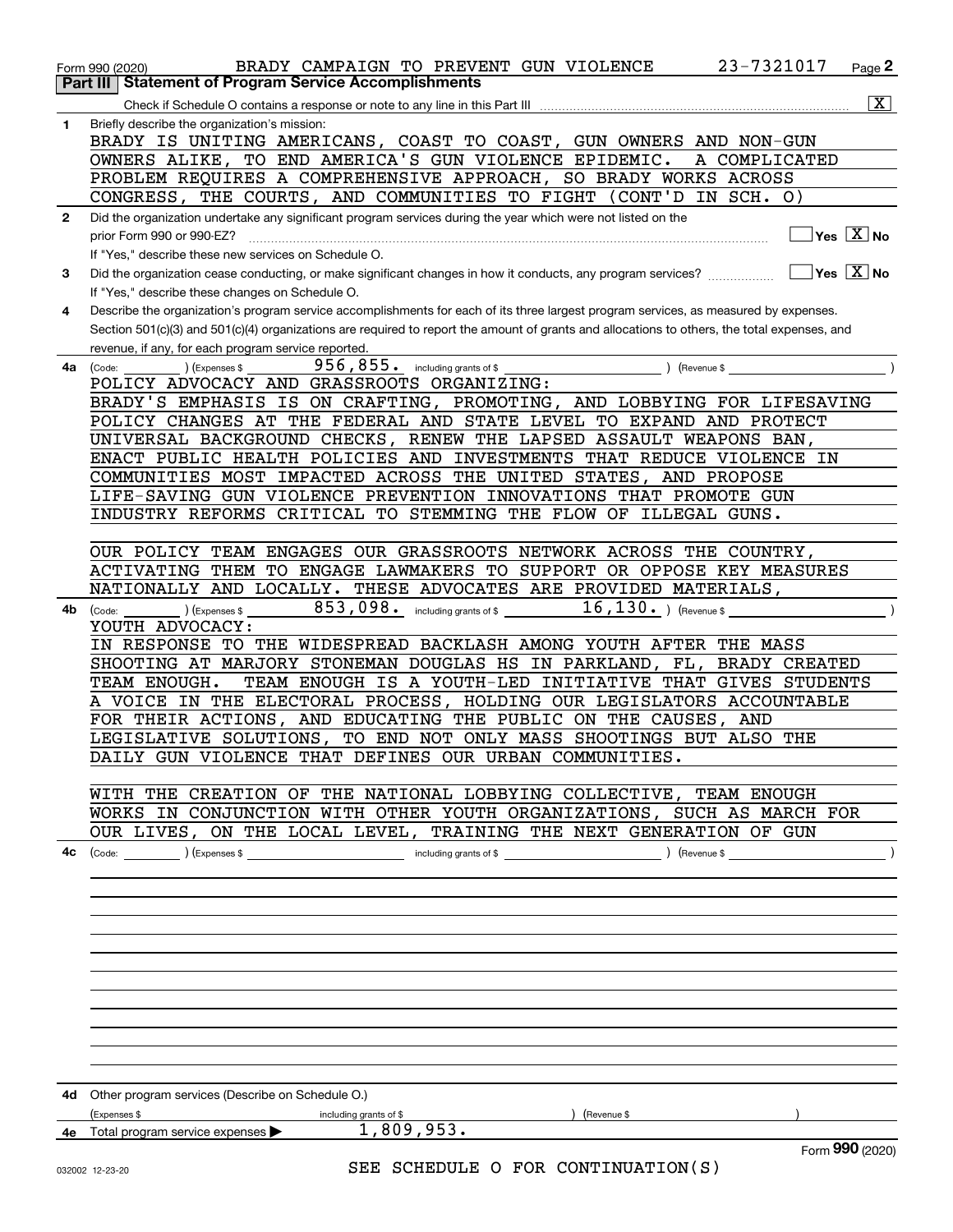|  | Form 990 (2020) |
|--|-----------------|

**Part IV Checklist of Required Schedules**

|         |                                                                                                                                                                                                                             |                 | Yes | No     |
|---------|-----------------------------------------------------------------------------------------------------------------------------------------------------------------------------------------------------------------------------|-----------------|-----|--------|
| 1.      | Is the organization described in section $501(c)(3)$ or $4947(a)(1)$ (other than a private foundation)?                                                                                                                     |                 |     |        |
|         |                                                                                                                                                                                                                             | 1               |     | X.     |
| 2       |                                                                                                                                                                                                                             | $\mathbf{2}$    | X   |        |
| 3       | Did the organization engage in direct or indirect political campaign activities on behalf of or in opposition to candidates for                                                                                             |                 |     |        |
|         |                                                                                                                                                                                                                             | 3               | х   |        |
| 4       | Section 501(c)(3) organizations. Did the organization engage in lobbying activities, or have a section 501(h) election in effect                                                                                            |                 |     |        |
|         |                                                                                                                                                                                                                             | 4               | N/R |        |
| 5       | Is the organization a section 501(c)(4), 501(c)(5), or 501(c)(6) organization that receives membership dues, assessments, or                                                                                                |                 |     |        |
|         |                                                                                                                                                                                                                             | 5               | х   |        |
| 6       | Did the organization maintain any donor advised funds or any similar funds or accounts for which donors have the right to                                                                                                   |                 |     |        |
|         | provide advice on the distribution or investment of amounts in such funds or accounts? If "Yes," complete Schedule D, Part I                                                                                                | 6               |     | X.     |
| 7       | Did the organization receive or hold a conservation easement, including easements to preserve open space,                                                                                                                   |                 |     |        |
|         |                                                                                                                                                                                                                             | 7               |     | X.     |
| 8       | Did the organization maintain collections of works of art, historical treasures, or other similar assets? If "Yes," complete                                                                                                |                 |     |        |
|         |                                                                                                                                                                                                                             | 8               |     | x      |
| 9       | Did the organization report an amount in Part X, line 21, for escrow or custodial account liability, serve as a custodian for                                                                                               |                 |     |        |
|         | amounts not listed in Part X; or provide credit counseling, debt management, credit repair, or debt negotiation services?                                                                                                   |                 |     |        |
|         |                                                                                                                                                                                                                             | 9               |     | X.     |
| 10      | Did the organization, directly or through a related organization, hold assets in donor-restricted endowments                                                                                                                |                 |     |        |
|         |                                                                                                                                                                                                                             | 10              |     | х      |
| 11      | If the organization's answer to any of the following questions is "Yes," then complete Schedule D, Parts VI, VIII, VIII, IX, or X                                                                                           |                 |     |        |
|         | as applicable.                                                                                                                                                                                                              |                 |     |        |
| a       | Did the organization report an amount for land, buildings, and equipment in Part X, line 10? If "Yes," complete Schedule D,                                                                                                 |                 |     |        |
|         |                                                                                                                                                                                                                             | 11a             | х   |        |
| b       | Did the organization report an amount for investments - other securities in Part X, line 12, that is 5% or more of its total                                                                                                |                 |     | x      |
|         |                                                                                                                                                                                                                             | 11b             |     |        |
| c       | Did the organization report an amount for investments - program related in Part X, line 13, that is 5% or more of its total                                                                                                 | 11c             |     | X.     |
|         | d Did the organization report an amount for other assets in Part X, line 15, that is 5% or more of its total assets reported in                                                                                             |                 |     |        |
|         |                                                                                                                                                                                                                             | 11d             | x   |        |
|         | Did the organization report an amount for other liabilities in Part X, line 25? If "Yes," complete Schedule D, Part X                                                                                                       | 11e             | X   |        |
| f       | Did the organization's separate or consolidated financial statements for the tax year include a footnote that addresses                                                                                                     |                 |     |        |
|         | the organization's liability for uncertain tax positions under FIN 48 (ASC 740)? If "Yes," complete Schedule D, Part X                                                                                                      | 11f             |     | X.     |
|         | 12a Did the organization obtain separate, independent audited financial statements for the tax year? If "Yes," complete                                                                                                     |                 |     |        |
|         |                                                                                                                                                                                                                             | 12a             |     | X.     |
|         | Was the organization included in consolidated, independent audited financial statements for the tax year?                                                                                                                   |                 |     |        |
|         | If "Yes," and if the organization answered "No" to line 12a, then completing Schedule D, Parts XI and XII is optional                                                                                                       | 12 <sub>b</sub> | х   |        |
| 13      | Is the organization a school described in section 170(b)(1)(A)(ii)? If "Yes," complete Schedule E                                                                                                                           | 13              |     | X      |
| 14a     | Did the organization maintain an office, employees, or agents outside of the United States?                                                                                                                                 | 14a             |     | X      |
| b       | Did the organization have aggregate revenues or expenses of more than \$10,000 from grantmaking, fundraising, business,                                                                                                     |                 |     |        |
|         | investment, and program service activities outside the United States, or aggregate foreign investments valued at \$100,000                                                                                                  |                 |     |        |
|         |                                                                                                                                                                                                                             | 14b             |     | X.     |
| 15      | Did the organization report on Part IX, column (A), line 3, more than \$5,000 of grants or other assistance to or for any                                                                                                   |                 |     |        |
|         |                                                                                                                                                                                                                             | 15              |     | X.     |
| 16      | Did the organization report on Part IX, column (A), line 3, more than \$5,000 of aggregate grants or other assistance to                                                                                                    |                 |     |        |
|         |                                                                                                                                                                                                                             | 16              |     | X.     |
| 17      | Did the organization report a total of more than \$15,000 of expenses for professional fundraising services on Part IX,                                                                                                     |                 |     |        |
|         |                                                                                                                                                                                                                             | 17              | X   |        |
| 18      | Did the organization report more than \$15,000 total of fundraising event gross income and contributions on Part VIII, lines                                                                                                |                 |     |        |
|         |                                                                                                                                                                                                                             | 18              |     | X.     |
| 19      | Did the organization report more than \$15,000 of gross income from gaming activities on Part VIII, line 9a? If "Yes."                                                                                                      |                 |     |        |
|         |                                                                                                                                                                                                                             | 19              |     | X<br>X |
| 20a     |                                                                                                                                                                                                                             | 20a<br>20b      |     |        |
| b<br>21 | If "Yes" to line 20a, did the organization attach a copy of its audited financial statements to this return?<br>Did the organization report more than \$5,000 of grants or other assistance to any domestic organization or |                 |     |        |
|         |                                                                                                                                                                                                                             | 21              | x   |        |
|         |                                                                                                                                                                                                                             |                 |     |        |

Form (2020) **990**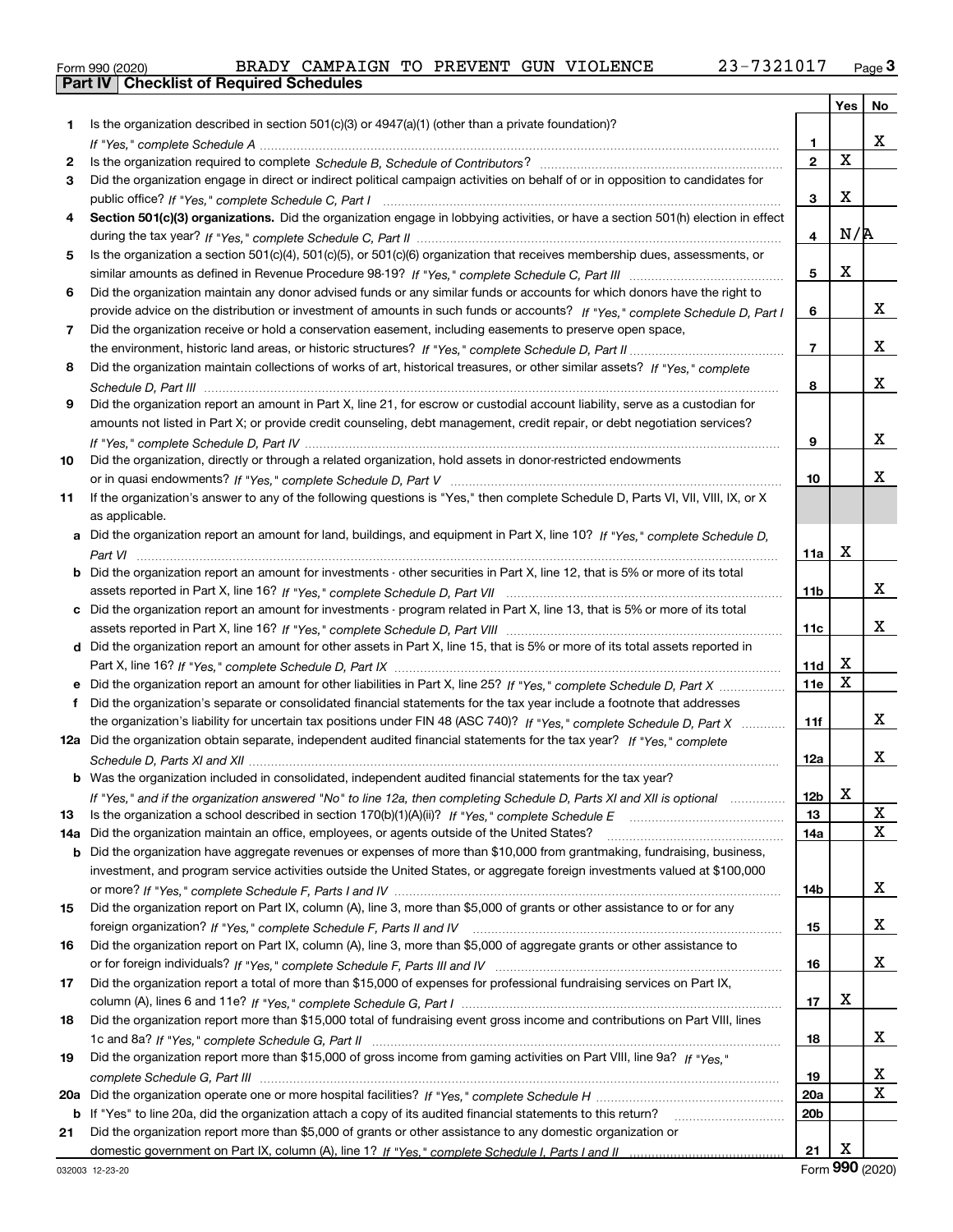|  | Form 990 (2020) |
|--|-----------------|
|  |                 |

**Part IV Checklist of Required Schedules**

*(continued)*

|               |                                                                                                                                   |                 | Yes | No |
|---------------|-----------------------------------------------------------------------------------------------------------------------------------|-----------------|-----|----|
| 22            | Did the organization report more than \$5,000 of grants or other assistance to or for domestic individuals on                     |                 |     |    |
|               |                                                                                                                                   | 22              |     | x  |
| 23            | Did the organization answer "Yes" to Part VII, Section A, line 3, 4, or 5 about compensation of the organization's current        |                 |     |    |
|               | and former officers, directors, trustees, key employees, and highest compensated employees? If "Yes," complete                    |                 |     |    |
|               |                                                                                                                                   | 23              | X   |    |
|               | 24a Did the organization have a tax-exempt bond issue with an outstanding principal amount of more than \$100,000 as of the       |                 |     |    |
|               | last day of the year, that was issued after December 31, 2002? If "Yes," answer lines 24b through 24d and complete                |                 |     |    |
|               |                                                                                                                                   | 24a             |     | x  |
|               | <b>b</b> Did the organization invest any proceeds of tax-exempt bonds beyond a temporary period exception?                        | 24 <sub>b</sub> |     |    |
|               | c Did the organization maintain an escrow account other than a refunding escrow at any time during the year to defease            |                 |     |    |
|               |                                                                                                                                   | 24c             |     |    |
|               |                                                                                                                                   | 24d             |     |    |
|               | 25a Section 501(c)(3), 501(c)(4), and 501(c)(29) organizations. Did the organization engage in an excess benefit                  |                 |     |    |
|               |                                                                                                                                   | 25a             |     | x  |
|               | b Is the organization aware that it engaged in an excess benefit transaction with a disqualified person in a prior year, and      |                 |     |    |
|               | that the transaction has not been reported on any of the organization's prior Forms 990 or 990-EZ? If "Yes," complete             |                 |     |    |
|               | Schedule L, Part I                                                                                                                | 25 <sub>b</sub> |     | x  |
| 26            | Did the organization report any amount on Part X, line 5 or 22, for receivables from or payables to any current                   |                 |     |    |
|               | or former officer, director, trustee, key employee, creator or founder, substantial contributor, or 35%                           |                 |     |    |
|               | controlled entity or family member of any of these persons? If "Yes," complete Schedule L, Part II                                | 26              |     | x  |
| 27            | Did the organization provide a grant or other assistance to any current or former officer, director, trustee, key employee,       |                 |     |    |
|               | creator or founder, substantial contributor or employee thereof, a grant selection committee member, or to a 35% controlled       |                 |     |    |
|               | entity (including an employee thereof) or family member of any of these persons? If "Yes," complete Schedule L, Part III          | 27              |     | x  |
| 28            | Was the organization a party to a business transaction with one of the following parties (see Schedule L, Part IV                 |                 |     |    |
|               | instructions, for applicable filing thresholds, conditions, and exceptions):                                                      |                 |     |    |
|               | a A current or former officer, director, trustee, key employee, creator or founder, or substantial contributor? If                |                 |     |    |
|               |                                                                                                                                   | 28a             |     | х  |
|               |                                                                                                                                   | 28 <sub>b</sub> |     | X  |
|               | c A 35% controlled entity of one or more individuals and/or organizations described in lines 28a or 28b? If                       |                 |     |    |
|               |                                                                                                                                   | 28c             |     | х  |
| 29            |                                                                                                                                   | 29              | X   |    |
| 30            | Did the organization receive contributions of art, historical treasures, or other similar assets, or qualified conservation       |                 |     |    |
|               |                                                                                                                                   | 30              |     | х  |
| 31            | Did the organization liquidate, terminate, or dissolve and cease operations? If "Yes," complete Schedule N, Part I                | 31              |     | X  |
| 32            | Did the organization sell, exchange, dispose of, or transfer more than 25% of its net assets? If "Yes," complete                  |                 |     |    |
|               |                                                                                                                                   | 32              |     | х  |
| 33            | Did the organization own 100% of an entity disregarded as separate from the organization under Regulations                        |                 |     |    |
|               |                                                                                                                                   | 33              |     | x  |
| 34            | Was the organization related to any tax-exempt or taxable entity? If "Yes," complete Schedule R, Part II, III, or IV, and         |                 |     |    |
|               |                                                                                                                                   | 34              | х   |    |
|               | 35a Did the organization have a controlled entity within the meaning of section 512(b)(13)?                                       | <b>35a</b>      |     | X  |
|               | b If "Yes" to line 35a, did the organization receive any payment from or engage in any transaction with a controlled entity       |                 |     |    |
|               |                                                                                                                                   | 35 <sub>b</sub> |     |    |
| 36            | Section 501(c)(3) organizations. Did the organization make any transfers to an exempt non-charitable related organization?        |                 |     |    |
|               |                                                                                                                                   | 36              | N/R |    |
| 37            | Did the organization conduct more than 5% of its activities through an entity that is not a related organization                  |                 |     |    |
|               |                                                                                                                                   | 37              |     | х  |
| 38            | Did the organization complete Schedule O and provide explanations in Schedule O for Part VI, lines 11b and 19?                    |                 | х   |    |
| <b>Part V</b> | Note: All Form 990 filers are required to complete Schedule O<br><b>Statements Regarding Other IRS Filings and Tax Compliance</b> | 38              |     |    |
|               | Check if Schedule O contains a response or note to any line in this Part V                                                        |                 |     |    |
|               |                                                                                                                                   |                 | Yes | No |
|               | 22<br>1a Enter the number reported in Box 3 of Form 1096. Enter -0- if not applicable<br>1a                                       |                 |     |    |
|               | 0<br><b>b</b> Enter the number of Forms W-2G included in line 1a. Enter -0- if not applicable<br>1b                               |                 |     |    |
|               | c Did the organization comply with backup withholding rules for reportable payments to vendors and reportable gaming              |                 |     |    |
|               | (gambling) winnings to prize winners?                                                                                             | 1c              | х   |    |
|               |                                                                                                                                   |                 |     |    |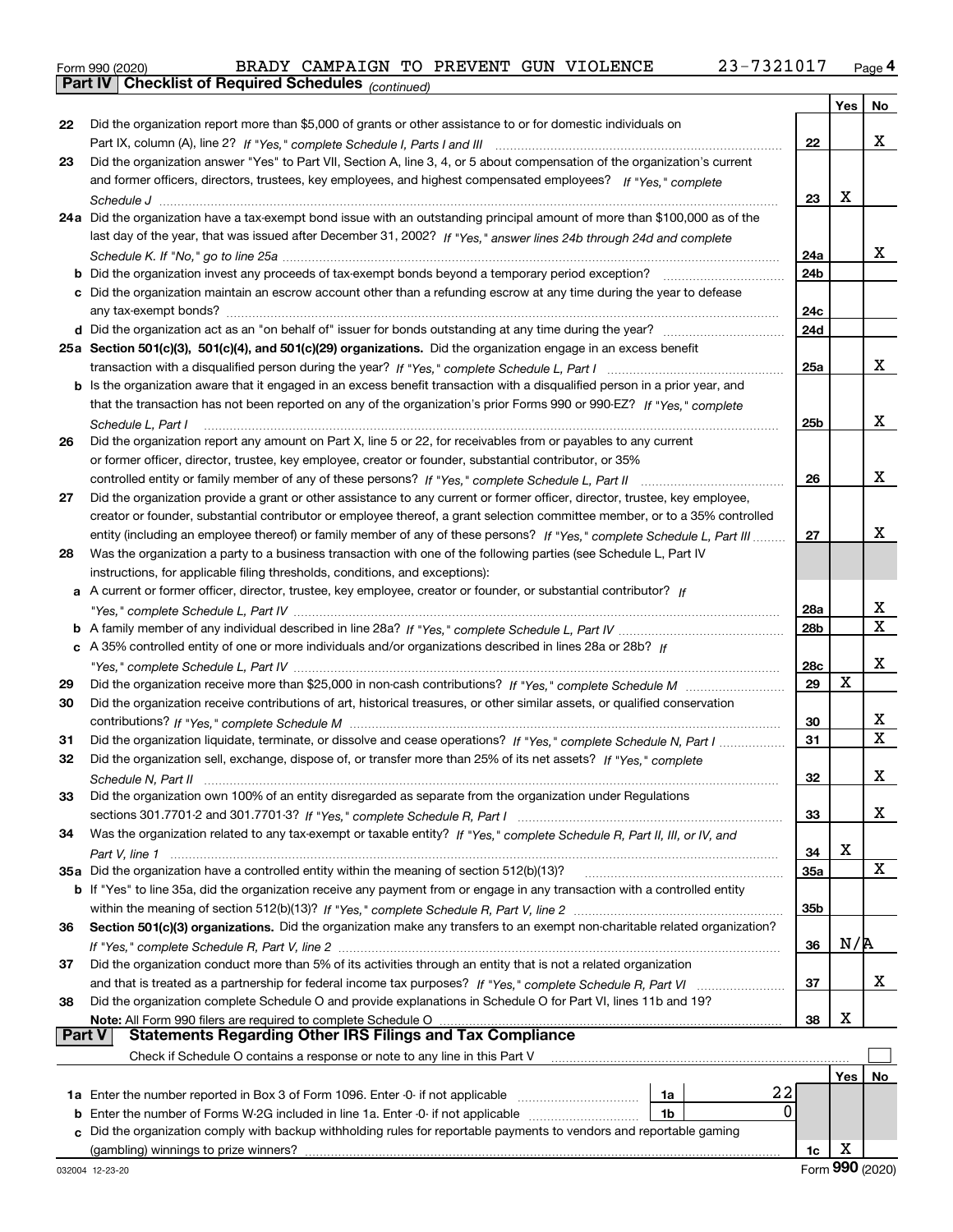|               |                                                                                                                                         | BRADY CAMPAIGN TO PREVENT GUN VIOLENCE<br>Form 990 (2020)                                                                                       |                 | 23-7321017 |                |     | Page $5$ |
|---------------|-----------------------------------------------------------------------------------------------------------------------------------------|-------------------------------------------------------------------------------------------------------------------------------------------------|-----------------|------------|----------------|-----|----------|
| <b>Part V</b> |                                                                                                                                         | Statements Regarding Other IRS Filings and Tax Compliance (continued)                                                                           |                 |            |                |     |          |
|               |                                                                                                                                         |                                                                                                                                                 |                 |            |                | Yes | No       |
|               |                                                                                                                                         | 2a Enter the number of employees reported on Form W-3, Transmittal of Wage and Tax Statements,                                                  |                 |            |                |     |          |
|               |                                                                                                                                         | filed for the calendar year ending with or within the year covered by this return                                                               | 2a              | 0          |                |     |          |
| b             |                                                                                                                                         |                                                                                                                                                 |                 |            | 2b             |     |          |
|               |                                                                                                                                         |                                                                                                                                                 |                 |            |                |     |          |
| За            |                                                                                                                                         | Did the organization have unrelated business gross income of \$1,000 or more during the year?                                                   |                 |            | 3a             |     | X        |
| b             |                                                                                                                                         |                                                                                                                                                 |                 |            |                |     |          |
|               | 4a At any time during the calendar year, did the organization have an interest in, or a signature or other authority over, a            |                                                                                                                                                 |                 |            |                |     | х        |
|               |                                                                                                                                         |                                                                                                                                                 |                 |            |                |     |          |
|               | <b>b</b> If "Yes," enter the name of the foreign country $\blacktriangleright$                                                          |                                                                                                                                                 |                 |            |                |     |          |
|               |                                                                                                                                         | See instructions for filing requirements for FinCEN Form 114, Report of Foreign Bank and Financial Accounts (FBAR).                             |                 |            |                |     |          |
| 5a            |                                                                                                                                         | Was the organization a party to a prohibited tax shelter transaction at any time during the tax year?                                           |                 |            | 5a             |     | X        |
| b             |                                                                                                                                         |                                                                                                                                                 |                 |            | 5b             |     | X        |
| с             |                                                                                                                                         |                                                                                                                                                 |                 |            | 5 <sub>c</sub> |     |          |
|               |                                                                                                                                         | 6a Does the organization have annual gross receipts that are normally greater than \$100,000, and did the organization solicit                  |                 |            |                |     |          |
|               |                                                                                                                                         | any contributions that were not tax deductible as charitable contributions?                                                                     |                 |            | 6a             | X   |          |
|               |                                                                                                                                         | <b>b</b> If "Yes," did the organization include with every solicitation an express statement that such contributions or gifts                   |                 |            |                |     |          |
|               |                                                                                                                                         | were not tax deductible?                                                                                                                        |                 |            | 6b             | х   |          |
| 7             |                                                                                                                                         | Organizations that may receive deductible contributions under section 170(c).                                                                   |                 | N/A        |                |     |          |
| а             |                                                                                                                                         | Did the organization receive a payment in excess of \$75 made partly as a contribution and partly for goods and services provided to the payor? |                 |            | 7a             |     |          |
| b             |                                                                                                                                         | If "Yes," did the organization notify the donor of the value of the goods or services provided?                                                 |                 |            | 7b             |     |          |
| c             |                                                                                                                                         | Did the organization sell, exchange, or otherwise dispose of tangible personal property for which it was required                               |                 |            |                |     |          |
|               |                                                                                                                                         |                                                                                                                                                 |                 |            | 7c             |     |          |
| d             |                                                                                                                                         |                                                                                                                                                 | 7d              |            |                |     |          |
| е             |                                                                                                                                         | Did the organization receive any funds, directly or indirectly, to pay premiums on a personal benefit contract?                                 |                 |            | 7e<br>7f       |     |          |
| f             | Did the organization, during the year, pay premiums, directly or indirectly, on a personal benefit contract?                            |                                                                                                                                                 |                 |            |                |     |          |
| g             | If the organization received a contribution of qualified intellectual property, did the organization file Form 8899 as required?        |                                                                                                                                                 |                 |            |                |     |          |
|               | If the organization received a contribution of cars, boats, airplanes, or other vehicles, did the organization file a Form 1098-C?<br>h |                                                                                                                                                 |                 |            |                |     |          |
| 8             | Sponsoring organizations maintaining donor advised funds. Did a donor advised fund maintained by the                                    |                                                                                                                                                 |                 |            |                |     |          |
|               |                                                                                                                                         | sponsoring organization have excess business holdings at any time during the year?                                                              |                 | N/A        | 8              |     |          |
| 9             |                                                                                                                                         | Sponsoring organizations maintaining donor advised funds.                                                                                       |                 |            |                |     |          |
| а             |                                                                                                                                         | Did the sponsoring organization make any taxable distributions under section 4966?                                                              |                 | N/A        | 9а             |     |          |
| b             |                                                                                                                                         | Did the sponsoring organization make a distribution to a donor, donor advisor, or related person? [[[[[[[[[[[                                   |                 | N/A        | 9b             |     |          |
| 10            |                                                                                                                                         | Section 501(c)(7) organizations. Enter:                                                                                                         |                 |            |                |     |          |
| а             |                                                                                                                                         |                                                                                                                                                 | 10a             |            |                |     |          |
|               |                                                                                                                                         | Gross receipts, included on Form 990, Part VIII, line 12, for public use of club facilities                                                     | 10 <sub>b</sub> |            |                |     |          |
| 11            |                                                                                                                                         | Section 501(c)(12) organizations. Enter:                                                                                                        |                 |            |                |     |          |
| а             |                                                                                                                                         | N/A<br>Gross income from members or shareholders                                                                                                | 11a             |            |                |     |          |
| b             |                                                                                                                                         | Gross income from other sources (Do not net amounts due or paid to other sources against                                                        |                 |            |                |     |          |
|               |                                                                                                                                         | amounts due or received from them.)                                                                                                             | 11 <sub>b</sub> |            |                |     |          |
|               |                                                                                                                                         | 12a Section 4947(a)(1) non-exempt charitable trusts. Is the organization filing Form 990 in lieu of Form 1041?                                  |                 |            | 12a            |     |          |
|               |                                                                                                                                         | <b>b</b> If "Yes," enter the amount of tax-exempt interest received or accrued during the year $\ldots \mathbf{N}/\mathbf{A}$                   | 12 <sub>b</sub> |            |                |     |          |
| 13            |                                                                                                                                         | Section 501(c)(29) qualified nonprofit health insurance issuers.                                                                                |                 | N/A        |                |     |          |
|               |                                                                                                                                         | a Is the organization licensed to issue qualified health plans in more than one state?                                                          |                 |            | <b>13a</b>     |     |          |
|               |                                                                                                                                         | Note: See the instructions for additional information the organization must report on Schedule O.                                               |                 |            |                |     |          |
|               |                                                                                                                                         | <b>b</b> Enter the amount of reserves the organization is required to maintain by the states in which the                                       |                 |            |                |     |          |
|               |                                                                                                                                         |                                                                                                                                                 | 13 <sub>b</sub> |            |                |     |          |
| с             |                                                                                                                                         |                                                                                                                                                 | 13 <sub>c</sub> |            |                |     | X        |
| 14a           |                                                                                                                                         | Did the organization receive any payments for indoor tanning services during the tax year?                                                      |                 |            | 14a            |     |          |
|               |                                                                                                                                         | <b>b</b> If "Yes," has it filed a Form 720 to report these payments? If "No," provide an explanation on Schedule O                              |                 |            | 14b            |     |          |
| 15            |                                                                                                                                         | Is the organization subject to the section 4960 tax on payment(s) of more than \$1,000,000 in remuneration or                                   |                 |            |                |     | х        |
|               |                                                                                                                                         | excess parachute payment(s) during the year?                                                                                                    |                 |            | 15             |     |          |
|               |                                                                                                                                         | If "Yes," see instructions and file Form 4720, Schedule N.                                                                                      |                 |            |                |     | х        |
| 16            |                                                                                                                                         | Is the organization an educational institution subject to the section 4968 excise tax on net investment income?                                 |                 |            | 16             |     |          |
|               |                                                                                                                                         | If "Yes," complete Form 4720, Schedule O.                                                                                                       |                 |            |                |     |          |

Form (2020) **990**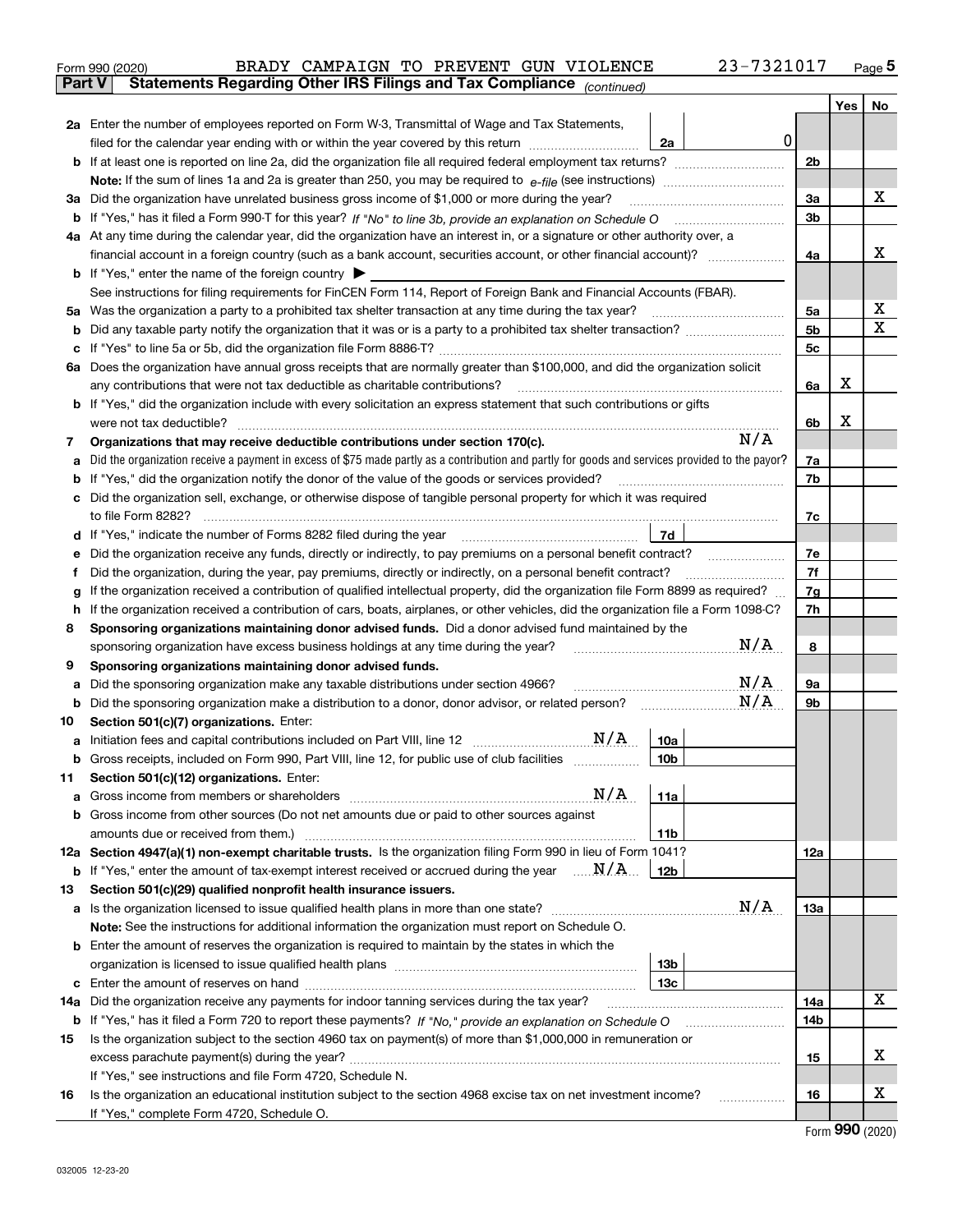|  | Form 990 (2020) |
|--|-----------------|
|  |                 |

### $_{\rm Form}$   $_{990}$   $_{(2020)}$   $_{\rm BRADY}$  CAMPAIGN TO PREVENT GUN VIOLENCE  $_{\rm 23-7321017}$   $_{\rm Page}$

**Part VI** Governance, Management, and Disclosure For each "Yes" response to lines 2 through 7b below, and for a "No" response *to line 8a, 8b, or 10b below, describe the circumstances, processes, or changes on Schedule O. See instructions.*

|    | Check if Schedule O contains a response or note to any line in this Part VI                                                                                                                                                    |                 |     | $\boxed{\text{X}}$ |
|----|--------------------------------------------------------------------------------------------------------------------------------------------------------------------------------------------------------------------------------|-----------------|-----|--------------------|
|    | <b>Section A. Governing Body and Management</b>                                                                                                                                                                                |                 |     |                    |
|    |                                                                                                                                                                                                                                |                 | Yes | No                 |
|    | 16<br>1a<br><b>1a</b> Enter the number of voting members of the governing body at the end of the tax year                                                                                                                      |                 |     |                    |
|    | If there are material differences in voting rights among members of the governing body, or if the governing                                                                                                                    |                 |     |                    |
|    | body delegated broad authority to an executive committee or similar committee, explain on Schedule O.                                                                                                                          |                 |     |                    |
| b  | 16<br>Enter the number of voting members included on line 1a, above, who are independent<br>1b                                                                                                                                 |                 |     |                    |
| 2  | Did any officer, director, trustee, or key employee have a family relationship or a business relationship with any other                                                                                                       |                 |     |                    |
|    | officer, director, trustee, or key employee?                                                                                                                                                                                   | 2               |     | х                  |
| 3  | Did the organization delegate control over management duties customarily performed by or under the direct supervision                                                                                                          |                 |     |                    |
|    | of officers, directors, trustees, or key employees to a management company or other person?                                                                                                                                    | 3               |     | х                  |
| 4  | Did the organization make any significant changes to its governing documents since the prior Form 990 was filed?                                                                                                               | 4               | X   |                    |
| 5  | Did the organization become aware during the year of a significant diversion of the organization's assets?                                                                                                                     | 5               |     | $\mathbf X$        |
| 6  | Did the organization have members or stockholders?                                                                                                                                                                             | 6               | X   |                    |
| 7a | Did the organization have members, stockholders, or other persons who had the power to elect or appoint one or                                                                                                                 |                 |     |                    |
|    | more members of the governing body?                                                                                                                                                                                            | 7a              | х   |                    |
|    | <b>b</b> Are any governance decisions of the organization reserved to (or subject to approval by) members, stockholders, or                                                                                                    |                 |     |                    |
|    | persons other than the governing body?                                                                                                                                                                                         | 7b              |     | x                  |
| 8  | Did the organization contemporaneously document the meetings held or written actions undertaken during the year by the following:                                                                                              |                 |     |                    |
| a  |                                                                                                                                                                                                                                | 8a              | х   |                    |
| b  | Each committee with authority to act on behalf of the governing body?                                                                                                                                                          | 8b              | X   |                    |
| 9  | Is there any officer, director, trustee, or key employee listed in Part VII, Section A, who cannot be reached at the                                                                                                           |                 |     |                    |
|    |                                                                                                                                                                                                                                | 9               |     | x                  |
|    | Section B. Policies <sub>(This Section B requests information about policies not required by the Internal Revenue Code.)</sub>                                                                                                 |                 |     |                    |
|    |                                                                                                                                                                                                                                |                 | Yes | No                 |
|    |                                                                                                                                                                                                                                | <b>10a</b>      | х   |                    |
|    | b If "Yes," did the organization have written policies and procedures governing the activities of such chapters, affiliates,                                                                                                   |                 |     |                    |
|    | and branches to ensure their operations are consistent with the organization's exempt purposes?                                                                                                                                | 10 <sub>b</sub> | х   |                    |
|    | 11a Has the organization provided a complete copy of this Form 990 to all members of its governing body before filing the form?                                                                                                | <b>11a</b>      | х   |                    |
|    | <b>b</b> Describe in Schedule O the process, if any, used by the organization to review this Form 990.                                                                                                                         |                 |     |                    |
|    |                                                                                                                                                                                                                                | 12a             | х   |                    |
|    |                                                                                                                                                                                                                                | 12 <sub>b</sub> | х   |                    |
|    | c Did the organization regularly and consistently monitor and enforce compliance with the policy? If "Yes," describe                                                                                                           |                 |     |                    |
|    | in Schedule O how this was done measured and continuum control of the control of the state of the control of t                                                                                                                 | 12c             | х   |                    |
| 13 | Did the organization have a written whistleblower policy?                                                                                                                                                                      | 13              | х   |                    |
| 14 | Did the organization have a written document retention and destruction policy?                                                                                                                                                 | 14              | X   |                    |
| 15 | Did the process for determining compensation of the following persons include a review and approval by independent                                                                                                             |                 |     |                    |
|    | persons, comparability data, and contemporaneous substantiation of the deliberation and decision?                                                                                                                              |                 |     |                    |
|    | a The organization's CEO, Executive Director, or top management official manufactured content content of the organization's CEO, Executive Director, or top management official manufactured content of the state of the state | 15a             |     | x                  |
|    | b Other officers or key employees of the organization manufactured content to the organization of the organization manufactured content of the organization manufactured content of the organization manufactured content of t | 15b             |     | х                  |
|    | If "Yes" to line 15a or 15b, describe the process in Schedule O (see instructions).                                                                                                                                            |                 |     |                    |
|    | 16a Did the organization invest in, contribute assets to, or participate in a joint venture or similar arrangement with a                                                                                                      |                 |     |                    |
|    | taxable entity during the year?                                                                                                                                                                                                | 16a             |     | х                  |
|    | b If "Yes," did the organization follow a written policy or procedure requiring the organization to evaluate its participation                                                                                                 |                 |     |                    |
|    | in joint venture arrangements under applicable federal tax law, and take steps to safeguard the organization's                                                                                                                 |                 |     |                    |
|    |                                                                                                                                                                                                                                | 16b             |     |                    |
|    | <b>Section C. Disclosure</b>                                                                                                                                                                                                   |                 |     |                    |
| 17 | List the states with which a copy of this Form 990 is required to be filed ▶SEE SCHEDULE O                                                                                                                                     |                 |     |                    |
| 18 | Section 6104 requires an organization to make its Forms 1023 (1024 or 1024-A, if applicable), 990, and 990-T (Section 501(c)(3)s only) available                                                                               |                 |     |                    |
|    | for public inspection. Indicate how you made these available. Check all that apply.                                                                                                                                            |                 |     |                    |
|    | $X$ Own website<br>$X$ Another's website<br>$X$ Upon request<br>Other (explain on Schedule O)                                                                                                                                  |                 |     |                    |
| 19 | Describe on Schedule O whether (and if so, how) the organization made its governing documents, conflict of interest policy, and financial                                                                                      |                 |     |                    |
|    | statements available to the public during the tax year.                                                                                                                                                                        |                 |     |                    |
| 20 | State the name, address, and telephone number of the person who possesses the organization's books and records                                                                                                                 |                 |     |                    |
|    | BINDU MACCHIAVELLO - (202) 370-8100                                                                                                                                                                                            |                 |     |                    |
|    | $20002 - 8040$<br>840 FIRST STREET, NE, NO. 400, WASHINGTON, DC                                                                                                                                                                |                 |     |                    |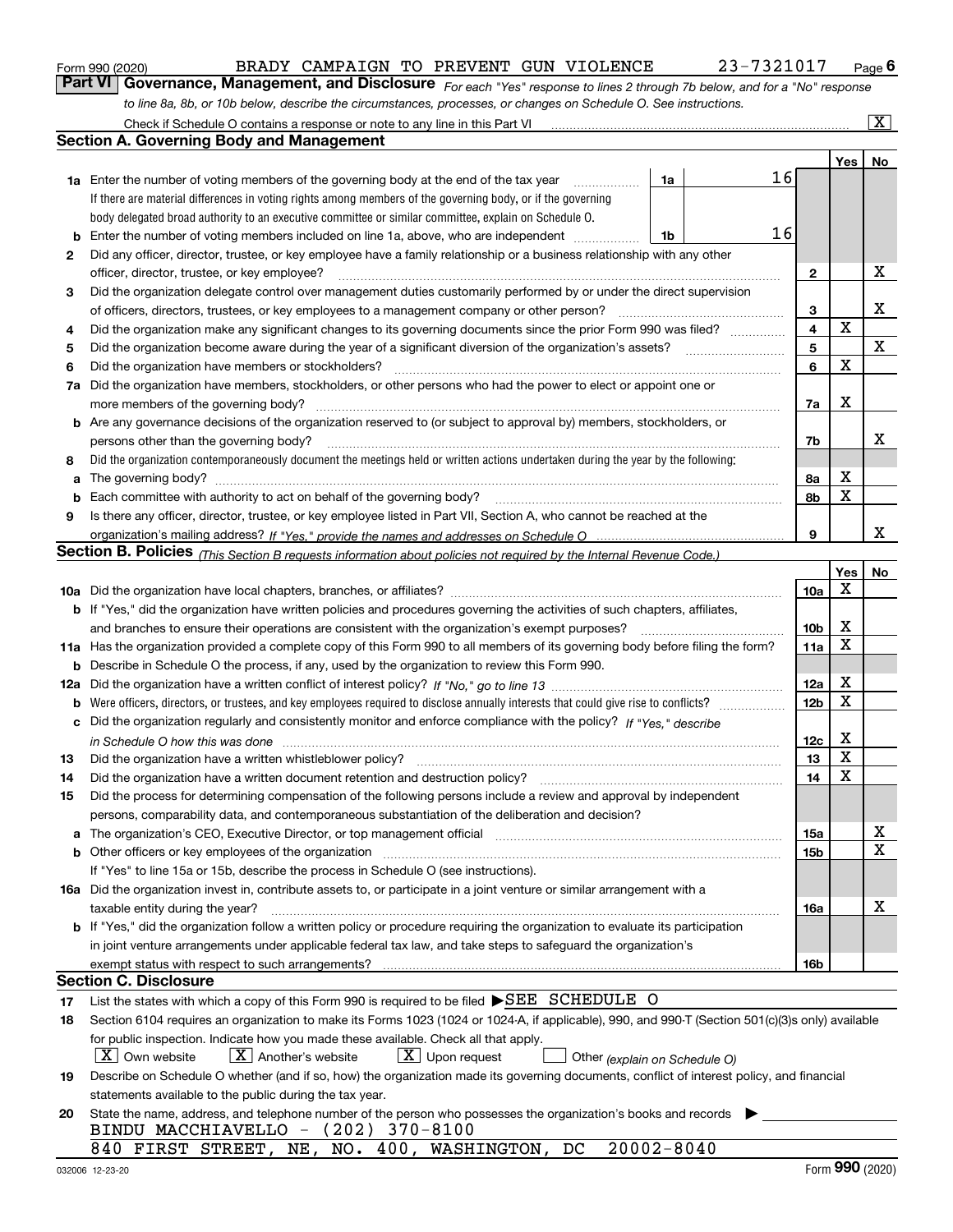$\begin{array}{c} \hline \end{array}$ 

| Part VII Compensation of Officers, Directors, Trustees, Key Employees, Highest Compensated |  |  |  |
|--------------------------------------------------------------------------------------------|--|--|--|
| <b>Employees, and Independent Contractors</b>                                              |  |  |  |

Check if Schedule O contains a response or note to any line in this Part VII

**Section A. Officers, Directors, Trustees, Key Employees, and Highest Compensated Employees**

**1a**  Complete this table for all persons required to be listed. Report compensation for the calendar year ending with or within the organization's tax year. **•** List all of the organization's current officers, directors, trustees (whether individuals or organizations), regardless of amount of compensation.

Enter -0- in columns (D), (E), and (F) if no compensation was paid.

**•** List all of the organization's current key employees, if any. See instructions for definition of "key employee."

**•** List the organization's five current highest compensated employees (other than an officer, director, trustee, or key employee) who received reportable compensation (Box 5 of Form W-2 and/or Box 7 of Form 1099-MISC) of more than \$100,000 from the organization and any related organizations.

 $\bullet$  List all of the organization's former officers, key employees, and highest compensated employees who received more than \$100,000 of reportable compensation from the organization and any related organizations.

**•** List all of the organization's former directors or trustees that received, in the capacity as a former director or trustee of the organization, more than \$10,000 of reportable compensation from the organization and any related organizations.

See instructions for the order in which to list the persons above.

Check this box if neither the organization nor any related organization compensated any current officer, director, or trustee.  $\Box$ 

| (A)                       | (B)                    |                                         |                                                                  | (C)         |              |                                  |           | (D)                             | (E)                              | (F)                      |
|---------------------------|------------------------|-----------------------------------------|------------------------------------------------------------------|-------------|--------------|----------------------------------|-----------|---------------------------------|----------------------------------|--------------------------|
| Name and title            | Average                | Position<br>(do not check more than one |                                                                  | Reportable  | Reportable   | Estimated                        |           |                                 |                                  |                          |
|                           | hours per              |                                         | box, unless person is both an<br>officer and a director/trustee) |             | compensation | compensation                     | amount of |                                 |                                  |                          |
|                           | week                   |                                         |                                                                  |             |              |                                  |           | from                            | from related                     | other                    |
|                           | (list any<br>hours for |                                         |                                                                  |             |              |                                  |           | the                             | organizations<br>(W-2/1099-MISC) | compensation<br>from the |
|                           | related                |                                         |                                                                  |             |              |                                  |           | organization<br>(W-2/1099-MISC) |                                  | organization             |
|                           | organizations          |                                         |                                                                  |             |              |                                  |           |                                 |                                  | and related              |
|                           | below                  | ndividual trustee or director           |                                                                  |             |              |                                  |           |                                 |                                  | organizations            |
|                           | line)                  |                                         | nstitutional trustee                                             | Officer     | Key employee | Highest compensated<br> employee | Former    |                                 |                                  |                          |
| (1)<br>KRISTIN BROWN      | 14.00                  |                                         |                                                                  |             |              |                                  |           |                                 |                                  |                          |
| PRESIDENT                 | 24.00                  |                                         |                                                                  | $\mathbf X$ |              |                                  |           | 33,911.                         | 305, 195.                        | 32,302.                  |
| (2)<br>JON LOWY           | 0.38                   |                                         |                                                                  |             |              |                                  |           |                                 |                                  |                          |
| VP OF LITIGATION          | 37.62                  |                                         |                                                                  |             |              | X                                |           | 2,027.                          | 200,659.                         | 41,251.                  |
| <b>BRIAN LEMEK</b><br>(3) | 37.62                  |                                         |                                                                  |             |              |                                  |           |                                 |                                  |                          |
| VP OF DEVELOPMENT         | 0.38                   |                                         |                                                                  |             |              | X                                |           | 188,849.                        | 1,908.                           | 33,336.                  |
| BINDU MACCHIAVELLO<br>(4) | 1.00                   |                                         |                                                                  |             |              |                                  |           |                                 |                                  |                          |
| VP OF FINANCE             | 37.00                  |                                         |                                                                  | $\mathbf X$ |              |                                  |           | 5,179.                          | 167,451.                         | 36,549.                  |
| LIZ DUNNING<br>(5)        | 3.00                   |                                         |                                                                  |             |              |                                  |           |                                 |                                  |                          |
| VP OF DEVELOPMENT         | 35.00                  |                                         |                                                                  |             |              | X                                |           | 14,003.                         | 161,033.                         | 30,417.                  |
| CORDELIA GALLIGAN<br>(6)  | 0.38                   |                                         |                                                                  |             |              |                                  |           |                                 |                                  |                          |
| VP OF COMMUNICATIONS      | 37.62                  |                                         |                                                                  |             |              | X                                |           | 1,740.                          | 172,284.                         | 14,658.                  |
| TIMOTHY HEYNE<br>(7)      | 18.00                  |                                         |                                                                  |             |              |                                  |           |                                 |                                  |                          |
| VP OF POLICY              | 20.00                  |                                         |                                                                  |             |              | X                                |           | 67,710.                         | 73,352.                          | 7,810.                   |
| (8) KEVIN OUINN           | 10.00                  |                                         |                                                                  |             |              |                                  |           |                                 |                                  |                          |
| <b>CHAIR</b>              | 10.00                  | $\mathbf x$                             |                                                                  | $\mathbf X$ |              |                                  |           | 0.                              | $\mathbf 0$ .                    | 0.                       |
| (9)<br>TONY PORTER        | 4.00                   |                                         |                                                                  |             |              |                                  |           |                                 |                                  |                          |
| <b>TREASURER</b>          | 4.00                   | $\mathbf X$                             |                                                                  | $\mathbf X$ |              |                                  |           | 0.                              | $\mathbf 0$ .                    | $\mathbf 0$ .            |
| (10) ROBERTO GONZALEZ     | 2.00                   |                                         |                                                                  |             |              |                                  |           |                                 |                                  |                          |
| <b>SECRETARY</b>          | 2.00                   | $\overline{\mathbf{X}}$                 |                                                                  | $\mathbf X$ |              |                                  |           | 0.                              | $\mathbf 0$ .                    | 0.                       |
| (11) HEIDI YEWMAN         | 3.00                   |                                         |                                                                  |             |              |                                  |           |                                 |                                  |                          |
| SECRETARY THRU 10/01/2020 | 3.00                   | $\mathbf X$                             |                                                                  | $\mathbf X$ |              |                                  |           | 0.                              | 0.                               | $0_{.}$                  |
| (12) ALAN BENNETT         | 3.00                   |                                         |                                                                  |             |              |                                  |           |                                 |                                  |                          |
| <b>TRUSTEE</b>            | 3.00                   | $\overline{\mathbf{X}}$                 |                                                                  |             |              |                                  |           | 0.                              | $\mathbf{0}$ .                   | 0.                       |
| (13) GENE BERNSTEIN       | 4.00                   |                                         |                                                                  |             |              |                                  |           |                                 |                                  |                          |
| <b>TRUSTEE</b>            | 4.00                   | $\mathbf X$                             |                                                                  |             |              |                                  |           | 0.                              | $\mathbf{0}$ .                   | 0.                       |
| (14) PETER DETKIN         | 2.00                   |                                         |                                                                  |             |              |                                  |           |                                 |                                  |                          |
| <b>TRUSTEE</b>            | 2.00                   | $\overline{\mathbf{X}}$                 |                                                                  |             |              |                                  |           | 0.                              | $\mathbf 0$ .                    | 0.                       |
| (15) DELPHINE CHERRY      | 1.00                   |                                         |                                                                  |             |              |                                  |           |                                 |                                  |                          |
| <b>TRUSTEE</b>            |                        | $\mathbf X$                             |                                                                  |             |              |                                  |           | 0.                              | $\mathbf 0$ .                    | 0.                       |
| (16) THOMAS DIXON         | 2.00                   |                                         |                                                                  |             |              |                                  |           |                                 |                                  |                          |
| <b>TRUSTEE</b>            | $\overline{2.00}$      | $\mathbf X$                             |                                                                  |             |              |                                  |           | 0.                              | $\mathbf 0$ .                    | $0$ .                    |
| (17) RICKI TIGERT HELFER  | 3.00                   |                                         |                                                                  |             |              |                                  |           |                                 |                                  |                          |
| <b>TRUSTEE</b>            | 3.00                   | $\mathbf X$                             |                                                                  |             |              |                                  |           | 0.                              | $\mathbf 0$ .                    | 0.                       |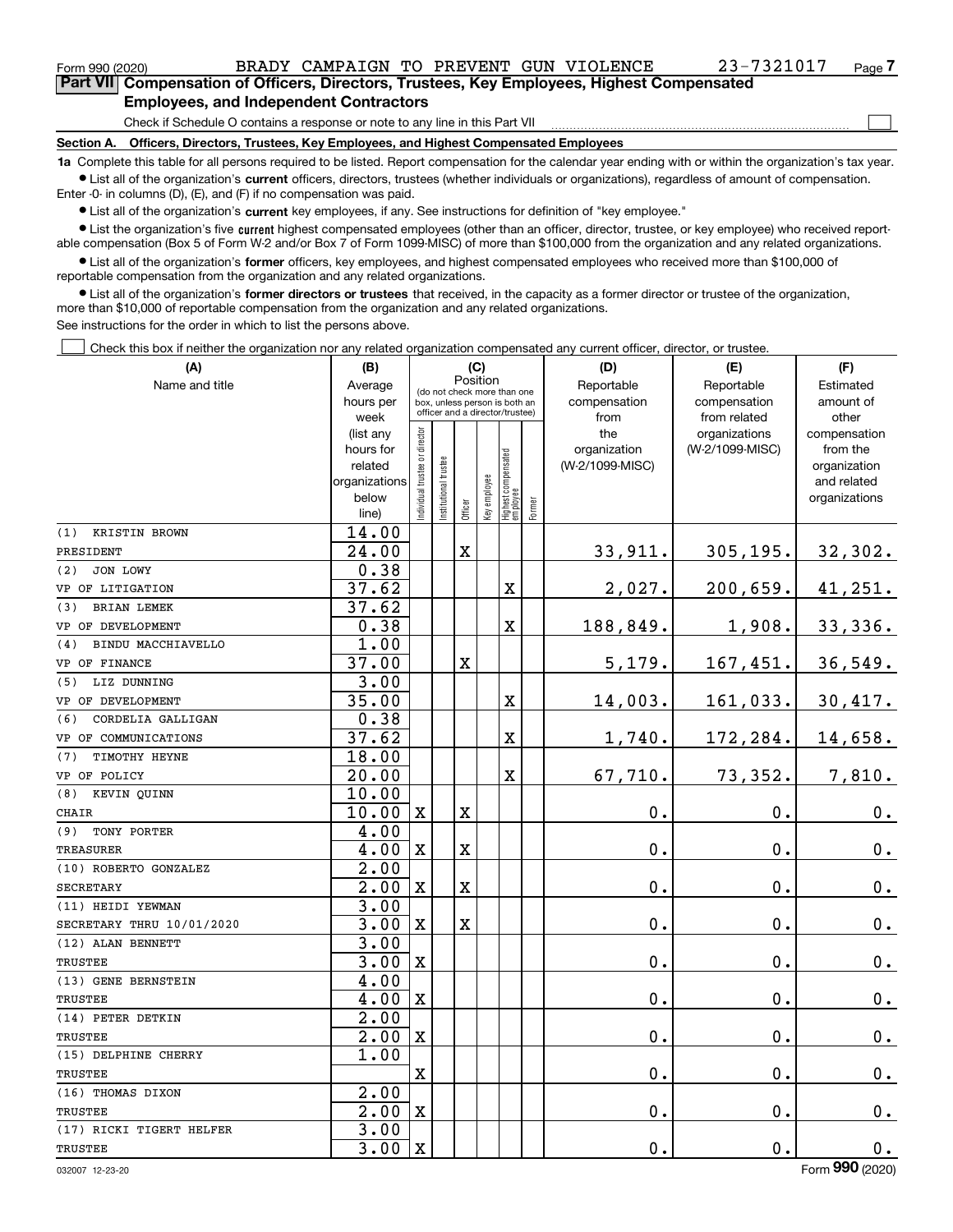| Form 990 (2020) |  |  |  |  |  | BRADY CAMPAIGN TO PREVENT GUN VIOLENCE | 23-7321017 | Page |
|-----------------|--|--|--|--|--|----------------------------------------|------------|------|
|-----------------|--|--|--|--|--|----------------------------------------|------------|------|

**8**

| <b>Part VII</b><br>Section A. Officers, Directors, Trustees, Key Employees, and Highest Compensated Employees (continued)                    |                      |                                         |                                 |         |              |                                 |            |                             |                 |           |              |                             |
|----------------------------------------------------------------------------------------------------------------------------------------------|----------------------|-----------------------------------------|---------------------------------|---------|--------------|---------------------------------|------------|-----------------------------|-----------------|-----------|--------------|-----------------------------|
| (A)                                                                                                                                          | (B)                  |                                         |                                 | (C)     |              |                                 |            | (D)                         | (E)             |           |              | (F)                         |
| Name and title                                                                                                                               | Average              | Position<br>(do not check more than one |                                 |         |              | Reportable                      | Reportable |                             |                 | Estimated |              |                             |
|                                                                                                                                              | hours per            |                                         | box, unless person is both an   |         |              |                                 |            | compensation                | compensation    |           |              | amount of                   |
|                                                                                                                                              | week                 |                                         | officer and a director/trustee) |         |              |                                 |            | from                        | from related    |           |              | other                       |
|                                                                                                                                              | (list any            |                                         |                                 |         |              |                                 |            | the                         | organizations   |           |              | compensation                |
|                                                                                                                                              | hours for<br>related |                                         |                                 |         |              |                                 |            | organization                | (W-2/1099-MISC) |           |              | from the                    |
|                                                                                                                                              | organizations        |                                         |                                 |         |              |                                 |            | (W-2/1099-MISC)             |                 |           |              | organization<br>and related |
|                                                                                                                                              | below                |                                         |                                 |         |              |                                 |            |                             |                 |           |              | organizations               |
|                                                                                                                                              | line)                | ndividual trustee or director           | In stitutional trustee          | Officer | Key employee | Highest compensated<br>employee | Former     |                             |                 |           |              |                             |
| (18) MARTINA LEINZ                                                                                                                           | $\overline{2.00}$    |                                         |                                 |         |              |                                 |            |                             |                 |           |              |                             |
| TRUSTEE                                                                                                                                      | 2.00                 | $\mathbf X$                             |                                 |         |              |                                 |            | 0.                          |                 | 0.        |              | 0.                          |
| (19) ROSA ROSENBERG                                                                                                                          | 1.00                 |                                         |                                 |         |              |                                 |            |                             |                 |           |              |                             |
| TRUSTEE                                                                                                                                      |                      | X                                       |                                 |         |              |                                 |            | 0.                          |                 | 0.        |              | $0$ .                       |
| (20) PAUL PODURI                                                                                                                             | 2.00                 |                                         |                                 |         |              |                                 |            |                             |                 |           |              |                             |
| <b>TRUSTEE</b>                                                                                                                               | $\overline{2.00}$    | $\mathbf X$                             |                                 |         |              |                                 |            | 0.                          |                 | 0.        |              | 0.                          |
| (21) STEVEN ROTHSTEIN                                                                                                                        | 3.00                 |                                         |                                 |         |              |                                 |            |                             |                 |           |              |                             |
| <b>TRUSTEE</b>                                                                                                                               | 3.00                 | $\mathbf X$                             |                                 |         |              |                                 |            | 0.                          |                 | 0.        |              | 0.                          |
| (22) JOE TRIPPI                                                                                                                              | 1.00                 |                                         |                                 |         |              |                                 |            |                             |                 |           |              |                             |
| TRUSTEE                                                                                                                                      | 1.00                 | $\mathbf X$                             |                                 |         |              |                                 |            | 0.                          |                 | 0.        |              | 0.                          |
| (23) ALAN WURTZEL                                                                                                                            | 3.00<br>3.00         | $\mathbf X$                             |                                 |         |              |                                 |            | 0.                          |                 | 0.        |              |                             |
| <b>TRUSTEE THRU 02/21/2021</b><br>(24) MICHAEL BUCKLEY                                                                                       | 1.00                 |                                         |                                 |         |              |                                 |            |                             |                 |           |              | 0.                          |
| TRUSTEE                                                                                                                                      | 1.00                 | $\mathbf X$                             |                                 |         |              |                                 |            | 0.                          |                 | 0.        |              | 0.                          |
| (25) DENISE TURNER ROTH                                                                                                                      | 2.00                 |                                         |                                 |         |              |                                 |            |                             |                 |           |              |                             |
| TRUSTEE                                                                                                                                      | 2.00                 | X                                       |                                 |         |              |                                 |            | 0.                          |                 | 0.        |              | 0.                          |
|                                                                                                                                              |                      |                                         |                                 |         |              |                                 |            |                             |                 |           |              |                             |
|                                                                                                                                              |                      |                                         |                                 |         |              |                                 |            |                             |                 |           |              |                             |
|                                                                                                                                              |                      |                                         |                                 |         |              |                                 |            | 313,419.                    | 1,081,882.      |           |              | 196, 323.                   |
| c Total from continuation sheets to Part VII, Section A <b>Constanting to Part VII</b> , Section A                                           |                      |                                         |                                 |         |              |                                 |            | 0.                          |                 | 0.        |              | 0.                          |
|                                                                                                                                              |                      |                                         |                                 |         |              |                                 |            | $313,419.$ 1,081,882.       |                 |           |              | 196, 323.                   |
| Total number of individuals (including but not limited to those listed above) who received more than \$100,000 of reportable<br>$\mathbf{2}$ |                      |                                         |                                 |         |              |                                 |            |                             |                 |           |              |                             |
| compensation from the organization                                                                                                           |                      |                                         |                                 |         |              |                                 |            |                             |                 |           |              | 0                           |
|                                                                                                                                              |                      |                                         |                                 |         |              |                                 |            |                             |                 |           |              | Yes<br>No                   |
| Did the organization list any former officer, director, trustee, key employee, or highest compensated employee on<br>3                       |                      |                                         |                                 |         |              |                                 |            |                             |                 |           |              |                             |
| line 1a? If "Yes," complete Schedule J for such individual                                                                                   |                      |                                         |                                 |         |              |                                 |            |                             |                 |           | 3            | х                           |
| For any individual listed on line 1a, is the sum of reportable compensation and other compensation from the organization<br>4                |                      |                                         |                                 |         |              |                                 |            |                             |                 |           |              |                             |
|                                                                                                                                              |                      |                                         |                                 |         |              |                                 |            |                             |                 |           | 4            | $\mathbf X$                 |
| Did any person listed on line 1a receive or accrue compensation from any unrelated organization or individual for services<br>5              |                      |                                         |                                 |         |              |                                 |            |                             |                 |           |              |                             |
| <b>Section B. Independent Contractors</b>                                                                                                    |                      |                                         |                                 |         |              |                                 |            |                             |                 |           | 5            | X                           |
| Complete this table for your five highest compensated independent contractors that received more than \$100,000 of compensation from         |                      |                                         |                                 |         |              |                                 |            |                             |                 |           |              |                             |
| 1<br>the organization. Report compensation for the calendar year ending with or within the organization's tax year.                          |                      |                                         |                                 |         |              |                                 |            |                             |                 |           |              |                             |
| (A)                                                                                                                                          |                      |                                         |                                 |         |              |                                 |            | (B)                         |                 |           | (C)          |                             |
| Name and business address                                                                                                                    |                      |                                         |                                 |         |              |                                 |            | Description of services     |                 |           | Compensation |                             |
| ANNE LEWIS STRATEGIES, LLC, 650                                                                                                              |                      |                                         |                                 |         |              |                                 |            | <b>MARKETING AND</b>        |                 |           |              |                             |
| MASSACHUSETTS AVE NW, WASHINGTON, DC 20001                                                                                                   |                      |                                         |                                 |         |              |                                 |            | FUNDRAISING                 |                 |           |              | 712,850.                    |
| <b>L&amp;E MERIDIAN</b>                                                                                                                      |                      |                                         |                                 |         |              |                                 |            | DIRECT MAILING              |                 |           |              |                             |
| 8000 CORPORATE COURT, SPRINGFIELD, VA 22153                                                                                                  |                      |                                         |                                 |         |              |                                 |            | PRINTING AND MAILING        |                 |           |              | 442,478.                    |
| PRODUCTION SOLUTIONS, INC., 1953 GALLOWS                                                                                                     |                      |                                         |                                 |         |              |                                 |            | DIRECT MAILING              |                 |           |              |                             |
| ROAD, STE 500, VIENNA, VA 22182<br>PRINTING AND MAILING                                                                                      |                      |                                         |                                 |         |              | 408,874.                        |            |                             |                 |           |              |                             |
| <b>AVALON CONSULTING GROUP</b>                                                                                                               |                      |                                         |                                 |         |              |                                 |            | DIRECT MAILING              |                 |           |              |                             |
| 805 15 STREET NW, WASHINGTON, DC 20005                                                                                                       |                      |                                         |                                 |         |              |                                 |            | <b>MARKETING AND FUNDRA</b> |                 |           |              | 158,609.                    |
| NNE MARKETING, 1666 MASSACHUSETTS AVE, STE                                                                                                   |                      |                                         |                                 |         |              |                                 |            | DIRECT MAILING              |                 |           |              |                             |
| 14, LEXINGTON, MA 02420<br>MARKETING AND FUNDRA<br>124,750.                                                                                  |                      |                                         |                                 |         |              |                                 |            |                             |                 |           |              |                             |

**2** Total number of independent contractors (including but not limited to those listed above) who received more than \$100,000 of compensation from the organization 5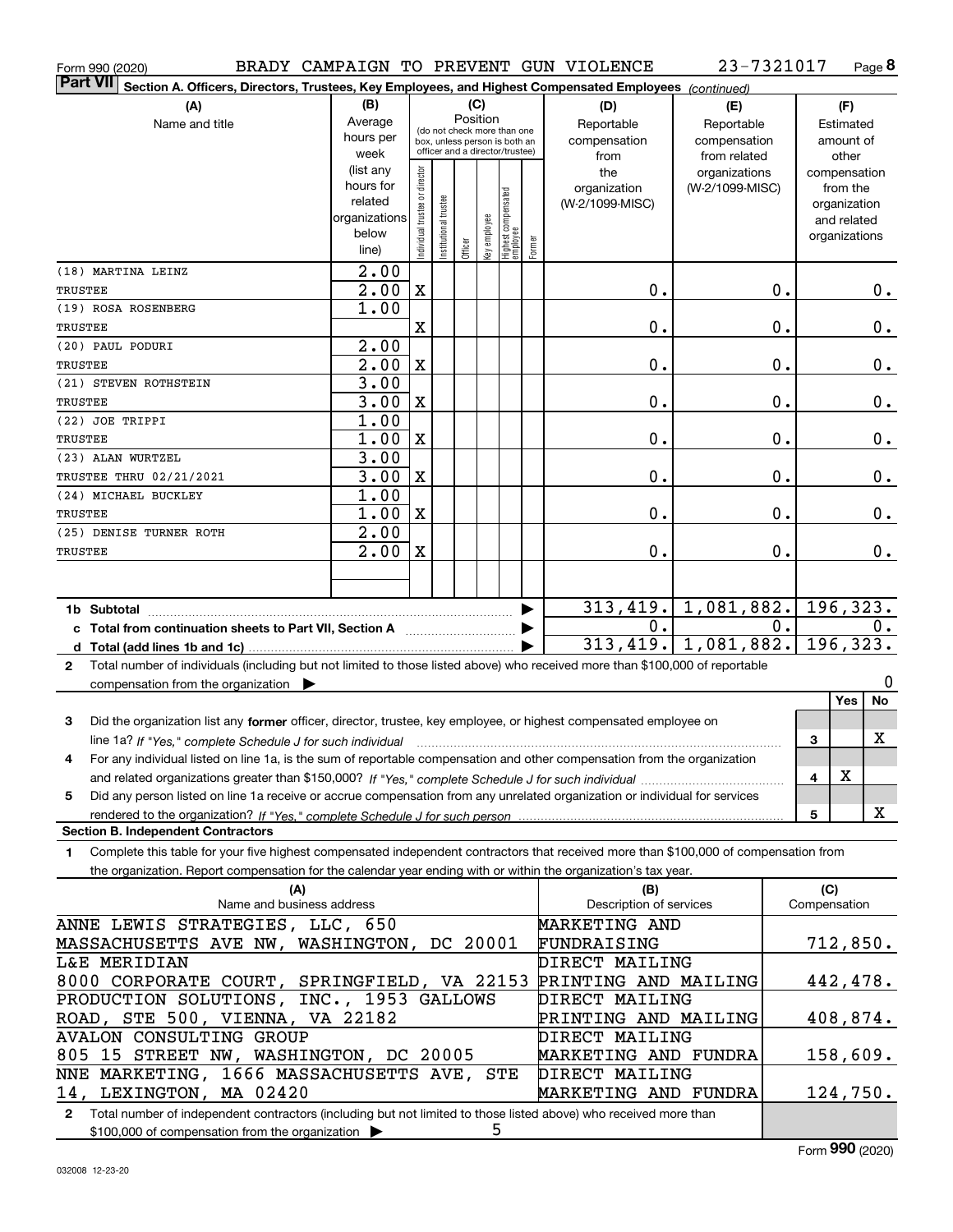|                                                           |                  |    | Form 990 (2020)                                                                                                        |               |                |                      | BRADY CAMPAIGN TO PREVENT GUN VIOLENCE |                                                     | 23-7321017                    | Page 9                             |
|-----------------------------------------------------------|------------------|----|------------------------------------------------------------------------------------------------------------------------|---------------|----------------|----------------------|----------------------------------------|-----------------------------------------------------|-------------------------------|------------------------------------|
|                                                           | <b>Part VIII</b> |    | <b>Statement of Revenue</b>                                                                                            |               |                |                      |                                        |                                                     |                               |                                    |
|                                                           |                  |    | Check if Schedule O contains a response or note to any line in this Part VIII                                          |               |                |                      |                                        | $\overline{(\mathsf{B})}$ $\overline{(\mathsf{C})}$ |                               | (D)                                |
|                                                           |                  |    |                                                                                                                        |               |                |                      | Total revenue                          | Related or exempt<br>function revenue               | Unrelated<br>business revenue | Revenue excluded<br>from tax under |
|                                                           |                  |    |                                                                                                                        |               |                |                      |                                        |                                                     |                               | sections 512 - 514                 |
|                                                           |                  |    | 1 a Federated campaigns                                                                                                |               | 1a             |                      |                                        |                                                     |                               |                                    |
| Contributions, Gifts, Grants<br>and Other Similar Amounts |                  | b  | Membership dues                                                                                                        |               | 1 <sub>b</sub> |                      |                                        |                                                     |                               |                                    |
|                                                           |                  | c  | Fundraising events                                                                                                     |               | 1 <sub>c</sub> |                      |                                        |                                                     |                               |                                    |
|                                                           |                  | d  | Related organizations                                                                                                  |               | 1 <sub>d</sub> |                      |                                        |                                                     |                               |                                    |
|                                                           |                  |    | Government grants (contributions)                                                                                      |               | 1e             |                      |                                        |                                                     |                               |                                    |
|                                                           |                  |    | f All other contributions, gifts, grants, and                                                                          |               |                |                      |                                        |                                                     |                               |                                    |
|                                                           |                  |    | similar amounts not included above                                                                                     |               | 1f             | 3,149,077.           |                                        |                                                     |                               |                                    |
|                                                           |                  | g  | Noncash contributions included in lines 1a-1f                                                                          |               | $1g$ \$        | 50,700.              |                                        |                                                     |                               |                                    |
|                                                           |                  | h. |                                                                                                                        |               |                |                      | 3, 149, 077.                           |                                                     |                               |                                    |
|                                                           |                  |    |                                                                                                                        |               |                | <b>Business Code</b> |                                        |                                                     |                               |                                    |
|                                                           | 2a               |    | <u> 1989 - Johann Stein, marwolaethau a bhann an t-Albann an t-Albann an t-Albann an t-Albann an t-Albann an t-Alb</u> |               |                |                      |                                        |                                                     |                               |                                    |
|                                                           |                  | b  | the contract of the contract of the contract of the contract of the contract of                                        |               |                |                      |                                        |                                                     |                               |                                    |
|                                                           |                  | c  | <u> 1989 - Johann Barbara, martxa alemaniar arg</u>                                                                    |               |                |                      |                                        |                                                     |                               |                                    |
| Program Service<br>Revenue                                |                  | d  | the contract of the contract of the contract of the contract of the contract of                                        |               |                |                      |                                        |                                                     |                               |                                    |
|                                                           |                  |    |                                                                                                                        |               |                |                      |                                        |                                                     |                               |                                    |
|                                                           |                  |    |                                                                                                                        |               |                |                      |                                        |                                                     |                               |                                    |
|                                                           | 3                |    | Investment income (including dividends, interest, and                                                                  |               |                |                      |                                        |                                                     |                               |                                    |
|                                                           |                  |    |                                                                                                                        |               |                |                      | 678.                                   |                                                     |                               | 678.                               |
|                                                           | 4                |    | Income from investment of tax-exempt bond proceeds                                                                     |               |                |                      |                                        |                                                     |                               |                                    |
|                                                           | 5                |    |                                                                                                                        |               |                |                      | 45,747.                                |                                                     |                               | 45,747.                            |
|                                                           |                  |    |                                                                                                                        |               | (i) Real       | (ii) Personal        |                                        |                                                     |                               |                                    |
|                                                           | 6а               |    | Gross rents                                                                                                            | 6a            |                |                      |                                        |                                                     |                               |                                    |
|                                                           |                  | b  | Less: rental expenses                                                                                                  | 6b            |                |                      |                                        |                                                     |                               |                                    |
|                                                           |                  | с  | Rental income or (loss)                                                                                                | 6c            |                |                      |                                        |                                                     |                               |                                    |
|                                                           |                  | d  | Net rental income or (loss)                                                                                            |               |                |                      |                                        |                                                     |                               |                                    |
|                                                           |                  |    | 7 a Gross amount from sales of                                                                                         |               | (i) Securities | (ii) Other           |                                        |                                                     |                               |                                    |
|                                                           |                  |    | assets other than inventory                                                                                            | $7a$ 399,000. |                |                      |                                        |                                                     |                               |                                    |
|                                                           |                  |    | <b>b</b> Less: cost or other basis                                                                                     |               |                |                      |                                        |                                                     |                               |                                    |
|                                                           |                  |    | and sales expenses                                                                                                     | 76399,418.    |                |                      |                                        |                                                     |                               |                                    |
| evenue                                                    |                  |    | c Gain or (loss)                                                                                                       | 7c            | $-418.$        |                      |                                        |                                                     |                               |                                    |
|                                                           |                  |    |                                                                                                                        |               |                |                      | 418.                                   |                                                     |                               | 418.                               |
| Other <sub>R</sub>                                        |                  |    | 8 a Gross income from fundraising events (not                                                                          |               |                |                      |                                        |                                                     |                               |                                    |
|                                                           |                  |    | including \$<br>$\overline{\phantom{a}}$ of                                                                            |               |                |                      |                                        |                                                     |                               |                                    |
|                                                           |                  |    | contributions reported on line 1c). See                                                                                |               |                |                      |                                        |                                                     |                               |                                    |
|                                                           |                  |    |                                                                                                                        |               | 8a             |                      |                                        |                                                     |                               |                                    |
|                                                           |                  | b  |                                                                                                                        |               | 8b             |                      |                                        |                                                     |                               |                                    |
|                                                           |                  | с  | Net income or (loss) from fundraising events                                                                           |               |                |                      |                                        |                                                     |                               |                                    |
|                                                           |                  |    | 9 a Gross income from gaming activities. See                                                                           |               |                |                      |                                        |                                                     |                               |                                    |
|                                                           |                  |    |                                                                                                                        |               | 9a             |                      |                                        |                                                     |                               |                                    |
|                                                           |                  |    |                                                                                                                        |               | 9b             |                      |                                        |                                                     |                               |                                    |
|                                                           |                  |    | c Net income or (loss) from gaming activities                                                                          |               |                |                      |                                        |                                                     |                               |                                    |
|                                                           |                  |    | 10 a Gross sales of inventory, less returns                                                                            |               |                |                      |                                        |                                                     |                               |                                    |
|                                                           |                  |    |                                                                                                                        |               | 10a            |                      |                                        |                                                     |                               |                                    |
|                                                           |                  |    | <b>b</b> Less: cost of goods sold                                                                                      |               | 10b            |                      |                                        |                                                     |                               |                                    |
|                                                           |                  |    | c Net income or (loss) from sales of inventory                                                                         |               |                | <b>Business Code</b> |                                        |                                                     |                               |                                    |
|                                                           | 11 a             |    | OTHER REVENUE                                                                                                          |               |                | 900099               | 4,593.                                 |                                                     |                               | 4,593.                             |
|                                                           |                  | b  |                                                                                                                        |               |                |                      |                                        |                                                     |                               |                                    |
|                                                           |                  | с  |                                                                                                                        |               |                |                      |                                        |                                                     |                               |                                    |
| Miscellaneous<br>Revenue                                  |                  |    |                                                                                                                        |               |                |                      |                                        |                                                     |                               |                                    |
|                                                           |                  |    |                                                                                                                        |               |                |                      | 4,593.                                 |                                                     |                               |                                    |
|                                                           | 12               |    |                                                                                                                        |               |                |                      | $\blacktriangleright$ 3,199,677.       | 0.                                                  | $0$ .                         | 50,600.                            |
|                                                           |                  |    |                                                                                                                        |               |                |                      |                                        |                                                     |                               |                                    |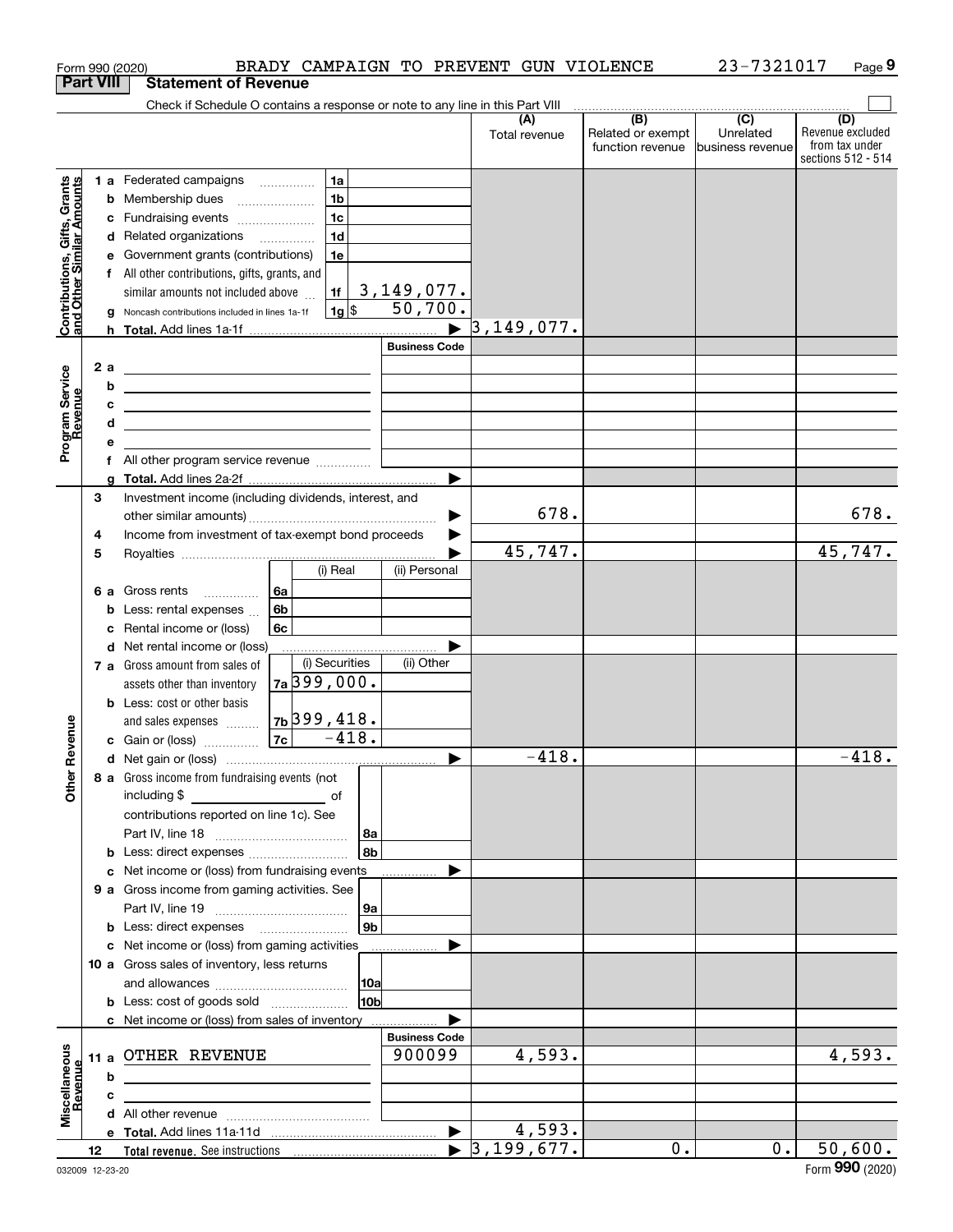Form 990 (2020) Page **Part IX Statement of Functional Expenses** BRADY CAMPAIGN TO PREVENT GUN VIOLENCE 23-7321017

|              | Section 501(c)(3) and 501(c)(4) organizations must complete all columns. All other organizations must complete column (A).                                                                                 |                       |                                    |                                           |                                |
|--------------|------------------------------------------------------------------------------------------------------------------------------------------------------------------------------------------------------------|-----------------------|------------------------------------|-------------------------------------------|--------------------------------|
|              | Check if Schedule O contains a response or note to any line in this Part IX                                                                                                                                |                       |                                    |                                           |                                |
|              | Do not include amounts reported on lines 6b,<br>7b, 8b, 9b, and 10b of Part VIII.                                                                                                                          | (A)<br>Total expenses | (B)<br>Program service<br>expenses | (C)<br>Management and<br>general expenses | (D)<br>Fundraising<br>expenses |
| 1.           | Grants and other assistance to domestic organizations                                                                                                                                                      |                       |                                    |                                           |                                |
|              | and domestic governments. See Part IV, line 21                                                                                                                                                             | 16, 130.              | 16, 130.                           |                                           |                                |
| $\mathbf{2}$ | Grants and other assistance to domestic                                                                                                                                                                    |                       |                                    |                                           |                                |
|              | individuals. See Part IV, line 22                                                                                                                                                                          |                       |                                    |                                           |                                |
| 3            | Grants and other assistance to foreign                                                                                                                                                                     |                       |                                    |                                           |                                |
|              | organizations, foreign governments, and foreign                                                                                                                                                            |                       |                                    |                                           |                                |
|              | individuals. See Part IV, lines 15 and 16                                                                                                                                                                  |                       |                                    |                                           |                                |
| 4            | Benefits paid to or for members                                                                                                                                                                            |                       |                                    |                                           |                                |
| 5            | Compensation of current officers, directors,                                                                                                                                                               |                       |                                    |                                           |                                |
|              |                                                                                                                                                                                                            | 48,786.               | 43,422.                            | $-898.$                                   | 6, 262.                        |
| 6            | Compensation not included above to disqualified                                                                                                                                                            |                       |                                    |                                           |                                |
|              | persons (as defined under section 4958(f)(1)) and                                                                                                                                                          |                       |                                    |                                           |                                |
|              | persons described in section 4958(c)(3)(B)                                                                                                                                                                 |                       |                                    |                                           |                                |
| 7            |                                                                                                                                                                                                            | 612,937.              | 545,539.                           | $-11, 278.$                               | 78,676.                        |
| 8            | Pension plan accruals and contributions (include                                                                                                                                                           |                       |                                    |                                           |                                |
|              | section 401(k) and 403(b) employer contributions)                                                                                                                                                          | 20,592.               | 18,328.                            | $\frac{-379}{-1,524}$                     | 2,643.                         |
| 9            |                                                                                                                                                                                                            | 82,830.               | 73,722.                            |                                           | 10,632.                        |
| 10           |                                                                                                                                                                                                            | 87,138.               | 77,556.                            | $-1,603.$                                 | 11,185.                        |
| 11           | Fees for services (nonemployees):                                                                                                                                                                          |                       |                                    |                                           |                                |
|              |                                                                                                                                                                                                            |                       |                                    |                                           |                                |
| b            |                                                                                                                                                                                                            | 4,096.                | 3,299.                             | 73.<br>17,658.                            | 724.                           |
|              |                                                                                                                                                                                                            | 17,658.               |                                    |                                           |                                |
|              |                                                                                                                                                                                                            | 438,000.              |                                    |                                           | 438,000.                       |
|              | e Professional fundraising services. See Part IV, line 17                                                                                                                                                  |                       |                                    |                                           |                                |
|              | Investment management fees                                                                                                                                                                                 |                       |                                    |                                           |                                |
|              | g Other. (If line 11g amount exceeds 10% of line 25,                                                                                                                                                       |                       |                                    | 120,500.                                  | 260.                           |
|              | column (A) amount, list line 11g expenses on Sch O.)                                                                                                                                                       | 345,875.<br>656,769.  | 225, 115.<br>19,183.               |                                           | 637,586.                       |
| 12           |                                                                                                                                                                                                            | 1, 135, 284.          | 522,832.                           | 105,626.                                  | 506,826.                       |
| 13           |                                                                                                                                                                                                            | 207,847.              | 26,362.                            | 48,090.                                   | 133,395.                       |
| 14           |                                                                                                                                                                                                            |                       |                                    |                                           |                                |
| 15           |                                                                                                                                                                                                            | 56,441.               | 141,963.                           | $-102, 292.$                              | 16,770.                        |
| 16<br>17     |                                                                                                                                                                                                            | 4,380.                | 4,380.                             |                                           |                                |
| 18           | Payments of travel or entertainment expenses                                                                                                                                                               |                       |                                    |                                           |                                |
|              | for any federal, state, or local public officials                                                                                                                                                          |                       |                                    |                                           |                                |
| 19           | Conferences, conventions, and meetings                                                                                                                                                                     | 12,294.               | 8,984.                             | 3,310.                                    |                                |
| 20           | Interest                                                                                                                                                                                                   | 82, 163.              |                                    | 82, 163.                                  |                                |
| 21           |                                                                                                                                                                                                            |                       |                                    |                                           |                                |
| 22           | Depreciation, depletion, and amortization                                                                                                                                                                  | 34,062.               | 25, 239.                           | 5,863.                                    |                                |
| 23           | Insurance                                                                                                                                                                                                  | 28,216.               | 20,598.                            | 5,202.                                    | $\frac{2,960}{2,416}$ .        |
| 24           | Other expenses. Itemize expenses not covered<br>above (List miscellaneous expenses on line 24e. If<br>line 24e amount exceeds 10% of line 25, column (A)<br>amount, list line 24e expenses on Schedule O.) |                       |                                    |                                           |                                |
|              | a SUBSCRIPTIONS FEES                                                                                                                                                                                       | 40,749.               | 37,301.                            | 3,391.                                    | 57.                            |
|              | PROPERTY TAXES                                                                                                                                                                                             | $\overline{2,224}$ .  |                                    | $\overline{2,224}$ .                      |                                |
| c            | the control of the control of the control of the control of the control of                                                                                                                                 |                       |                                    |                                           |                                |
| d            |                                                                                                                                                                                                            |                       |                                    |                                           |                                |
|              | e All other expenses                                                                                                                                                                                       |                       |                                    |                                           |                                |
| 25           | Total functional expenses. Add lines 1 through 24e                                                                                                                                                         | 3,934,471.            | 1,809,953.                         | 276, 126.                                 | 1,848,392.                     |
| 26           | Joint costs. Complete this line only if the organization                                                                                                                                                   |                       |                                    |                                           |                                |
|              | reported in column (B) joint costs from a combined                                                                                                                                                         |                       |                                    |                                           |                                |
|              | educational campaign and fundraising solicitation.                                                                                                                                                         |                       |                                    |                                           |                                |

1,467,543.

Check here

Check here  $\blacktriangleright$   $\boxed{\textbf{X}}$  if following SOP 98-2 (ASC 958-720)

906,105. 0. 561,438.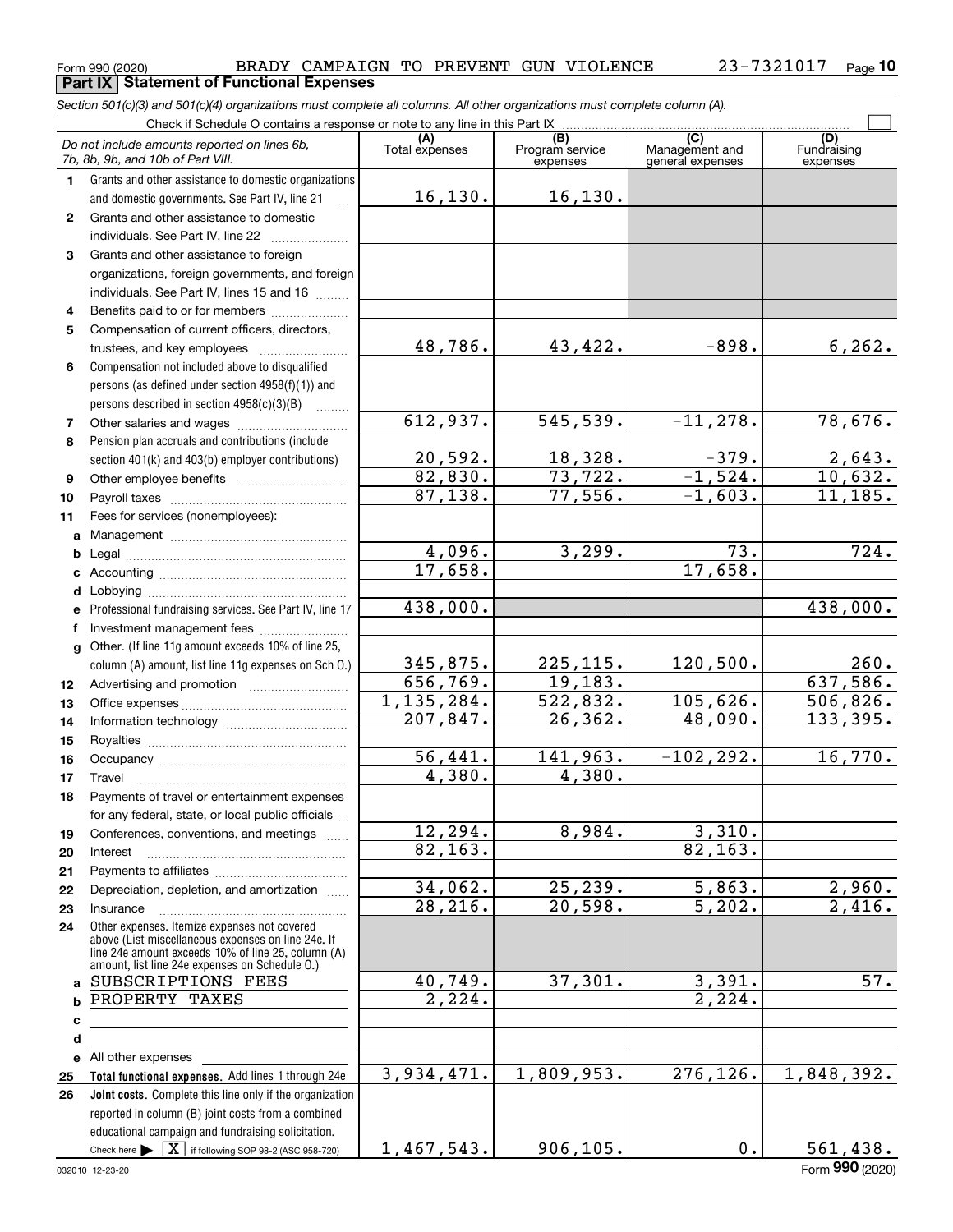| וט∠טאַ טפּט וווו | ⊥⊥∟⊥⊥⊥⊥⊥⊥                     |
|------------------|-------------------------------|
|                  | <b>Part X</b>   Balance Sheet |

23-7321017 Page 11

|                             |    |                                                                                                                                                                                                                                |                         |                          | (A)                          |                 | (B)                              |
|-----------------------------|----|--------------------------------------------------------------------------------------------------------------------------------------------------------------------------------------------------------------------------------|-------------------------|--------------------------|------------------------------|-----------------|----------------------------------|
|                             |    |                                                                                                                                                                                                                                |                         |                          | Beginning of year            |                 | End of year                      |
|                             | 1  | Cash - non-interest-bearing                                                                                                                                                                                                    |                         |                          | 663,893.                     | $\mathbf{1}$    | 776,392.                         |
|                             | 2  |                                                                                                                                                                                                                                | 460,282.                | $\mathbf{2}$             | 112,074.                     |                 |                                  |
|                             | з  |                                                                                                                                                                                                                                |                         |                          |                              | 3               |                                  |
|                             | 4  |                                                                                                                                                                                                                                | 311,490.                | $\overline{\mathbf{4}}$  | 69,906.                      |                 |                                  |
|                             | 5  | Loans and other receivables from any current or former officer, director,                                                                                                                                                      |                         |                          |                              |                 |                                  |
|                             |    | trustee, key employee, creator or founder, substantial contributor, or 35%                                                                                                                                                     |                         |                          |                              |                 |                                  |
|                             |    | controlled entity or family member of any of these persons                                                                                                                                                                     |                         | 5                        |                              |                 |                                  |
|                             | 6  | Loans and other receivables from other disqualified persons (as defined                                                                                                                                                        |                         |                          |                              |                 |                                  |
|                             |    | under section $4958(f)(1)$ , and persons described in section $4958(c)(3)(B)$                                                                                                                                                  |                         | 6                        |                              |                 |                                  |
|                             | 7  |                                                                                                                                                                                                                                |                         |                          |                              | $\overline{7}$  |                                  |
| Assets                      | 8  |                                                                                                                                                                                                                                |                         |                          |                              | 8               |                                  |
|                             | 9  | Prepaid expenses and deferred charges                                                                                                                                                                                          |                         |                          | 147,738.                     | $\mathbf{9}$    | 25,539.                          |
|                             |    | 10a Land, buildings, and equipment: cost or other                                                                                                                                                                              |                         |                          |                              |                 |                                  |
|                             |    |                                                                                                                                                                                                                                |                         |                          |                              |                 |                                  |
|                             |    |                                                                                                                                                                                                                                |                         |                          | 1,031,241.                   | 10 <sub>c</sub> | 1,074,069.                       |
|                             | 11 |                                                                                                                                                                                                                                |                         |                          | 11                           |                 |                                  |
|                             | 12 |                                                                                                                                                                                                                                |                         |                          | 12                           |                 |                                  |
|                             | 13 |                                                                                                                                                                                                                                |                         |                          | 13                           |                 |                                  |
|                             | 14 |                                                                                                                                                                                                                                |                         | 14                       |                              |                 |                                  |
|                             | 15 |                                                                                                                                                                                                                                |                         |                          | 3,250.                       | 15              | 112,428.                         |
|                             | 16 |                                                                                                                                                                                                                                |                         |                          | 2,617,894.                   | 16              | $\overline{2,170,408}$ .         |
|                             | 17 |                                                                                                                                                                                                                                | 243,992.                | 17                       | 192, 381.                    |                 |                                  |
|                             | 18 |                                                                                                                                                                                                                                |                         |                          | 18                           |                 |                                  |
|                             | 19 | Deferred revenue material contracts and a contract of the contract of the contract of the contract of the contract of the contract of the contract of the contract of the contract of the contract of the contract of the cont |                         |                          |                              | 19              |                                  |
|                             | 20 |                                                                                                                                                                                                                                |                         |                          |                              | 20              |                                  |
|                             | 21 | Escrow or custodial account liability. Complete Part IV of Schedule D                                                                                                                                                          |                         | $\overline{\phantom{a}}$ |                              | 21              |                                  |
|                             | 22 | Loans and other payables to any current or former officer, director,                                                                                                                                                           |                         |                          |                              |                 |                                  |
| Liabilities                 |    | trustee, key employee, creator or founder, substantial contributor, or 35%                                                                                                                                                     |                         |                          |                              |                 |                                  |
|                             |    | controlled entity or family member of any of these persons                                                                                                                                                                     |                         |                          | 22                           |                 |                                  |
|                             | 23 | Secured mortgages and notes payable to unrelated third parties                                                                                                                                                                 |                         |                          |                              | 23              |                                  |
|                             | 24 |                                                                                                                                                                                                                                |                         |                          |                              | 24              |                                  |
|                             | 25 | Other liabilities (including federal income tax, payables to related third                                                                                                                                                     |                         |                          |                              |                 |                                  |
|                             |    | parties, and other liabilities not included on lines 17-24). Complete Part X                                                                                                                                                   |                         |                          |                              |                 |                                  |
|                             |    | of Schedule D                                                                                                                                                                                                                  |                         |                          | 4,559,945.                   | 25              | 4,898,864.                       |
|                             | 26 | Total liabilities. Add lines 17 through 25                                                                                                                                                                                     |                         |                          | 4,803,937.                   | 26              | 5,091,245.                       |
|                             |    | Organizations that follow FASB ASC 958, check here $\blacktriangleright \boxed{X}$                                                                                                                                             |                         |                          |                              |                 |                                  |
|                             |    | and complete lines 27, 28, 32, and 33.                                                                                                                                                                                         |                         |                          |                              |                 |                                  |
|                             | 27 | Net assets without donor restrictions                                                                                                                                                                                          | $-2,192,021.$<br>5,978. | 27                       | $\frac{-2,926,765.}{5,928.}$ |                 |                                  |
|                             | 28 |                                                                                                                                                                                                                                |                         | 28                       |                              |                 |                                  |
|                             |    | Organizations that do not follow FASB ASC 958, check here $\blacktriangleright$                                                                                                                                                |                         |                          |                              |                 |                                  |
|                             |    | and complete lines 29 through 33.                                                                                                                                                                                              |                         |                          |                              |                 |                                  |
|                             | 29 |                                                                                                                                                                                                                                |                         |                          |                              | 29              |                                  |
| Net Assets or Fund Balances | 30 | Paid-in or capital surplus, or land, building, or equipment fund                                                                                                                                                               |                         |                          |                              | 30              |                                  |
|                             | 31 | Retained earnings, endowment, accumulated income, or other funds                                                                                                                                                               |                         |                          | $\overline{-2,186,043}$ .    | 31              |                                  |
|                             | 32 |                                                                                                                                                                                                                                |                         |                          | 2,617,894.                   | 32<br>33        | <u>-2,920,837.</u><br>2,170,408. |
|                             | 33 |                                                                                                                                                                                                                                |                         |                          |                              |                 |                                  |

Form (2020) **990**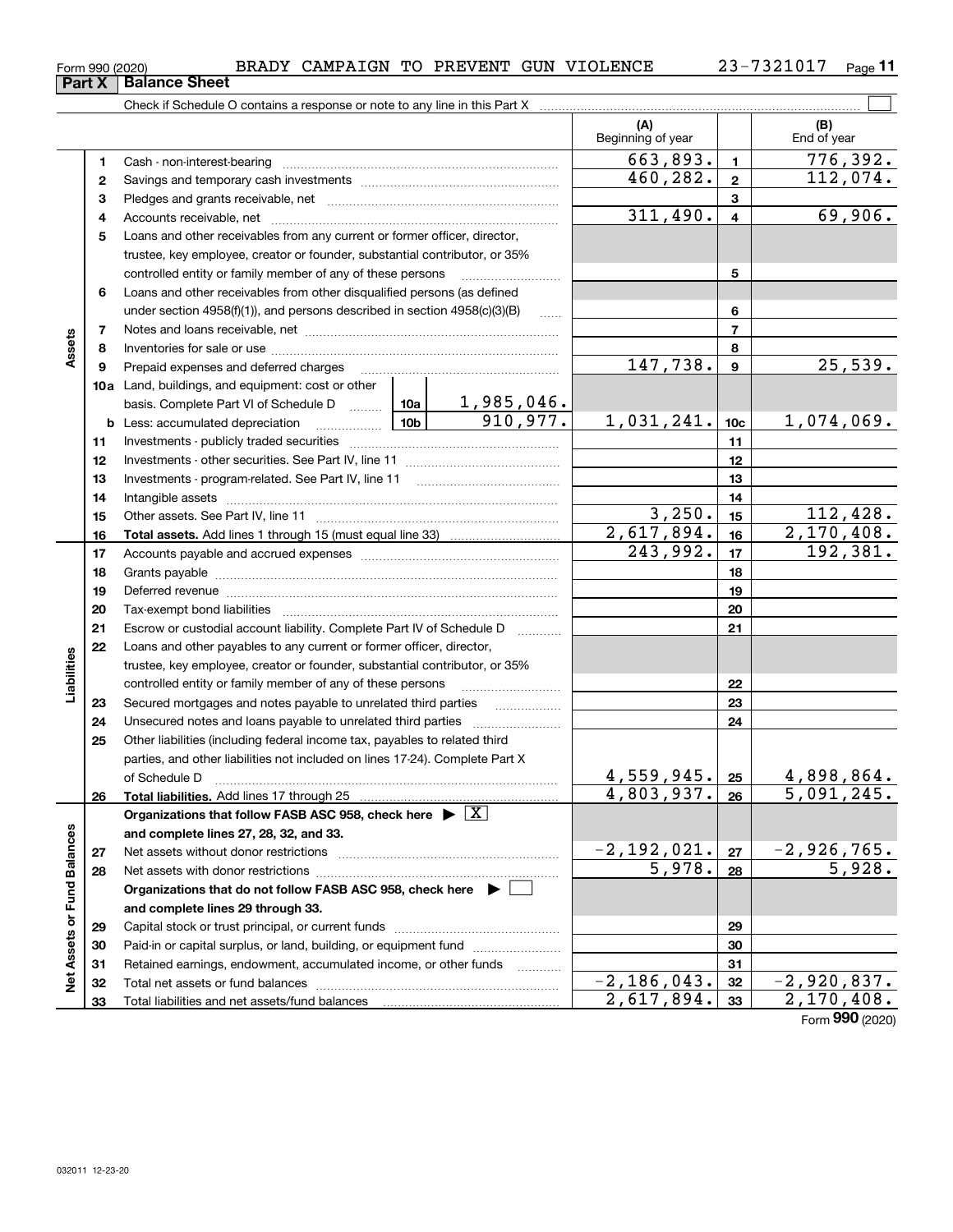|    | BRADY CAMPAIGN TO PREVENT GUN VIOLENCE<br>Form 990 (2020)                                                                                                                                                                      |                         | 23-7321017      |            | Page $12$ |
|----|--------------------------------------------------------------------------------------------------------------------------------------------------------------------------------------------------------------------------------|-------------------------|-----------------|------------|-----------|
|    | Part XI<br><b>Reconciliation of Net Assets</b>                                                                                                                                                                                 |                         |                 |            |           |
|    |                                                                                                                                                                                                                                |                         |                 |            |           |
|    |                                                                                                                                                                                                                                |                         |                 |            |           |
| 1  | Total revenue (must equal Part VIII, column (A), line 12)                                                                                                                                                                      | 1.                      | 3,199,677.      |            |           |
| 2  |                                                                                                                                                                                                                                | $\mathbf{2}$            | 3,934,471.      |            |           |
| 3  | Revenue less expenses. Subtract line 2 from line 1                                                                                                                                                                             | $\mathbf{3}$            | $-734,794.$     |            |           |
| 4  |                                                                                                                                                                                                                                | $\overline{\mathbf{4}}$ | $-2, 186, 043.$ |            |           |
| 5  | Net unrealized gains (losses) on investments [11] matter contracts and the state of the state of the state of the state of the state of the state of the state of the state of the state of the state of the state of the stat | 5                       |                 |            |           |
| 6  | Donated services and use of facilities [111] matter contracts and the service of facilities [11] matter contracts and use of facilities [11] matter contracts and the service of facilities [11] matter contracts and the serv | 6                       |                 |            |           |
| 7  | Investment expenses www.communication.com/www.communication.com/www.communication.com/www.com                                                                                                                                  | $\overline{7}$          |                 |            |           |
| 8  | Prior period adjustments                                                                                                                                                                                                       | 8                       |                 |            |           |
| 9  | Other changes in net assets or fund balances (explain on Schedule O)                                                                                                                                                           | 9                       |                 |            | 0.        |
| 10 | Net assets or fund balances at end of year. Combine lines 3 through 9 (must equal Part X, line 32,                                                                                                                             |                         |                 |            |           |
|    | column (B))                                                                                                                                                                                                                    | 10                      | $-2,920,837.$   |            |           |
|    | Part XII Financial Statements and Reporting                                                                                                                                                                                    |                         |                 |            |           |
|    |                                                                                                                                                                                                                                |                         |                 |            |           |
|    |                                                                                                                                                                                                                                |                         |                 | <b>Yes</b> | No        |
| 1  | $\boxed{\mathbf{X}}$ Accrual<br>Accounting method used to prepare the Form 990: <u>June</u> Cash<br>Other                                                                                                                      |                         |                 |            |           |
|    | If the organization changed its method of accounting from a prior year or checked "Other," explain in Schedule O.                                                                                                              |                         |                 |            |           |
|    | 2a Were the organization's financial statements compiled or reviewed by an independent accountant?                                                                                                                             |                         | 2a              |            | x         |
|    | If "Yes," check a box below to indicate whether the financial statements for the year were compiled or reviewed on a                                                                                                           |                         |                 |            |           |
|    | separate basis, consolidated basis, or both:                                                                                                                                                                                   |                         |                 |            |           |
|    | Separate basis<br><b>Consolidated basis</b><br>Both consolidated and separate basis                                                                                                                                            |                         |                 |            |           |
|    | <b>b</b> Were the organization's financial statements audited by an independent accountant?                                                                                                                                    |                         | 2 <sub>b</sub>  | X          |           |
|    | If "Yes," check a box below to indicate whether the financial statements for the year were audited on a separate basis,                                                                                                        |                         |                 |            |           |
|    | consolidated basis, or both:                                                                                                                                                                                                   |                         |                 |            |           |
|    | $\boxed{\mathbf{X}}$ Consolidated basis<br>Separate basis<br>Both consolidated and separate basis                                                                                                                              |                         |                 |            |           |
| c  | If "Yes" to line 2a or 2b, does the organization have a committee that assumes responsibility for oversight of the audit,                                                                                                      |                         |                 |            |           |
|    | review, or compilation of its financial statements and selection of an independent accountant?                                                                                                                                 |                         | 2c              | х          |           |
|    | If the organization changed either its oversight process or selection process during the tax year, explain on Schedule O.                                                                                                      |                         |                 |            |           |
|    | 3a As a result of a federal award, was the organization required to undergo an audit or audits as set forth in the Single Audit                                                                                                |                         |                 |            |           |
|    | Act and OMB Circular A-133?                                                                                                                                                                                                    |                         | 3a              |            | x         |
|    | b If "Yes," did the organization undergo the required audit or audits? If the organization did not undergo the required audit                                                                                                  |                         |                 |            |           |
|    |                                                                                                                                                                                                                                |                         | 3b              |            |           |

Form (2020) **990**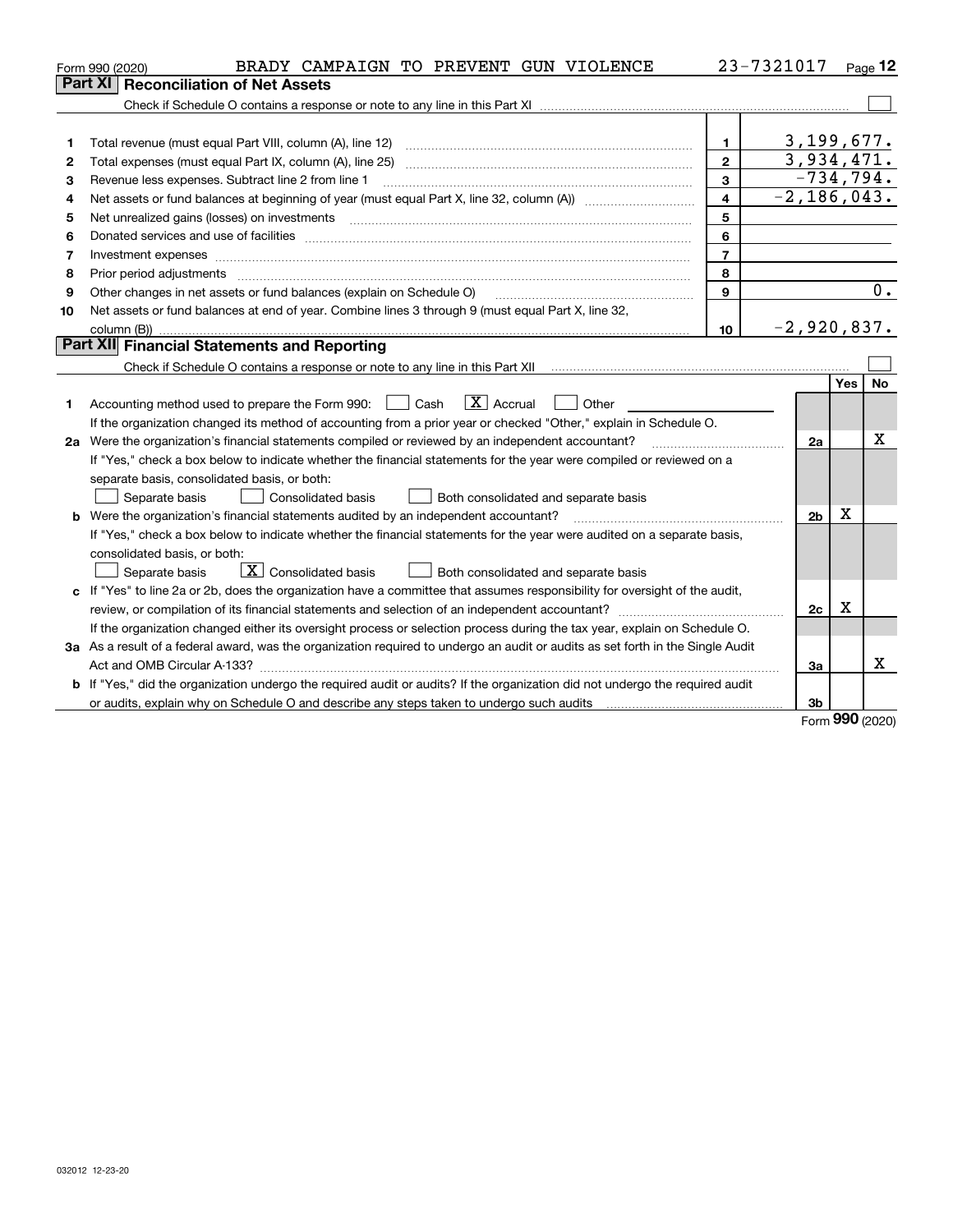Department of the Treasury Internal Revenue Service **(Form 990, 990-EZ,** Name of the organization

# **Schedule B Schedule of Contributors**

**or 990-PF) | Attach to Form 990, Form 990-EZ, or Form 990-PF. | Go to www.irs.gov/Form990 for the latest information.** OMB No. 1545-0047

**2020**

**Employer identification number**

BRADY CAMPAIGN TO PREVENT GUN VIOLENCE | 23-7321017

| <b>Organization type (check one):</b> |                                                                           |  |  |  |  |  |  |  |
|---------------------------------------|---------------------------------------------------------------------------|--|--|--|--|--|--|--|
| Filers of:                            | Section:                                                                  |  |  |  |  |  |  |  |
| Form 990 or 990-EZ                    | $\mathbf{X}$ 501(c)( 4) (enter number) organization                       |  |  |  |  |  |  |  |
|                                       | 4947(a)(1) nonexempt charitable trust not treated as a private foundation |  |  |  |  |  |  |  |
|                                       | 527 political organization                                                |  |  |  |  |  |  |  |
| Form 990-PF                           | 501(c)(3) exempt private foundation                                       |  |  |  |  |  |  |  |
|                                       | 4947(a)(1) nonexempt charitable trust treated as a private foundation     |  |  |  |  |  |  |  |
|                                       | 501(c)(3) taxable private foundation                                      |  |  |  |  |  |  |  |

Check if your organization is covered by the General Rule or a Special Rule. **Note:**  Only a section 501(c)(7), (8), or (10) organization can check boxes for both the General Rule and a Special Rule. See instructions.

## **General Rule**

**X** For an organization filing Form 990, 990-EZ, or 990-PF that received, during the year, contributions totaling \$5,000 or more (in money or property) from any one contributor. Complete Parts I and II. See instructions for determining a contributor's total contributions.

#### **Special Rules**

 $\begin{array}{c} \hline \end{array}$ 

| For an organization described in section 501(c)(3) filing Form 990 or 990-EZ that met the 33 1/3% support test of the regulations under               |
|-------------------------------------------------------------------------------------------------------------------------------------------------------|
| sections 509(a)(1) and 170(b)(1)(A)(vi), that checked Schedule A (Form 990 or 990-EZ), Part II, line 13, 16a, or 16b, and that received from          |
| any one contributor, during the year, total contributions of the greater of (1) \$5,000; or (2) 2% of the amount on (i) Form 990, Part VIII, line 1h; |
| or (ii) Form 990-EZ, line 1. Complete Parts I and II.                                                                                                 |

For an organization described in section 501(c)(7), (8), or (10) filing Form 990 or 990-EZ that received from any one contributor, during the year, total contributions of more than \$1,000 exclusively for religious, charitable, scientific, literary, or educational purposes, or for the prevention of cruelty to children or animals. Complete Parts I (entering "N/A" in column (b) instead of the contributor name and address), II, and III.  $\begin{array}{c} \hline \end{array}$ 

purpose. Don't complete any of the parts unless the General Rule applies to this organization because it received *nonexclusively* year, contributions <sub>exclusively</sub> for religious, charitable, etc., purposes, but no such contributions totaled more than \$1,000. If this box is checked, enter here the total contributions that were received during the year for an *exclusively* religious, charitable, etc., For an organization described in section 501(c)(7), (8), or (10) filing Form 990 or 990-EZ that received from any one contributor, during the religious, charitable, etc., contributions totaling \$5,000 or more during the year  $\Box$ — $\Box$   $\Box$ 

**Caution:**  An organization that isn't covered by the General Rule and/or the Special Rules doesn't file Schedule B (Form 990, 990-EZ, or 990-PF), but it **must** answer "No" on Part IV, line 2, of its Form 990; or check the box on line H of its Form 990-EZ or on its Form 990-PF, Part I, line 2, to certify that it doesn't meet the filing requirements of Schedule B (Form 990, 990-EZ, or 990-PF).

**For Paperwork Reduction Act Notice, see the instructions for Form 990, 990-EZ, or 990-PF. Schedule B (Form 990, 990-EZ, or 990-PF) (2020)** LHA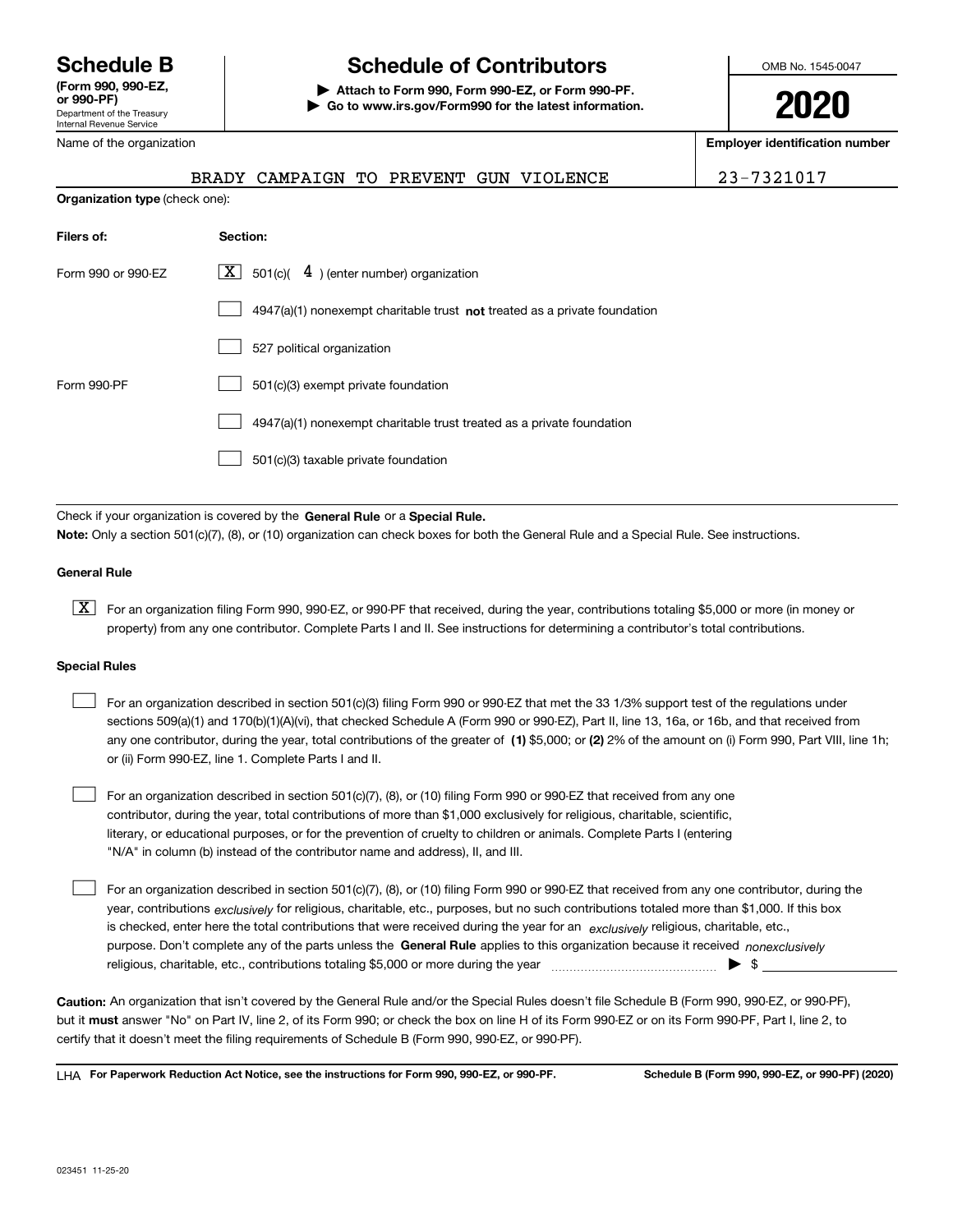| Part I     | Contributors (see instructions). Use duplicate copies of Part I if additional space is needed. |                                              |                                                                                                                                   |
|------------|------------------------------------------------------------------------------------------------|----------------------------------------------|-----------------------------------------------------------------------------------------------------------------------------------|
| (a)<br>No. | (b)<br>Name, address, and ZIP + 4                                                              | (c)<br><b>Total contributions</b>            | (d)<br>Type of contribution                                                                                                       |
| 1          | N/A                                                                                            | 93,750.<br>$\mathsf{\$}$                     | $\overline{\texttt{x}}$<br>Person<br>Payroll<br>Noncash<br>(Complete Part II for<br>noncash contributions.)                       |
| (a)<br>No. | (b)<br>Name, address, and ZIP + 4                                                              | (c)<br><b>Total contributions</b>            | (d)<br>Type of contribution                                                                                                       |
| 2          | N/A                                                                                            | 86,458.<br>\$                                | $\overline{\text{X}}$<br>Person<br>Payroll<br>Noncash<br>(Complete Part II for<br>noncash contributions.)                         |
| (a)<br>No. | (b)<br>Name, address, and ZIP + 4                                                              | (c)<br><b>Total contributions</b>            | (d)<br>Type of contribution                                                                                                       |
| 3          | N/A                                                                                            | 50,700.<br>$\mathfrak{S}$                    | Person<br>Payroll<br>$\overline{\texttt{X}}$<br>Noncash<br>(Complete Part II for<br>noncash contributions.)                       |
| (a)        | (b)                                                                                            | (c)                                          | (d)                                                                                                                               |
| No.<br>4   | Name, address, and ZIP + 4<br>N/A                                                              | <b>Total contributions</b><br>50, 200.<br>\$ | Type of contribution<br>$\overline{\text{X}}$<br>Person<br>Payroll<br>Noncash<br>(Complete Part II for<br>noncash contributions.) |
| (a)<br>No. | (b)<br>Name, address, and ZIP + 4                                                              | (c)<br><b>Total contributions</b>            | (d)<br>Type of contribution                                                                                                       |
| 5          | N/A                                                                                            | 13,000.<br>\$                                | $\overline{\textbf{x}}$<br>Person<br>Payroll<br>Noncash<br>(Complete Part II for<br>noncash contributions.)                       |
| (a)<br>No. | (b)<br>Name, address, and ZIP + 4                                                              | (c)<br><b>Total contributions</b>            | (d)<br>Type of contribution                                                                                                       |
| 6          | N/A                                                                                            | 12,624.<br>\$                                | $\overline{\text{X}}$<br>Person<br>Payroll<br>Noncash<br>(Complete Part II for<br>noncash contributions.)                         |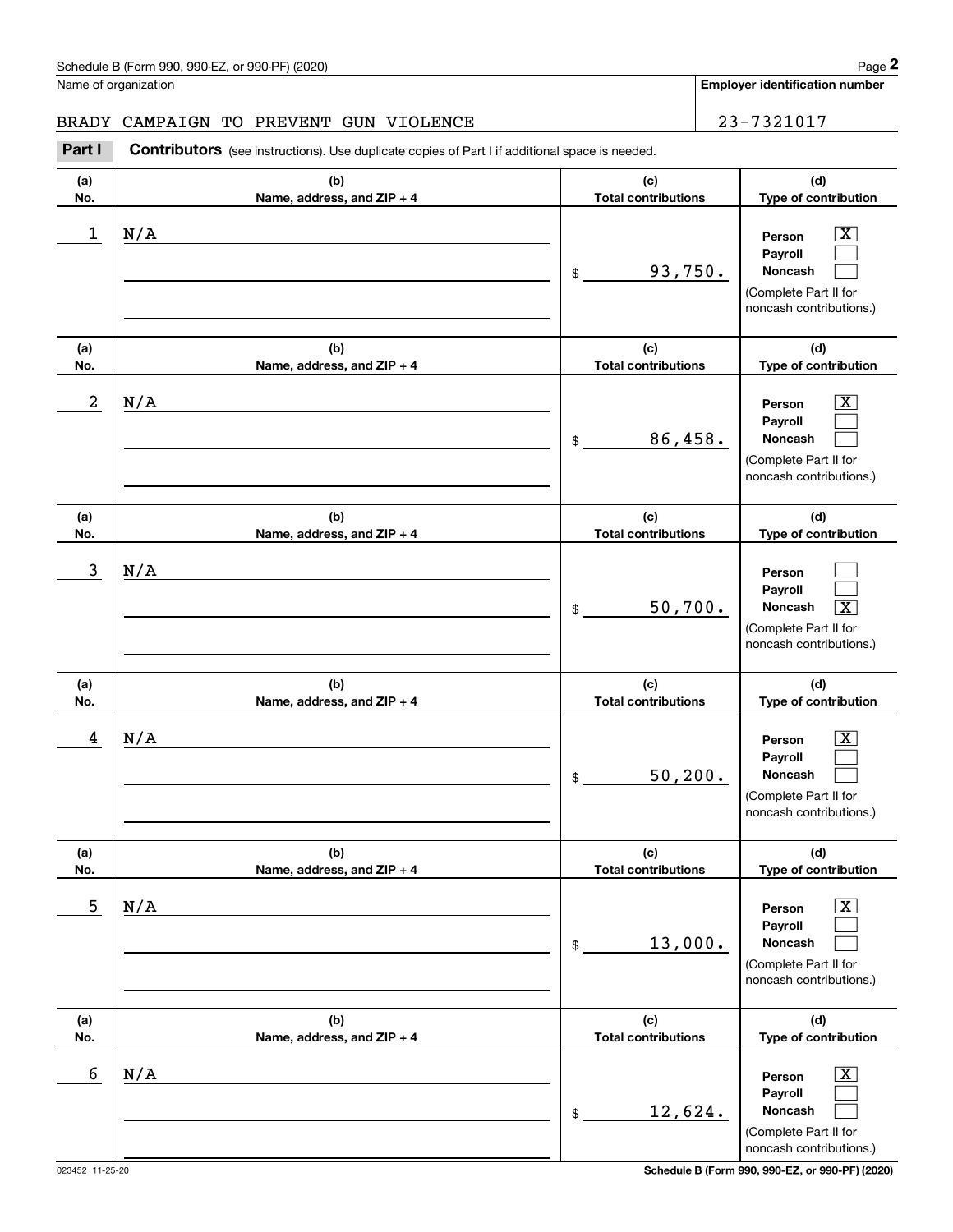| Part I     | Contributors (see instructions). Use duplicate copies of Part I if additional space is needed. |                                   |                                                                                                             |
|------------|------------------------------------------------------------------------------------------------|-----------------------------------|-------------------------------------------------------------------------------------------------------------|
| (a)<br>No. | (b)<br>Name, address, and ZIP + 4                                                              | (c)<br><b>Total contributions</b> | (d)<br>Type of contribution                                                                                 |
| 7          | N/A                                                                                            | 12,500.<br>$\mathsf{\$}$          | $\overline{\texttt{X}}$<br>Person<br>Payroll<br>Noncash<br>(Complete Part II for<br>noncash contributions.) |
| (a)<br>No. | (b)<br>Name, address, and ZIP + 4                                                              | (c)<br><b>Total contributions</b> | (d)<br>Type of contribution                                                                                 |
| 8          | N/A                                                                                            | 10,000.<br>\$                     | $\overline{\texttt{X}}$<br>Person<br>Payroll<br>Noncash<br>(Complete Part II for<br>noncash contributions.) |
| (a)<br>No. | (b)<br>Name, address, and ZIP + 4                                                              | (c)<br><b>Total contributions</b> | (d)<br>Type of contribution                                                                                 |
| 9          | N/A                                                                                            | 8,000.<br>$\mathsf{\$}$           | $\overline{\texttt{X}}$<br>Person<br>Payroll<br>Noncash<br>(Complete Part II for<br>noncash contributions.) |
| (a)<br>No. | (b)<br>Name, address, and ZIP + 4                                                              | (c)<br><b>Total contributions</b> | (d)<br>Type of contribution                                                                                 |
| 10         | N/A                                                                                            | 7,900.<br>\$                      | $\overline{\texttt{X}}$<br>Person<br>Payroll<br>Noncash<br>(Complete Part II for<br>noncash contributions.) |
| (a)<br>No. | (b)<br>Name, address, and ZIP + 4                                                              | (c)<br><b>Total contributions</b> | (d)<br>Type of contribution                                                                                 |
| 11         | N/A                                                                                            | 6,000.<br>\$                      | x<br>Person<br>Payroll<br>Noncash<br>(Complete Part II for<br>noncash contributions.)                       |
| (a)<br>No. | (b)<br>Name, address, and ZIP + 4                                                              | (c)<br><b>Total contributions</b> | (d)<br>Type of contribution                                                                                 |
| 12         | N/A                                                                                            | 5,315.<br>\$                      | $\overline{\text{X}}$<br>Person<br>Payroll<br>Noncash<br>(Complete Part II for<br>noncash contributions.)   |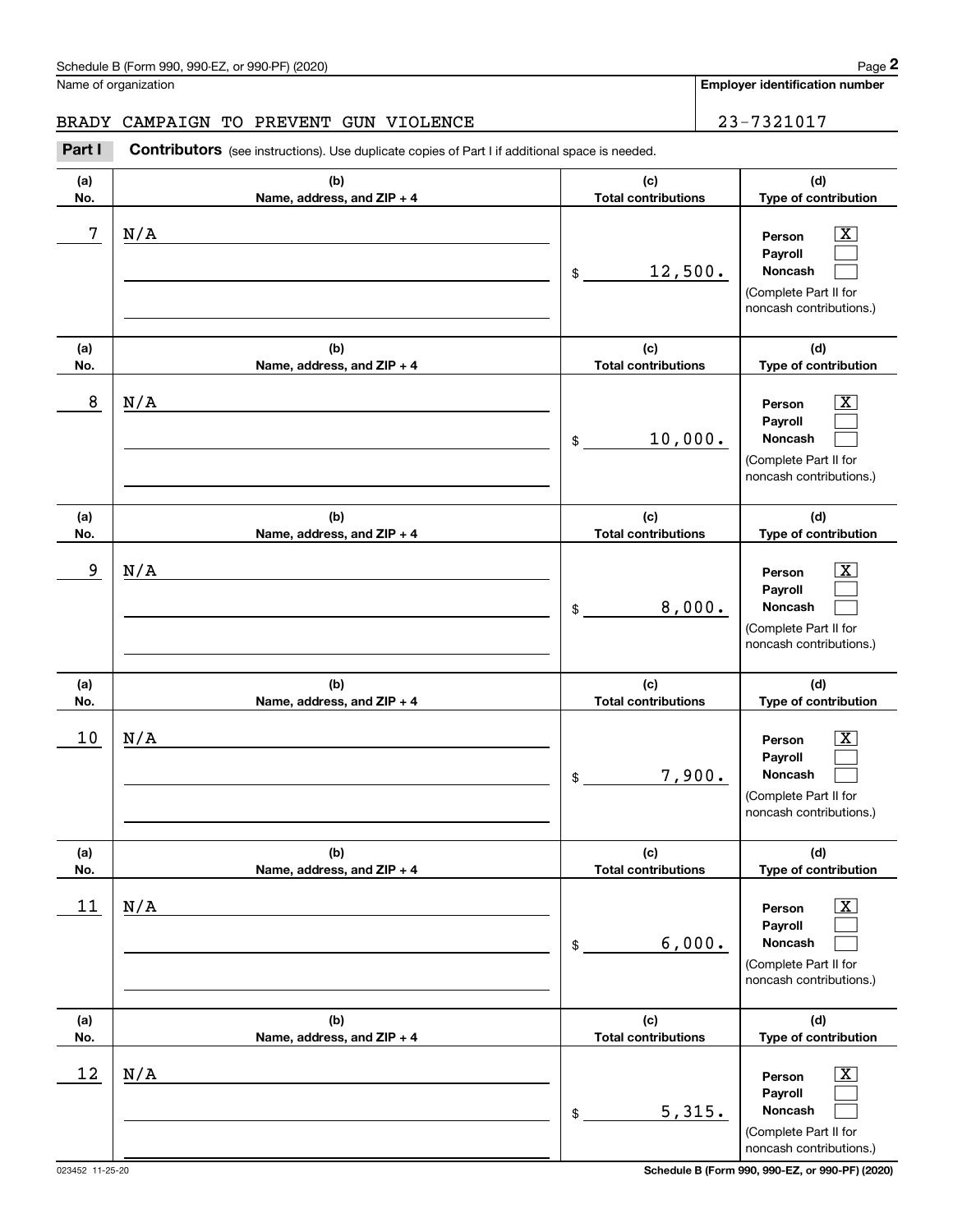| Part I     | <b>Contributors</b> (see instructions). Use duplicate copies of Part I if additional space is needed. |                                   |                                                                                                             |
|------------|-------------------------------------------------------------------------------------------------------|-----------------------------------|-------------------------------------------------------------------------------------------------------------|
| (a)<br>No. | (b)<br>Name, address, and ZIP + 4                                                                     | (c)<br><b>Total contributions</b> | (d)<br>Type of contribution                                                                                 |
| 13         | N/A                                                                                                   | 5,000.<br>\$                      | $\overline{\mathbf{x}}$<br>Person<br>Payroll<br>Noncash<br>(Complete Part II for<br>noncash contributions.) |
| (a)<br>No. | (b)<br>Name, address, and ZIP + 4                                                                     | (c)<br><b>Total contributions</b> | (d)<br>Type of contribution                                                                                 |
| 14         | N/A                                                                                                   | 5,000.<br>\$                      | $\boxed{\text{X}}$<br>Person<br>Payroll<br>Noncash<br>(Complete Part II for<br>noncash contributions.)      |
| (a)<br>No. | (b)<br>Name, address, and ZIP + 4                                                                     | (c)<br><b>Total contributions</b> | (d)<br>Type of contribution                                                                                 |
| 15         | N/A                                                                                                   | 5,000.<br>\$                      | $\boxed{\text{X}}$<br>Person<br>Payroll<br>Noncash<br>(Complete Part II for<br>noncash contributions.)      |
| (a)<br>No. | (b)<br>Name, address, and ZIP + 4                                                                     | (c)<br><b>Total contributions</b> | (d)<br>Type of contribution                                                                                 |
|            |                                                                                                       | \$                                | Person<br>Payroll<br>Noncash<br>(Complete Part II for<br>noncash contributions.)                            |
| (a)<br>No. | (b)<br>Name, address, and ZIP + 4                                                                     | (c)<br><b>Total contributions</b> | (d)<br>Type of contribution                                                                                 |
|            |                                                                                                       | \$                                | Person<br>Payroll<br>Noncash<br>(Complete Part II for<br>noncash contributions.)                            |
| (a)<br>No. | (b)<br>Name, address, and ZIP + 4                                                                     | (c)<br><b>Total contributions</b> | (d)<br>Type of contribution                                                                                 |
|            |                                                                                                       | \$                                | Person<br>Payroll<br>Noncash<br>(Complete Part II for<br>noncash contributions.)                            |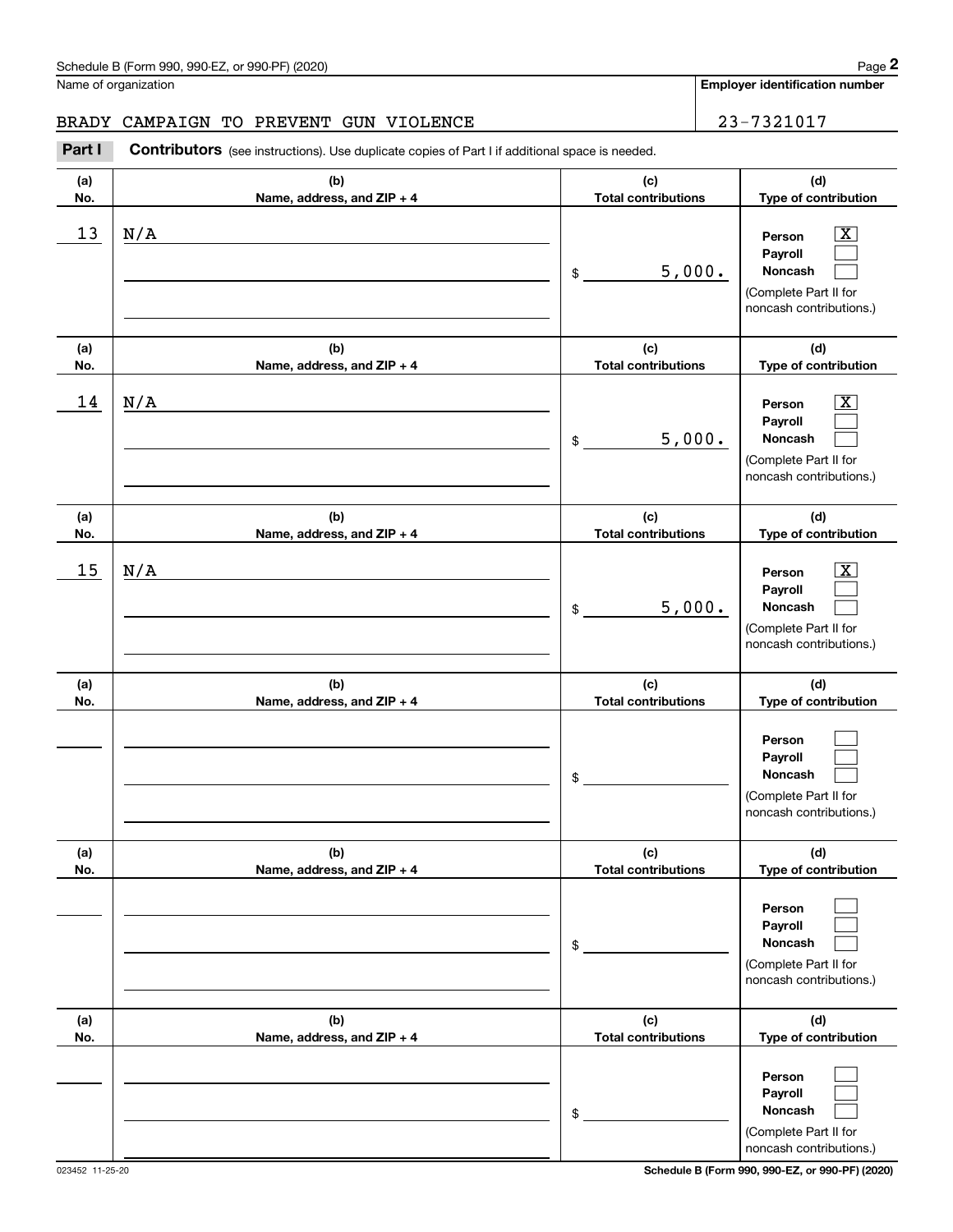| Part II                      | Noncash Property (see instructions). Use duplicate copies of Part II if additional space is needed. |                                                 |                      |
|------------------------------|-----------------------------------------------------------------------------------------------------|-------------------------------------------------|----------------------|
| (a)<br>No.<br>from<br>Part I | (b)<br>Description of noncash property given                                                        | (c)<br>FMV (or estimate)<br>(See instructions.) | (d)<br>Date received |
|                              | DONATED STOCK                                                                                       |                                                 |                      |
| 3                            |                                                                                                     |                                                 |                      |
|                              |                                                                                                     | 50,700.<br>\$                                   | 06/30/21             |
| (a)<br>No.<br>from<br>Part I | (b)<br>Description of noncash property given                                                        | (c)<br>FMV (or estimate)<br>(See instructions.) | (d)<br>Date received |
|                              |                                                                                                     |                                                 |                      |
|                              |                                                                                                     | $\mathsf{\$}$                                   |                      |
| (a)<br>No.<br>from<br>Part I | (b)<br>Description of noncash property given                                                        | (c)<br>FMV (or estimate)<br>(See instructions.) | (d)<br>Date received |
|                              |                                                                                                     |                                                 |                      |
|                              |                                                                                                     | $\frac{1}{2}$                                   |                      |
| (a)<br>No.<br>from<br>Part I | (b)<br>Description of noncash property given                                                        | (c)<br>FMV (or estimate)<br>(See instructions.) | (d)<br>Date received |
|                              |                                                                                                     |                                                 |                      |
|                              |                                                                                                     | \$                                              |                      |
| (a)<br>No.<br>from<br>Part I | (b)<br>Description of noncash property given                                                        | (c)<br>FMV (or estimate)<br>(See instructions.) | (d)<br>Date received |
|                              |                                                                                                     |                                                 |                      |
|                              |                                                                                                     | \$                                              |                      |
| (a)<br>No.<br>from<br>Part I | (b)<br>Description of noncash property given                                                        | (c)<br>FMV (or estimate)<br>(See instructions.) | (d)<br>Date received |
|                              |                                                                                                     |                                                 |                      |
|                              |                                                                                                     |                                                 |                      |
|                              |                                                                                                     | \$                                              |                      |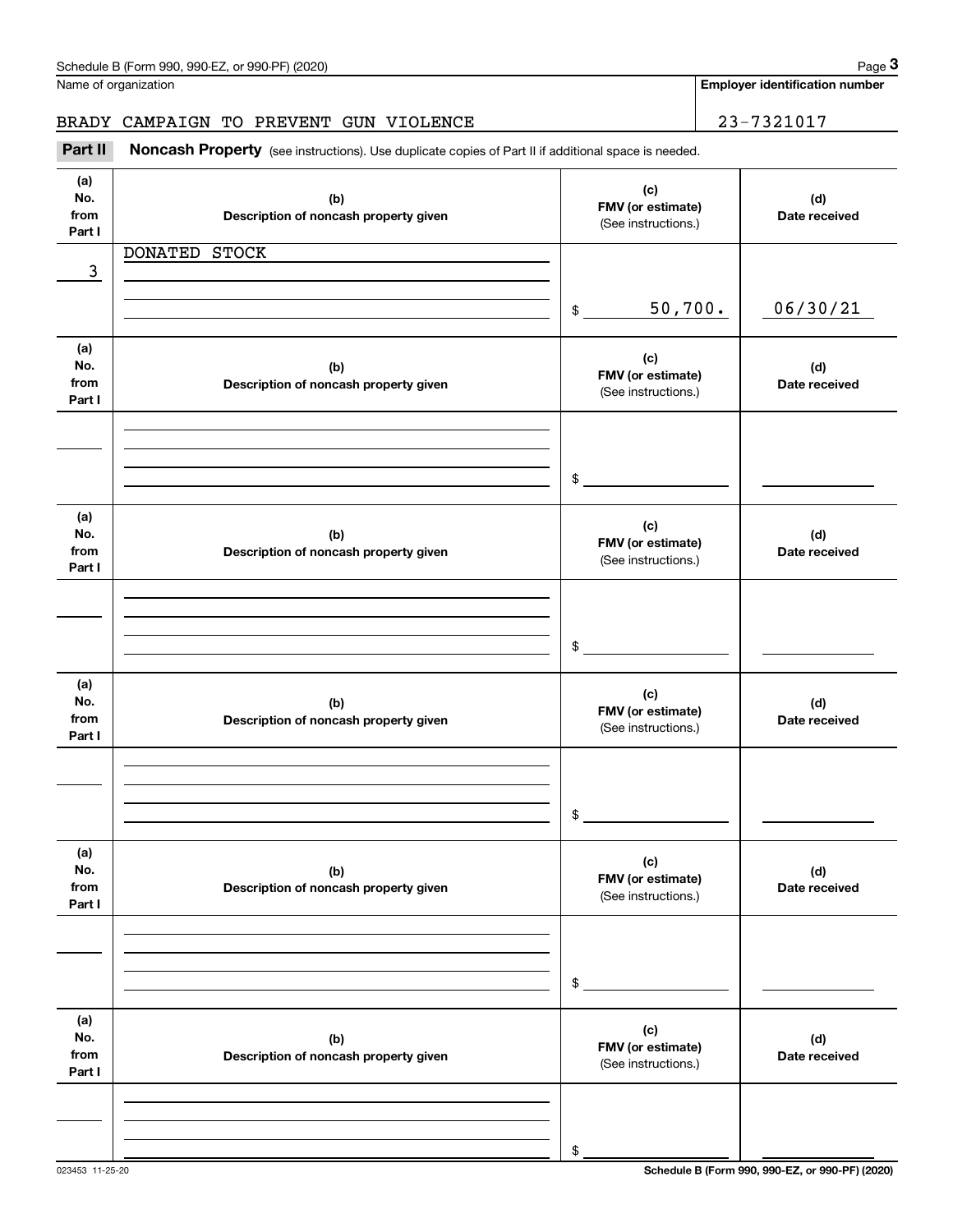| BRADY                     | CAMPAIGN TO PREVENT GUN VIOLENCE                                                                                                                                                                                                                                                                                                                                                                                                                                  |                      |  |  | 23-7321017                               |
|---------------------------|-------------------------------------------------------------------------------------------------------------------------------------------------------------------------------------------------------------------------------------------------------------------------------------------------------------------------------------------------------------------------------------------------------------------------------------------------------------------|----------------------|--|--|------------------------------------------|
| Part III                  | Exclusively religious, charitable, etc., contributions to organizations described in section 501(c)(7), (8), or (10) that total more than \$1,000 for the year<br>from any one contributor. Complete columns (a) through (e) and the following line entry. For organizations<br>completing Part III, enter the total of exclusively religious, charitable, etc., contributions of \$1,000 or less for the year. (Enter this info. once.) $\blacktriangleright$ \$ |                      |  |  |                                          |
| (a) No.                   | Use duplicate copies of Part III if additional space is needed.                                                                                                                                                                                                                                                                                                                                                                                                   |                      |  |  |                                          |
| from<br>Part I            | (b) Purpose of gift                                                                                                                                                                                                                                                                                                                                                                                                                                               | (c) Use of gift      |  |  | (d) Description of how gift is held      |
|                           |                                                                                                                                                                                                                                                                                                                                                                                                                                                                   |                      |  |  |                                          |
|                           |                                                                                                                                                                                                                                                                                                                                                                                                                                                                   |                      |  |  |                                          |
|                           |                                                                                                                                                                                                                                                                                                                                                                                                                                                                   |                      |  |  |                                          |
|                           |                                                                                                                                                                                                                                                                                                                                                                                                                                                                   | (e) Transfer of gift |  |  |                                          |
|                           |                                                                                                                                                                                                                                                                                                                                                                                                                                                                   |                      |  |  |                                          |
|                           | Transferee's name, address, and ZIP + 4                                                                                                                                                                                                                                                                                                                                                                                                                           |                      |  |  | Relationship of transferor to transferee |
|                           |                                                                                                                                                                                                                                                                                                                                                                                                                                                                   |                      |  |  |                                          |
|                           |                                                                                                                                                                                                                                                                                                                                                                                                                                                                   |                      |  |  |                                          |
|                           |                                                                                                                                                                                                                                                                                                                                                                                                                                                                   |                      |  |  |                                          |
| (a) No.<br>from           | (b) Purpose of gift                                                                                                                                                                                                                                                                                                                                                                                                                                               | (c) Use of gift      |  |  | (d) Description of how gift is held      |
| Part I                    |                                                                                                                                                                                                                                                                                                                                                                                                                                                                   |                      |  |  |                                          |
|                           |                                                                                                                                                                                                                                                                                                                                                                                                                                                                   |                      |  |  |                                          |
|                           |                                                                                                                                                                                                                                                                                                                                                                                                                                                                   |                      |  |  |                                          |
|                           |                                                                                                                                                                                                                                                                                                                                                                                                                                                                   |                      |  |  |                                          |
|                           |                                                                                                                                                                                                                                                                                                                                                                                                                                                                   | (e) Transfer of gift |  |  |                                          |
|                           | Transferee's name, address, and $ZIP + 4$                                                                                                                                                                                                                                                                                                                                                                                                                         |                      |  |  | Relationship of transferor to transferee |
|                           |                                                                                                                                                                                                                                                                                                                                                                                                                                                                   |                      |  |  |                                          |
|                           |                                                                                                                                                                                                                                                                                                                                                                                                                                                                   |                      |  |  |                                          |
|                           |                                                                                                                                                                                                                                                                                                                                                                                                                                                                   |                      |  |  |                                          |
| (a) No.<br>from           | (b) Purpose of gift                                                                                                                                                                                                                                                                                                                                                                                                                                               | (c) Use of gift      |  |  | (d) Description of how gift is held      |
| Part I                    |                                                                                                                                                                                                                                                                                                                                                                                                                                                                   |                      |  |  |                                          |
|                           |                                                                                                                                                                                                                                                                                                                                                                                                                                                                   |                      |  |  |                                          |
|                           |                                                                                                                                                                                                                                                                                                                                                                                                                                                                   |                      |  |  |                                          |
|                           |                                                                                                                                                                                                                                                                                                                                                                                                                                                                   |                      |  |  |                                          |
|                           |                                                                                                                                                                                                                                                                                                                                                                                                                                                                   | (e) Transfer of gift |  |  |                                          |
|                           | Transferee's name, address, and ZIP + 4                                                                                                                                                                                                                                                                                                                                                                                                                           |                      |  |  | Relationship of transferor to transferee |
|                           |                                                                                                                                                                                                                                                                                                                                                                                                                                                                   |                      |  |  |                                          |
|                           |                                                                                                                                                                                                                                                                                                                                                                                                                                                                   |                      |  |  |                                          |
|                           |                                                                                                                                                                                                                                                                                                                                                                                                                                                                   |                      |  |  |                                          |
|                           |                                                                                                                                                                                                                                                                                                                                                                                                                                                                   |                      |  |  |                                          |
| (a) No.<br>from<br>Part I | (b) Purpose of gift                                                                                                                                                                                                                                                                                                                                                                                                                                               | (c) Use of gift      |  |  | (d) Description of how gift is held      |
|                           |                                                                                                                                                                                                                                                                                                                                                                                                                                                                   |                      |  |  |                                          |
|                           |                                                                                                                                                                                                                                                                                                                                                                                                                                                                   |                      |  |  |                                          |
|                           |                                                                                                                                                                                                                                                                                                                                                                                                                                                                   |                      |  |  |                                          |
|                           |                                                                                                                                                                                                                                                                                                                                                                                                                                                                   | (e) Transfer of gift |  |  |                                          |
|                           |                                                                                                                                                                                                                                                                                                                                                                                                                                                                   |                      |  |  |                                          |
|                           | Transferee's name, address, and $ZIP + 4$                                                                                                                                                                                                                                                                                                                                                                                                                         |                      |  |  | Relationship of transferor to transferee |
|                           |                                                                                                                                                                                                                                                                                                                                                                                                                                                                   |                      |  |  |                                          |
|                           |                                                                                                                                                                                                                                                                                                                                                                                                                                                                   |                      |  |  |                                          |

j.

Schedule B (Form 990, 990-EZ, or 990-PF) (2020)

Name of organization

**Employer identification number**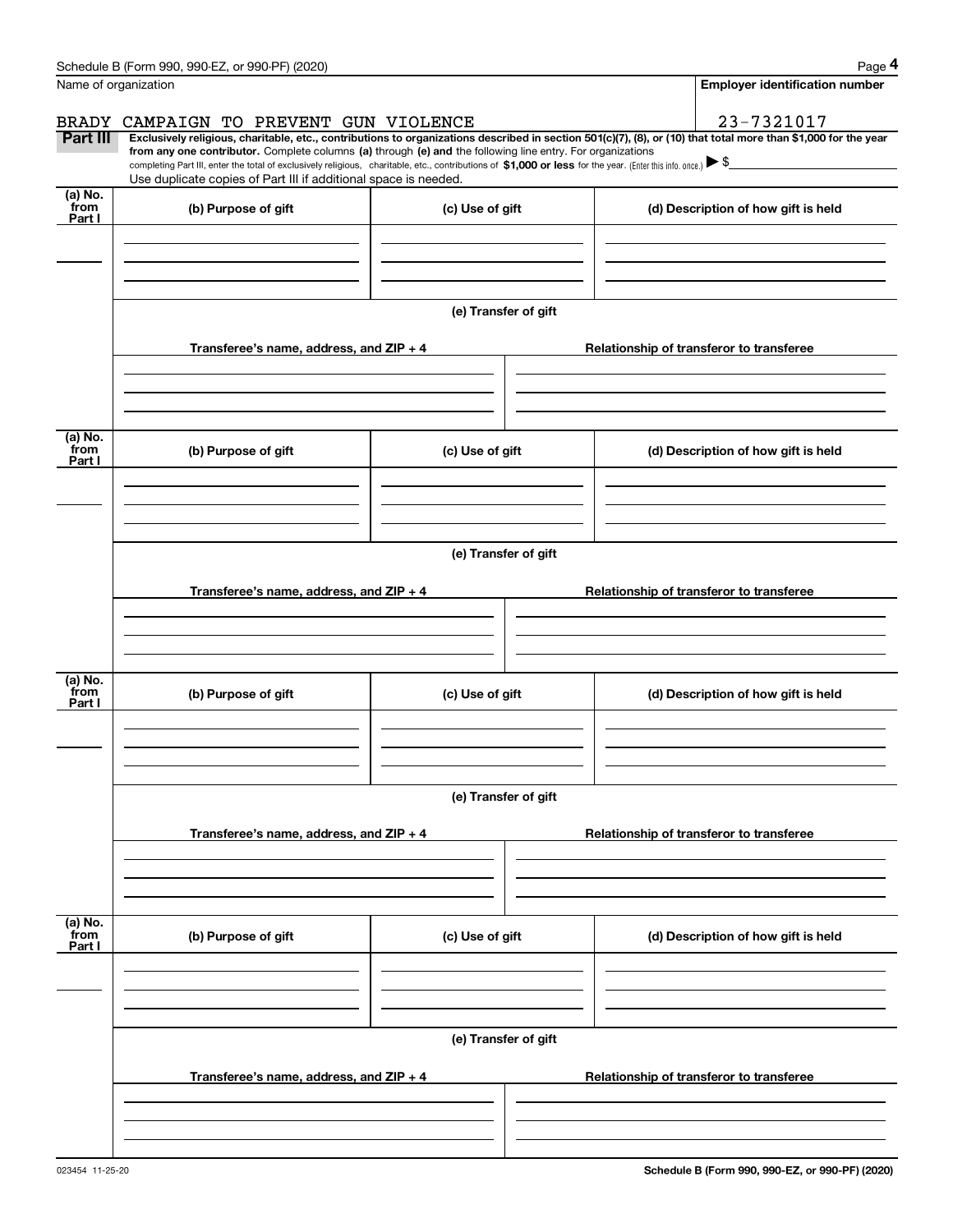| <b>SCHEDULE C</b>                                                                                                                                                                                                            |  | <b>Political Campaign and Lobbying Activities</b>                                                                                                                                                                                                  |         |                                                     |                          | OMB No. 1545-0047                                     |  |  |  |
|------------------------------------------------------------------------------------------------------------------------------------------------------------------------------------------------------------------------------|--|----------------------------------------------------------------------------------------------------------------------------------------------------------------------------------------------------------------------------------------------------|---------|-----------------------------------------------------|--------------------------|-------------------------------------------------------|--|--|--|
| (Form 990 or 990-EZ)                                                                                                                                                                                                         |  |                                                                                                                                                                                                                                                    |         |                                                     |                          |                                                       |  |  |  |
| For Organizations Exempt From Income Tax Under section 501(c) and section 527                                                                                                                                                |  |                                                                                                                                                                                                                                                    |         |                                                     |                          |                                                       |  |  |  |
| Complete if the organization is described below.<br>> Attach to Form 990 or Form 990-EZ.<br>Department of the Treasury<br>Go to www.irs.gov/Form990 for instructions and the latest information.<br>Internal Revenue Service |  |                                                                                                                                                                                                                                                    |         |                                                     |                          | <b>Open to Public</b><br>Inspection                   |  |  |  |
|                                                                                                                                                                                                                              |  |                                                                                                                                                                                                                                                    |         |                                                     |                          |                                                       |  |  |  |
|                                                                                                                                                                                                                              |  | If the organization answered "Yes," on Form 990, Part IV, line 3, or Form 990-EZ, Part V, line 46 (Political Campaign Activities), then<br>• Section 501(c)(3) organizations: Complete Parts I-A and B. Do not complete Part I-C.                  |         |                                                     |                          |                                                       |  |  |  |
|                                                                                                                                                                                                                              |  |                                                                                                                                                                                                                                                    |         |                                                     |                          |                                                       |  |  |  |
| • Section 501(c) (other than section 501(c)(3)) organizations: Complete Parts I-A and C below. Do not complete Part I-B.                                                                                                     |  |                                                                                                                                                                                                                                                    |         |                                                     |                          |                                                       |  |  |  |
| • Section 527 organizations: Complete Part I-A only.<br>If the organization answered "Yes," on Form 990, Part IV, line 4, or Form 990-EZ, Part VI, line 47 (Lobbying Activities), then                                       |  |                                                                                                                                                                                                                                                    |         |                                                     |                          |                                                       |  |  |  |
|                                                                                                                                                                                                                              |  |                                                                                                                                                                                                                                                    |         |                                                     |                          |                                                       |  |  |  |
|                                                                                                                                                                                                                              |  | • Section 501(c)(3) organizations that have filed Form 5768 (election under section 501(h)): Complete Part II-A. Do not complete Part II-B.                                                                                                        |         |                                                     |                          |                                                       |  |  |  |
|                                                                                                                                                                                                                              |  | • Section 501(c)(3) organizations that have NOT filed Form 5768 (election under section 501(h)): Complete Part II-B. Do not complete Part II-A.                                                                                                    |         |                                                     |                          |                                                       |  |  |  |
| Tax) (See separate instructions), then                                                                                                                                                                                       |  | If the organization answered "Yes," on Form 990, Part IV, line 5 (Proxy Tax) (See separate instructions) or Form 990-EZ, Part V, line 35c (Proxy                                                                                                   |         |                                                     |                          |                                                       |  |  |  |
|                                                                                                                                                                                                                              |  |                                                                                                                                                                                                                                                    |         |                                                     |                          |                                                       |  |  |  |
| Name of organization                                                                                                                                                                                                         |  | • Section 501(c)(4), (5), or (6) organizations: Complete Part III.                                                                                                                                                                                 |         |                                                     |                          | <b>Employer identification number</b>                 |  |  |  |
|                                                                                                                                                                                                                              |  |                                                                                                                                                                                                                                                    |         |                                                     |                          | 23-7321017                                            |  |  |  |
| Part I-A                                                                                                                                                                                                                     |  | BRADY CAMPAIGN TO PREVENT GUN VIOLENCE<br>Complete if the organization is exempt under section 501(c) or is a section 527 organization.                                                                                                            |         |                                                     |                          |                                                       |  |  |  |
|                                                                                                                                                                                                                              |  |                                                                                                                                                                                                                                                    |         |                                                     |                          |                                                       |  |  |  |
|                                                                                                                                                                                                                              |  |                                                                                                                                                                                                                                                    |         |                                                     |                          |                                                       |  |  |  |
| 1.                                                                                                                                                                                                                           |  | Provide a description of the organization's direct and indirect political campaign activities in Part IV.                                                                                                                                          |         |                                                     |                          |                                                       |  |  |  |
| Political campaign activity expenditures<br>2                                                                                                                                                                                |  |                                                                                                                                                                                                                                                    |         |                                                     |                          | 98,246.<br>$\blacktriangleright$ \$                   |  |  |  |
| Volunteer hours for political campaign activities<br>3                                                                                                                                                                       |  |                                                                                                                                                                                                                                                    |         |                                                     |                          | 0.                                                    |  |  |  |
| Part I-B                                                                                                                                                                                                                     |  | Complete if the organization is exempt under section 501(c)(3).                                                                                                                                                                                    |         |                                                     |                          |                                                       |  |  |  |
|                                                                                                                                                                                                                              |  |                                                                                                                                                                                                                                                    |         |                                                     |                          |                                                       |  |  |  |
|                                                                                                                                                                                                                              |  | 1 Enter the amount of any excise tax incurred by the organization under section 4955                                                                                                                                                               |         |                                                     |                          | $\blacktriangleright$ \$                              |  |  |  |
| 2                                                                                                                                                                                                                            |  | Enter the amount of any excise tax incurred by organization managers under section 4955 $\ldots$ $\bullet$ $\bullet$ $\blacksquare$                                                                                                                |         |                                                     |                          |                                                       |  |  |  |
|                                                                                                                                                                                                                              |  |                                                                                                                                                                                                                                                    |         |                                                     |                          | <b>Yes</b><br>No                                      |  |  |  |
|                                                                                                                                                                                                                              |  |                                                                                                                                                                                                                                                    |         |                                                     |                          | Yes<br>No                                             |  |  |  |
| <b>b</b> If "Yes," describe in Part IV.<br>$Part I-C$                                                                                                                                                                        |  | Complete if the organization is exempt under section 501(c), except section 501(c)(3).                                                                                                                                                             |         |                                                     |                          |                                                       |  |  |  |
|                                                                                                                                                                                                                              |  |                                                                                                                                                                                                                                                    |         |                                                     | $\triangleright$ \$      | 98,246.                                               |  |  |  |
|                                                                                                                                                                                                                              |  | 1 Enter the amount directly expended by the filing organization for section 527 exempt function activities                                                                                                                                         |         |                                                     |                          |                                                       |  |  |  |
|                                                                                                                                                                                                                              |  | 2 Enter the amount of the filing organization's funds contributed to other organizations for section 527                                                                                                                                           |         |                                                     |                          | $0$ .                                                 |  |  |  |
| exempt function activities                                                                                                                                                                                                   |  |                                                                                                                                                                                                                                                    |         |                                                     | $\blacktriangleright$ \$ |                                                       |  |  |  |
|                                                                                                                                                                                                                              |  | 3 Total exempt function expenditures. Add lines 1 and 2. Enter here and on Form 1120-POL,                                                                                                                                                          |         |                                                     |                          | 98,246.                                               |  |  |  |
| line 17b                                                                                                                                                                                                                     |  |                                                                                                                                                                                                                                                    |         |                                                     |                          | $\overline{X}$ Yes                                    |  |  |  |
|                                                                                                                                                                                                                              |  | Did the filing organization file Form 1120-POL for this year?                                                                                                                                                                                      |         |                                                     |                          | <b>No</b>                                             |  |  |  |
| 5                                                                                                                                                                                                                            |  | Enter the names, addresses and employer identification number (EIN) of all section 527 political organizations to which the filing organization                                                                                                    |         |                                                     |                          |                                                       |  |  |  |
|                                                                                                                                                                                                                              |  | made payments. For each organization listed, enter the amount paid from the filing organization's funds. Also enter the amount of political                                                                                                        |         |                                                     |                          |                                                       |  |  |  |
|                                                                                                                                                                                                                              |  | contributions received that were promptly and directly delivered to a separate political organization, such as a separate segregated fund or a<br>political action committee (PAC). If additional space is needed, provide information in Part IV. |         |                                                     |                          |                                                       |  |  |  |
|                                                                                                                                                                                                                              |  |                                                                                                                                                                                                                                                    |         |                                                     |                          |                                                       |  |  |  |
| (a) Name                                                                                                                                                                                                                     |  | (b) Address                                                                                                                                                                                                                                        | (c) EIN | (d) Amount paid from                                |                          | (e) Amount of political<br>contributions received and |  |  |  |
|                                                                                                                                                                                                                              |  |                                                                                                                                                                                                                                                    |         | filing organization's<br>funds. If none, enter -0-. |                          | promptly and directly                                 |  |  |  |
|                                                                                                                                                                                                                              |  |                                                                                                                                                                                                                                                    |         |                                                     |                          | delivered to a separate                               |  |  |  |
|                                                                                                                                                                                                                              |  |                                                                                                                                                                                                                                                    |         |                                                     |                          | political organization.                               |  |  |  |
|                                                                                                                                                                                                                              |  |                                                                                                                                                                                                                                                    |         |                                                     |                          | If none, enter -0-.                                   |  |  |  |
|                                                                                                                                                                                                                              |  |                                                                                                                                                                                                                                                    |         |                                                     |                          |                                                       |  |  |  |
|                                                                                                                                                                                                                              |  |                                                                                                                                                                                                                                                    |         |                                                     |                          |                                                       |  |  |  |
|                                                                                                                                                                                                                              |  |                                                                                                                                                                                                                                                    |         |                                                     |                          |                                                       |  |  |  |
|                                                                                                                                                                                                                              |  |                                                                                                                                                                                                                                                    |         |                                                     |                          |                                                       |  |  |  |
|                                                                                                                                                                                                                              |  |                                                                                                                                                                                                                                                    |         |                                                     |                          |                                                       |  |  |  |
|                                                                                                                                                                                                                              |  |                                                                                                                                                                                                                                                    |         |                                                     |                          |                                                       |  |  |  |
|                                                                                                                                                                                                                              |  |                                                                                                                                                                                                                                                    |         |                                                     |                          |                                                       |  |  |  |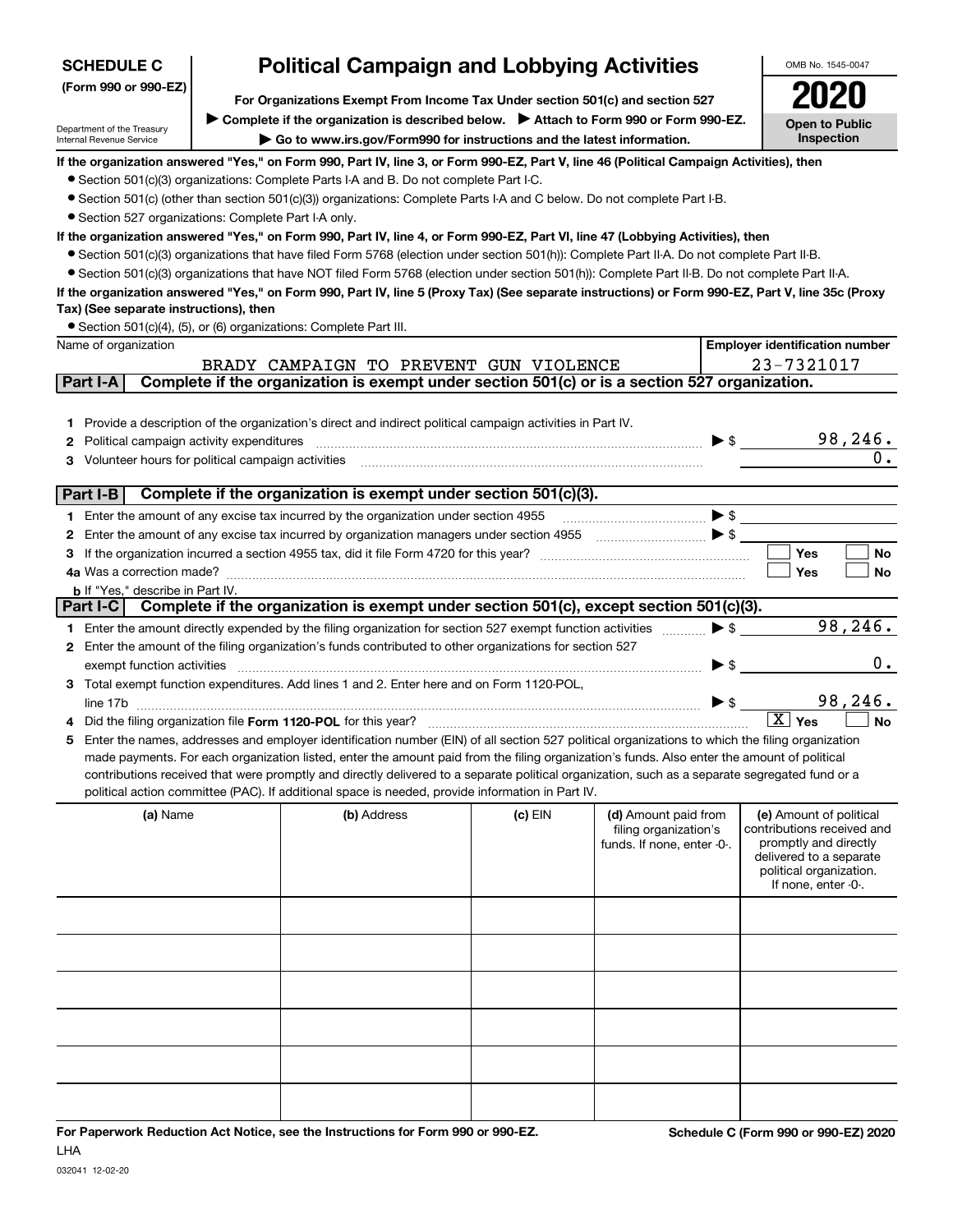| Schedule C (Form 990 or 990-EZ) 2020 BRADY CAMPAIGN TO PREVENT GUN VIOLENCE                                                                                        |                                        |                                                         |            |                                        | 23-7321017 Page 2              |
|--------------------------------------------------------------------------------------------------------------------------------------------------------------------|----------------------------------------|---------------------------------------------------------|------------|----------------------------------------|--------------------------------|
| Complete if the organization is exempt under section 501(c)(3) and filed Form 5768 (election under<br>Part II-A<br>section 501(h)).                                |                                        |                                                         |            |                                        |                                |
| A Check $\blacktriangleright$<br>if the filing organization belongs to an affiliated group (and list in Part IV each affiliated group member's name, address, EIN, |                                        |                                                         |            |                                        |                                |
| expenses, and share of excess lobbying expenditures).                                                                                                              |                                        |                                                         |            |                                        |                                |
| if the filing organization checked box A and "limited control" provisions apply.<br><b>B</b> Check $\blacktriangleright$                                           |                                        |                                                         |            |                                        |                                |
| (The term "expenditures" means amounts paid or incurred.)                                                                                                          | <b>Limits on Lobbying Expenditures</b> |                                                         |            | (a) Filing<br>organization's<br>totals | (b) Affiliated group<br>totals |
| 1a Total lobbying expenditures to influence public opinion (grassroots lobbying)                                                                                   |                                        |                                                         |            |                                        |                                |
| <b>b</b> Total lobbying expenditures to influence a legislative body (direct lobbying)                                                                             |                                        |                                                         |            |                                        |                                |
|                                                                                                                                                                    |                                        |                                                         |            |                                        |                                |
| d Other exempt purpose expenditures                                                                                                                                |                                        |                                                         |            |                                        |                                |
| e Total exempt purpose expenditures (add lines 1c and 1d) [11] [12] manuscription contracts are responsed to T                                                     |                                        |                                                         |            |                                        |                                |
| f Lobbying nontaxable amount. Enter the amount from the following table in both columns.                                                                           |                                        |                                                         |            |                                        |                                |
| If the amount on line 1e, column $(a)$ or $(b)$ is:                                                                                                                |                                        | The lobbying nontaxable amount is:                      |            |                                        |                                |
| Not over \$500,000                                                                                                                                                 |                                        | 20% of the amount on line 1e.                           |            |                                        |                                |
| Over \$500,000 but not over \$1,000,000                                                                                                                            |                                        | \$100,000 plus 15% of the excess over \$500,000.        |            |                                        |                                |
| Over \$1,000,000 but not over \$1,500,000                                                                                                                          |                                        | \$175,000 plus 10% of the excess over \$1,000,000.      |            |                                        |                                |
| Over \$1,500,000 but not over \$17,000,000                                                                                                                         |                                        | \$225,000 plus 5% of the excess over \$1,500,000.       |            |                                        |                                |
| Over \$17,000,000                                                                                                                                                  | \$1,000,000.                           |                                                         |            |                                        |                                |
|                                                                                                                                                                    |                                        |                                                         |            |                                        |                                |
| g Grassroots nontaxable amount (enter 25% of line 1f)                                                                                                              |                                        |                                                         |            |                                        |                                |
| <b>h</b> Subtract line 1g from line 1a. If zero or less, enter -0-                                                                                                 |                                        |                                                         |            |                                        |                                |
| i Subtract line 1f from line 1c. If zero or less, enter 0                                                                                                          |                                        |                                                         |            |                                        |                                |
| If there is an amount other than zero on either line 1h or line 1i, did the organization file Form 4720                                                            |                                        |                                                         |            |                                        |                                |
| reporting section 4911 tax for this year?                                                                                                                          |                                        |                                                         |            |                                        | Yes<br>No                      |
|                                                                                                                                                                    |                                        | 4-Year Averaging Period Under Section 501(h)            |            |                                        |                                |
| (Some organizations that made a section 501(h) election do not have to complete all of the five columns below.                                                     |                                        | See the separate instructions for lines 2a through 2f.) |            |                                        |                                |
|                                                                                                                                                                    |                                        | Lobbying Expenditures During 4-Year Averaging Period    |            |                                        |                                |
| Calendar year<br>(or fiscal year beginning in)                                                                                                                     | (a) 2017                               | $(b)$ 2018                                              | $(c)$ 2019 | $(d)$ 2020                             | (e) Total                      |
| 2a Lobbying nontaxable amount                                                                                                                                      |                                        |                                                         |            |                                        |                                |
| <b>b</b> Lobbying ceiling amount<br>(150% of line 2a, column(e))                                                                                                   |                                        |                                                         |            |                                        |                                |
| c Total lobbying expenditures                                                                                                                                      |                                        |                                                         |            |                                        |                                |
| d Grassroots nontaxable amount                                                                                                                                     |                                        |                                                         |            |                                        |                                |
| e Grassroots ceiling amount                                                                                                                                        |                                        |                                                         |            |                                        |                                |
| (150% of line 2d, column (e))                                                                                                                                      |                                        |                                                         |            |                                        |                                |
| f Grassroots lobbying expenditures                                                                                                                                 |                                        |                                                         |            |                                        |                                |
|                                                                                                                                                                    |                                        |                                                         |            |                                        |                                |

**Schedule C (Form 990 or 990-EZ) 2020**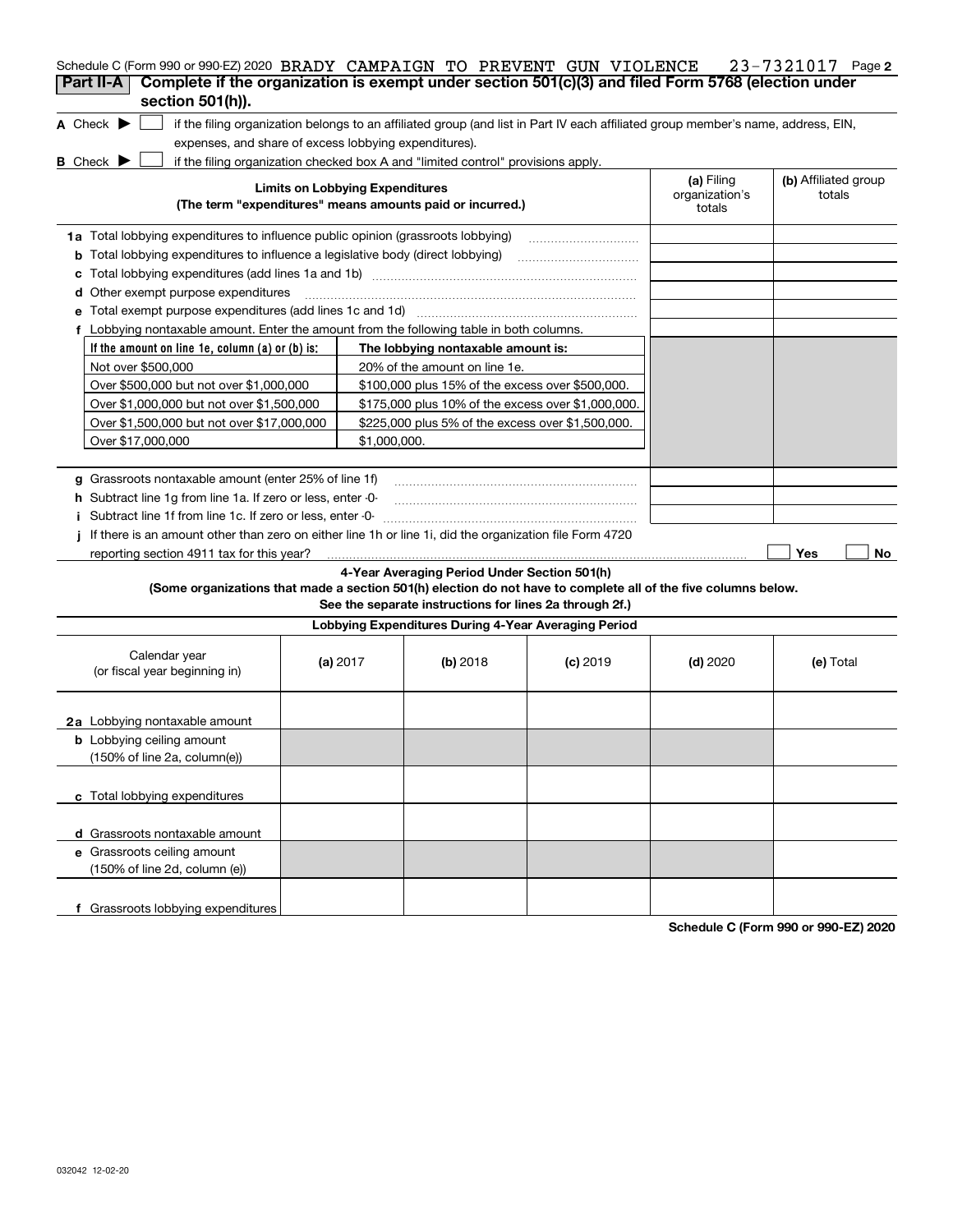#### 23-7321017 Page 3 Schedule C (Form 990 or 990-EZ) 2020  $\overline{BRADY}$   $\overline{CAMPAIGN}$   $\overline{TO}$   $\overline{PREVENT}$   $\overline{GUN}$   $\overline{VIOLENCE}$   $\overline{C}$   $\overline{2}$   $3-7321017$   $\overline{P}$  age **Part II-B** Complete if the organization is exempt under section 501(c)(3) and has NOT filed Form 5768 **(election under section 501(h)).**

| For each "Yes" response on lines 1a through 1i below, provide in Part IV a detailed description |                                                                                                                                                                                                                                                                                                                                               | (a) |                   | (b)    |    |
|-------------------------------------------------------------------------------------------------|-----------------------------------------------------------------------------------------------------------------------------------------------------------------------------------------------------------------------------------------------------------------------------------------------------------------------------------------------|-----|-------------------|--------|----|
|                                                                                                 | of the lobbying activity.                                                                                                                                                                                                                                                                                                                     | Yes | No                | Amount |    |
| 1.                                                                                              | During the year, did the filing organization attempt to influence foreign, national, state, or<br>local legislation, including any attempt to influence public opinion on a legislative matter<br>or referendum, through the use of:<br><b>b</b> Paid staff or management (include compensation in expenses reported on lines 1c through 1i)? |     |                   |        |    |
|                                                                                                 |                                                                                                                                                                                                                                                                                                                                               |     |                   |        |    |
|                                                                                                 | e Publications, or published or broadcast statements?                                                                                                                                                                                                                                                                                         |     |                   |        |    |
|                                                                                                 | f Grants to other organizations for lobbying purposes?<br>g Direct contact with legislators, their staffs, government officials, or a legislative body?<br>h Rallies, demonstrations, seminars, conventions, speeches, lectures, or any similar means?                                                                                        |     |                   |        |    |
|                                                                                                 | <b>i</b> Other activities?                                                                                                                                                                                                                                                                                                                    |     |                   |        |    |
|                                                                                                 |                                                                                                                                                                                                                                                                                                                                               |     |                   |        |    |
|                                                                                                 | 2a Did the activities in line 1 cause the organization to be not described in section 501(c)(3)?                                                                                                                                                                                                                                              |     |                   |        |    |
|                                                                                                 | <b>b</b> If "Yes," enter the amount of any tax incurred under section 4912<br>c If "Yes," enter the amount of any tax incurred by organization managers under section 4912                                                                                                                                                                    |     |                   |        |    |
|                                                                                                 | d If the filing organization incurred a section 4912 tax, did it file Form 4720 for this year?                                                                                                                                                                                                                                                |     |                   |        |    |
|                                                                                                 | Part III-A Complete if the organization is exempt under section 501(c)(4), section 501(c)(5), or section                                                                                                                                                                                                                                      |     |                   |        |    |
|                                                                                                 | $501(c)(6)$ .                                                                                                                                                                                                                                                                                                                                 |     |                   | Yes    | No |
|                                                                                                 |                                                                                                                                                                                                                                                                                                                                               |     |                   | х      |    |
| 1.                                                                                              | Were substantially all (90% or more) dues received nondeductible by members?                                                                                                                                                                                                                                                                  |     | 1.                |        | х  |
| 2                                                                                               |                                                                                                                                                                                                                                                                                                                                               |     | $\mathbf{2}$<br>3 |        | x  |
| 3                                                                                               | Did the organization agree to carry over lobbying and political campaign activity expenditures from the prior year?<br>Part III-B Complete if the organization is exempt under section 501(c)(4), section 501(c)(5), or section                                                                                                               |     |                   |        |    |
|                                                                                                 | 501(c)(6) and if either (a) BOTH Part III-A, lines 1 and 2, are answered "No" OR (b) Part III-A, line 3, is<br>answered "Yes."                                                                                                                                                                                                                |     |                   |        |    |
| 1                                                                                               | Dues, assessments and similar amounts from members [11] matter contracts and similar amounts from members [11] matter contracts and similar amounts from members [11] matter contracts and similar amounts from members [11] m                                                                                                                |     | 1                 |        |    |
| 2                                                                                               | Section 162(e) nondeductible lobbying and political expenditures (do not include amounts of political<br>expenses for which the section 527(f) tax was paid).                                                                                                                                                                                 |     |                   |        |    |
|                                                                                                 |                                                                                                                                                                                                                                                                                                                                               |     |                   |        |    |
|                                                                                                 | <b>b</b> Carryover from last year <i>maching and a content of the content of the content of the content of the content of the content of the content of the content of the content of the content of the content of the content of th</i>                                                                                                     |     | 2b                |        |    |
|                                                                                                 |                                                                                                                                                                                                                                                                                                                                               |     | 2c                |        |    |
|                                                                                                 |                                                                                                                                                                                                                                                                                                                                               |     | 3                 |        |    |
| 4                                                                                               | If notices were sent and the amount on line 2c exceeds the amount on line 3, what portion of the excess                                                                                                                                                                                                                                       |     |                   |        |    |
|                                                                                                 | does the organization agree to carryover to the reasonable estimate of nondeductible lobbying and political<br>expenditure next year?                                                                                                                                                                                                         |     | 4                 |        |    |
| 5                                                                                               | Taxable amount of lobbying and political expenditures (See instructions)                                                                                                                                                                                                                                                                      |     | 5                 |        |    |
|                                                                                                 | <b>Part IV</b><br><b>Supplemental Information</b>                                                                                                                                                                                                                                                                                             |     |                   |        |    |
|                                                                                                 | Provide the descriptions required for Part I-A, line 1; Part I-B, line 4; Part I-C, line 5; Part II-A (affiliated group list); Part II-A, lines 1 and 2 (See                                                                                                                                                                                  |     |                   |        |    |
|                                                                                                 | instructions); and Part II-B, line 1. Also, complete this part for any additional information.<br>PART I-A, LINE 1:                                                                                                                                                                                                                           |     |                   |        |    |

## DIRECT POLITICAL CAMPAIGN ACTIVITY - ENDORSEMENT OF CANDIDATES FOR

## POLITICAL OFFICES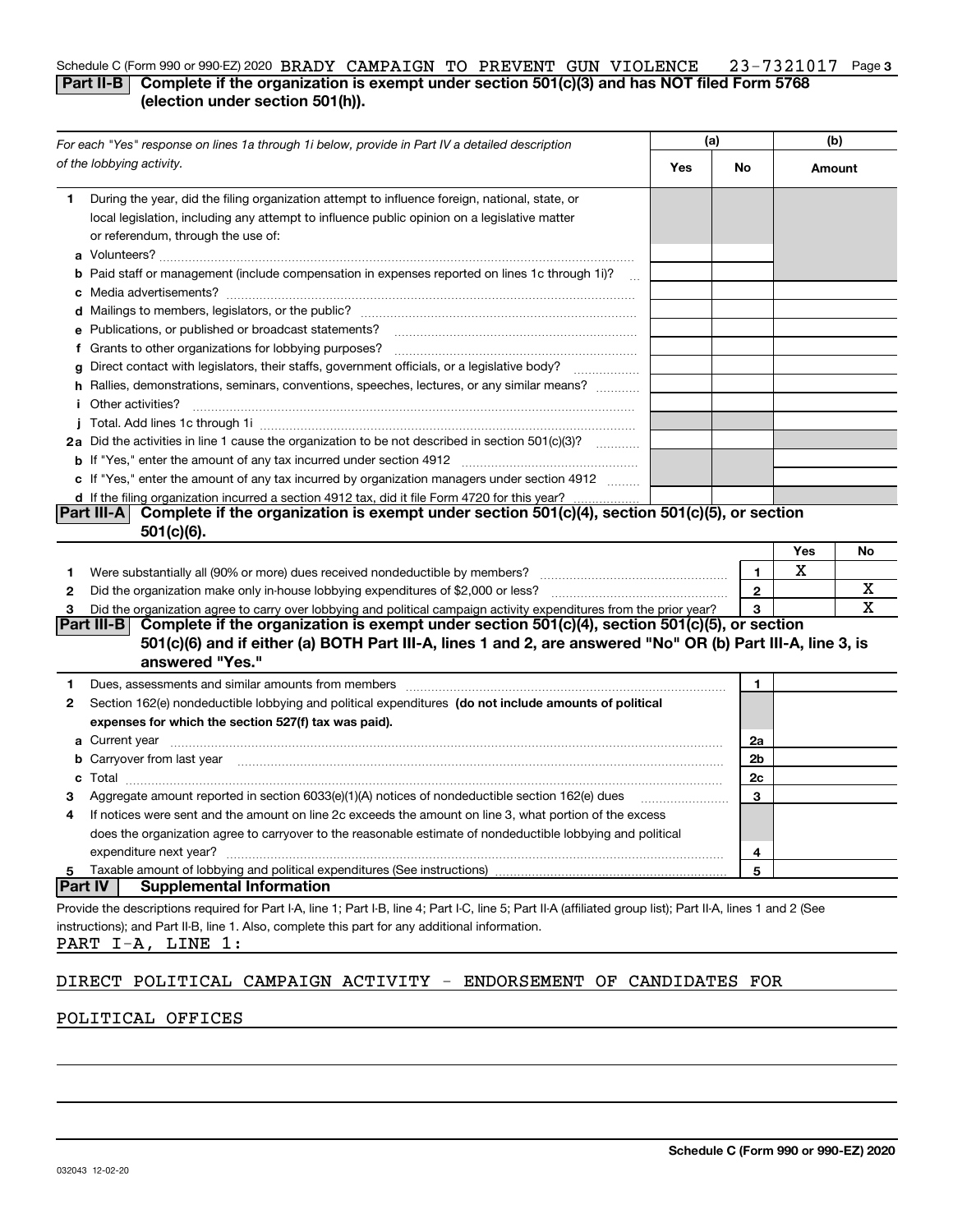|  | <b>SCHEDULE D</b> |  |  |  |
|--|-------------------|--|--|--|
|--|-------------------|--|--|--|

| (Form 990) |  |
|------------|--|
|------------|--|

**(Form 990) | Complete if the organization answered "Yes" on Form 990, Part IV, line 6, 7, 8, 9, 10, 11a, 11b, 11c, 11d, 11e, 11f, 12a, or 12b. SCHEDULE D Supplemental Financial Statements**<br> **Form 990**<br>
Part IV, line 6, 7, 8, 9, 10, 11a, 11b, 11c, 11d, 11e, 11f, 12a, or 12b.



OMB No. 1545-0047

Department of the Treasury Internal Revenue Service

**| Attach to Form 990. |Go to www.irs.gov/Form990 for instructions and the latest information.**

|         | Name of the organization                                                                                                                                          | BRADY CAMPAIGN TO PREVENT GUN VIOLENCE | <b>Employer identification number</b><br>23-7321017 |
|---------|-------------------------------------------------------------------------------------------------------------------------------------------------------------------|----------------------------------------|-----------------------------------------------------|
| Part I  | Organizations Maintaining Donor Advised Funds or Other Similar Funds or Accounts. Complete if the                                                                 |                                        |                                                     |
|         | organization answered "Yes" on Form 990, Part IV, line 6.                                                                                                         |                                        |                                                     |
|         |                                                                                                                                                                   | (a) Donor advised funds                | (b) Funds and other accounts                        |
| 1       |                                                                                                                                                                   |                                        |                                                     |
| 2       | Aggregate value of contributions to (during year)                                                                                                                 |                                        |                                                     |
| з       | Aggregate value of grants from (during year)                                                                                                                      |                                        |                                                     |
| 4       |                                                                                                                                                                   |                                        |                                                     |
| 5       | Did the organization inform all donors and donor advisors in writing that the assets held in donor advised funds                                                  |                                        |                                                     |
|         |                                                                                                                                                                   |                                        | Yes<br>No                                           |
| 6       | Did the organization inform all grantees, donors, and donor advisors in writing that grant funds can be used only                                                 |                                        |                                                     |
|         | for charitable purposes and not for the benefit of the donor or donor advisor, or for any other purpose conferring                                                |                                        |                                                     |
|         | impermissible private benefit?                                                                                                                                    |                                        | Yes<br>No                                           |
| Part II | <b>Conservation Easements.</b> Complete if the organization answered "Yes" on Form 990, Part IV, line 7.                                                          |                                        |                                                     |
| 1.      | Purpose(s) of conservation easements held by the organization (check all that apply).                                                                             |                                        |                                                     |
|         | Preservation of land for public use (for example, recreation or education)                                                                                        |                                        | Preservation of a historically important land area  |
|         | Protection of natural habitat                                                                                                                                     |                                        | Preservation of a certified historic structure      |
|         | Preservation of open space                                                                                                                                        |                                        |                                                     |
| 2       | Complete lines 2a through 2d if the organization held a qualified conservation contribution in the form of a conservation easement on the last                    |                                        |                                                     |
|         | day of the tax year.                                                                                                                                              |                                        | Held at the End of the Tax Year                     |
| a       |                                                                                                                                                                   |                                        | 2a                                                  |
| b       | Total acreage restricted by conservation easements                                                                                                                |                                        | 2b                                                  |
| с       |                                                                                                                                                                   |                                        | 2c                                                  |
|         | d Number of conservation easements included in (c) acquired after 7/25/06, and not on a historic structure                                                        |                                        |                                                     |
|         |                                                                                                                                                                   |                                        | 2d                                                  |
| 3       | Number of conservation easements modified, transferred, released, extinguished, or terminated by the organization during the tax                                  |                                        |                                                     |
|         | $year \blacktriangleright$                                                                                                                                        |                                        |                                                     |
| 4       | Number of states where property subject to conservation easement is located >                                                                                     |                                        |                                                     |
| 5       | Does the organization have a written policy regarding the periodic monitoring, inspection, handling of                                                            |                                        |                                                     |
|         | violations, and enforcement of the conservation easements it holds?                                                                                               |                                        | Yes<br><b>No</b>                                    |
| 6       | Staff and volunteer hours devoted to monitoring, inspecting, handling of violations, and enforcing conservation easements during the year                         |                                        |                                                     |
|         |                                                                                                                                                                   |                                        |                                                     |
| 7       | Amount of expenses incurred in monitoring, inspecting, handling of violations, and enforcing conservation easements during the year                               |                                        |                                                     |
|         | $\blacktriangleright$ \$                                                                                                                                          |                                        |                                                     |
| 8       | Does each conservation easement reported on line 2(d) above satisfy the requirements of section 170(h)(4)(B)(i)                                                   |                                        |                                                     |
|         |                                                                                                                                                                   |                                        | Yes<br>No                                           |
|         | In Part XIII, describe how the organization reports conservation easements in its revenue and expense statement and                                               |                                        |                                                     |
|         | balance sheet, and include, if applicable, the text of the footnote to the organization's financial statements that describes the                                 |                                        |                                                     |
|         | organization's accounting for conservation easements.<br>Organizations Maintaining Collections of Art, Historical Treasures, or Other Similar Assets.<br>Part III |                                        |                                                     |
|         | Complete if the organization answered "Yes" on Form 990, Part IV, line 8.                                                                                         |                                        |                                                     |
|         | 1a If the organization elected, as permitted under FASB ASC 958, not to report in its revenue statement and balance sheet works                                   |                                        |                                                     |
|         | of art, historical treasures, or other similar assets held for public exhibition, education, or research in furtherance of public                                 |                                        |                                                     |
|         | service, provide in Part XIII the text of the footnote to its financial statements that describes these items.                                                    |                                        |                                                     |
|         | <b>b</b> If the organization elected, as permitted under FASB ASC 958, to report in its revenue statement and balance sheet works of                              |                                        |                                                     |
|         | art, historical treasures, or other similar assets held for public exhibition, education, or research in furtherance of public service,                           |                                        |                                                     |
|         | provide the following amounts relating to these items:                                                                                                            |                                        |                                                     |
|         | $\left( 1\right)$                                                                                                                                                 |                                        | $\frac{1}{2}$                                       |
|         | (ii) Assets included in Form 990, Part X                                                                                                                          |                                        | $\blacktriangleright$ \$                            |
| 2       | If the organization received or held works of art, historical treasures, or other similar assets for financial gain, provide                                      |                                        |                                                     |
|         | the following amounts required to be reported under FASB ASC 958 relating to these items:                                                                         |                                        |                                                     |
| а       |                                                                                                                                                                   |                                        | -\$                                                 |
|         |                                                                                                                                                                   |                                        | - \$                                                |

| <b>b</b> Assets included in Form 990, Part X |  |  |
|----------------------------------------------|--|--|

|  |  | LHA For Paperwork Reduction Act Notice, see the Instructions for Form 990. |
|--|--|----------------------------------------------------------------------------|
|--|--|----------------------------------------------------------------------------|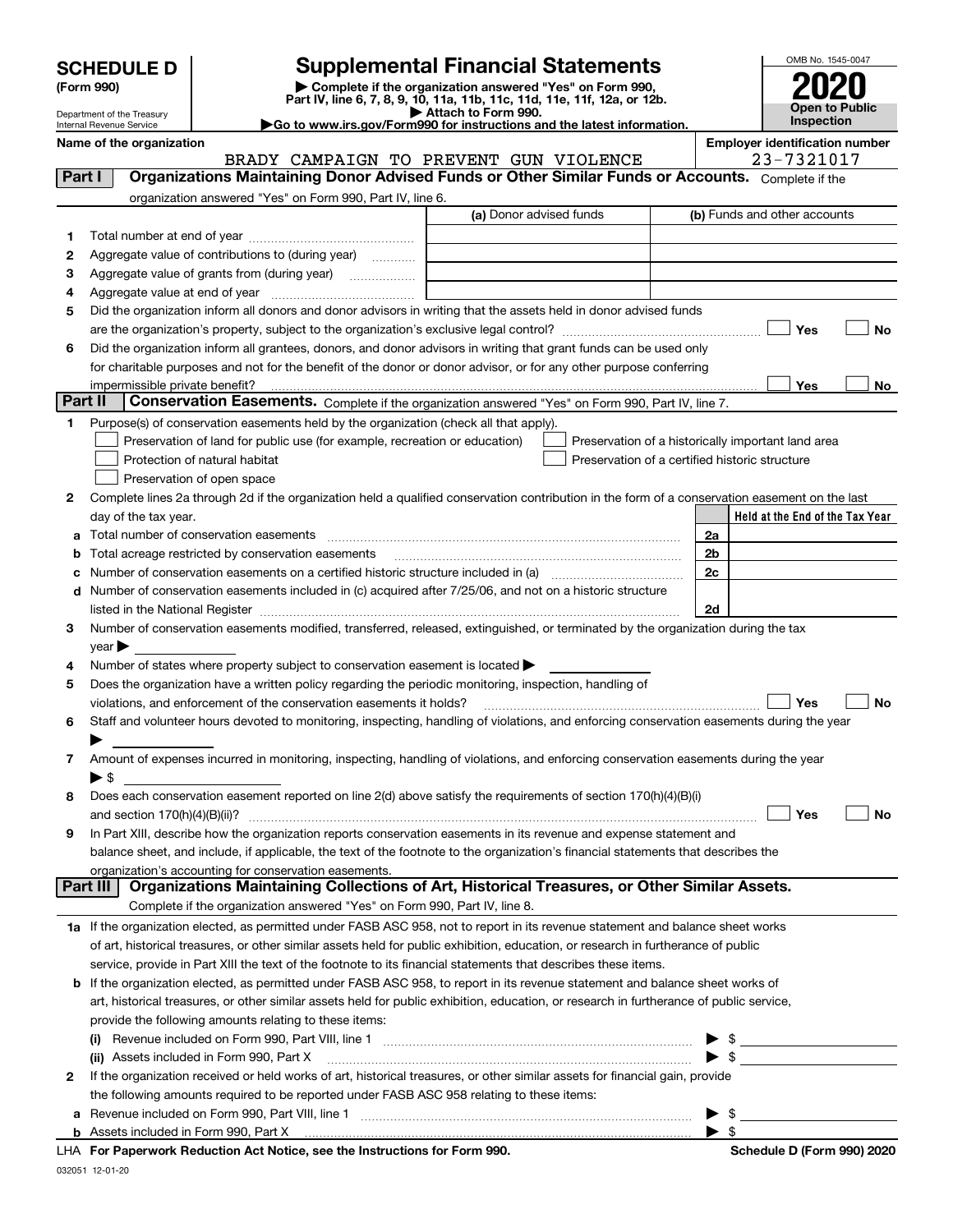|               | Schedule D (Form 990) 2020                                                                                                                                                                                                     | BRADY CAMPAIGN TO PREVENT GUN VIOLENCE |                |                                                      |                      | 23-7321017          | Page 2    |    |
|---------------|--------------------------------------------------------------------------------------------------------------------------------------------------------------------------------------------------------------------------------|----------------------------------------|----------------|------------------------------------------------------|----------------------|---------------------|-----------|----|
| Part III      | Organizations Maintaining Collections of Art, Historical Treasures, or Other Similar Assets (continued)                                                                                                                        |                                        |                |                                                      |                      |                     |           |    |
| З             | Using the organization's acquisition, accession, and other records, check any of the following that make significant use of its                                                                                                |                                        |                |                                                      |                      |                     |           |    |
|               | collection items (check all that apply):                                                                                                                                                                                       |                                        |                |                                                      |                      |                     |           |    |
| a             | Public exhibition                                                                                                                                                                                                              | d                                      |                | Loan or exchange program                             |                      |                     |           |    |
| b             | Scholarly research                                                                                                                                                                                                             | е                                      |                | Other <b>Committee Committee Committee Committee</b> |                      |                     |           |    |
| c             | Preservation for future generations                                                                                                                                                                                            |                                        |                |                                                      |                      |                     |           |    |
| 4             | Provide a description of the organization's collections and explain how they further the organization's exempt purpose in Part XIII.                                                                                           |                                        |                |                                                      |                      |                     |           |    |
| 5             | During the year, did the organization solicit or receive donations of art, historical treasures, or other similar assets                                                                                                       |                                        |                |                                                      |                      |                     |           |    |
|               | to be sold to raise funds rather than to be maintained as part of the organization's collection?                                                                                                                               |                                        |                |                                                      |                      | Yes                 |           | No |
|               | Part IV<br>Escrow and Custodial Arrangements. Complete if the organization answered "Yes" on Form 990, Part IV, line 9, or                                                                                                     |                                        |                |                                                      |                      |                     |           |    |
|               | reported an amount on Form 990, Part X, line 21.                                                                                                                                                                               |                                        |                |                                                      |                      |                     |           |    |
|               | 1a Is the organization an agent, trustee, custodian or other intermediary for contributions or other assets not included                                                                                                       |                                        |                |                                                      |                      |                     |           |    |
|               | on Form 990, Part X? [11] matter and the contract of the contract of the contract of the contract of the contract of the contract of the contract of the contract of the contract of the contract of the contract of the contr |                                        |                |                                                      |                      | Yes                 |           | No |
|               | b If "Yes," explain the arrangement in Part XIII and complete the following table:                                                                                                                                             |                                        |                |                                                      |                      |                     |           |    |
|               |                                                                                                                                                                                                                                |                                        |                |                                                      |                      | Amount              |           |    |
|               | c Beginning balance measurements and the contract of the contract of the contract of the contract of the contract of the contract of the contract of the contract of the contract of the contract of the contract of the contr |                                        |                |                                                      | 1c                   |                     |           |    |
|               |                                                                                                                                                                                                                                |                                        |                |                                                      | 1d                   |                     |           |    |
|               | Distributions during the year manufactured and continuum and contract the year manufactured and the year manufactured and the year manufactured and the year manufactured and the year manufactured and the year manufactured  |                                        |                |                                                      | 1e                   |                     |           |    |
|               |                                                                                                                                                                                                                                |                                        |                |                                                      | 1f                   |                     |           |    |
|               | 2a Did the organization include an amount on Form 990, Part X, line 21, for escrow or custodial account liability?                                                                                                             |                                        |                |                                                      |                      | Yes                 |           | No |
| <b>Part V</b> | <b>b</b> If "Yes," explain the arrangement in Part XIII. Check here if the explanation has been provided on Part XIII<br>Endowment Funds. Complete if the organization answered "Yes" on Form 990, Part IV, line 10.           |                                        |                |                                                      |                      |                     |           |    |
|               |                                                                                                                                                                                                                                | (a) Current year                       |                | (c) Two years back                                   | (d) Three years back | (e) Four years back |           |    |
|               | Beginning of year balance                                                                                                                                                                                                      |                                        | (b) Prior year |                                                      |                      |                     |           |    |
| 1a<br>b       |                                                                                                                                                                                                                                |                                        |                |                                                      |                      |                     |           |    |
|               | Net investment earnings, gains, and losses                                                                                                                                                                                     |                                        |                |                                                      |                      |                     |           |    |
|               |                                                                                                                                                                                                                                |                                        |                |                                                      |                      |                     |           |    |
|               | e Other expenditures for facilities                                                                                                                                                                                            |                                        |                |                                                      |                      |                     |           |    |
|               | and programs                                                                                                                                                                                                                   |                                        |                |                                                      |                      |                     |           |    |
|               |                                                                                                                                                                                                                                |                                        |                |                                                      |                      |                     |           |    |
| g             | End of year balance                                                                                                                                                                                                            |                                        |                |                                                      |                      |                     |           |    |
| 2             | Provide the estimated percentage of the current year end balance (line 1g, column (a)) held as:                                                                                                                                |                                        |                |                                                      |                      |                     |           |    |
| а             | Board designated or quasi-endowment >                                                                                                                                                                                          |                                        |                |                                                      |                      |                     |           |    |
| b             |                                                                                                                                                                                                                                | %                                      |                |                                                      |                      |                     |           |    |
|               | <b>c</b> Term endowment $\blacktriangleright$                                                                                                                                                                                  | $\%$                                   |                |                                                      |                      |                     |           |    |
|               | The percentages on lines 2a, 2b, and 2c should equal 100%.                                                                                                                                                                     |                                        |                |                                                      |                      |                     |           |    |
|               | 3a Are there endowment funds not in the possession of the organization that are held and administered for the organization                                                                                                     |                                        |                |                                                      |                      |                     |           |    |
|               | by:                                                                                                                                                                                                                            |                                        |                |                                                      |                      |                     | Yes       | No |
|               | (i)                                                                                                                                                                                                                            |                                        |                |                                                      |                      | 3a(i)               |           |    |
|               |                                                                                                                                                                                                                                |                                        |                |                                                      |                      | 3a(ii)              |           |    |
|               |                                                                                                                                                                                                                                |                                        |                |                                                      |                      | 3b                  |           |    |
| 4             | Describe in Part XIII the intended uses of the organization's endowment funds.                                                                                                                                                 |                                        |                |                                                      |                      |                     |           |    |
|               | Land, Buildings, and Equipment.<br><b>Part VI</b>                                                                                                                                                                              |                                        |                |                                                      |                      |                     |           |    |
|               | Complete if the organization answered "Yes" on Form 990, Part IV, line 11a. See Form 990, Part X, line 10.                                                                                                                     |                                        |                |                                                      |                      |                     |           |    |
|               | Description of property                                                                                                                                                                                                        | (a) Cost or other                      |                | (b) Cost or other                                    | (c) Accumulated      | (d) Book value      |           |    |
|               |                                                                                                                                                                                                                                | basis (investment)                     |                | basis (other)                                        | depreciation         |                     |           |    |
|               |                                                                                                                                                                                                                                |                                        |                |                                                      |                      |                     |           |    |
|               |                                                                                                                                                                                                                                |                                        |                |                                                      |                      |                     |           |    |
|               |                                                                                                                                                                                                                                |                                        |                | 1,311,169.                                           | 551,142.             |                     | 760,027.  |    |
|               |                                                                                                                                                                                                                                |                                        |                |                                                      |                      |                     |           |    |
|               | e Other                                                                                                                                                                                                                        |                                        |                | 673,877.                                             | 359,835.             |                     | 314, 042. |    |
|               |                                                                                                                                                                                                                                |                                        |                |                                                      |                      | 1,074,069.          |           |    |

**Schedule D (Form 990) 2020**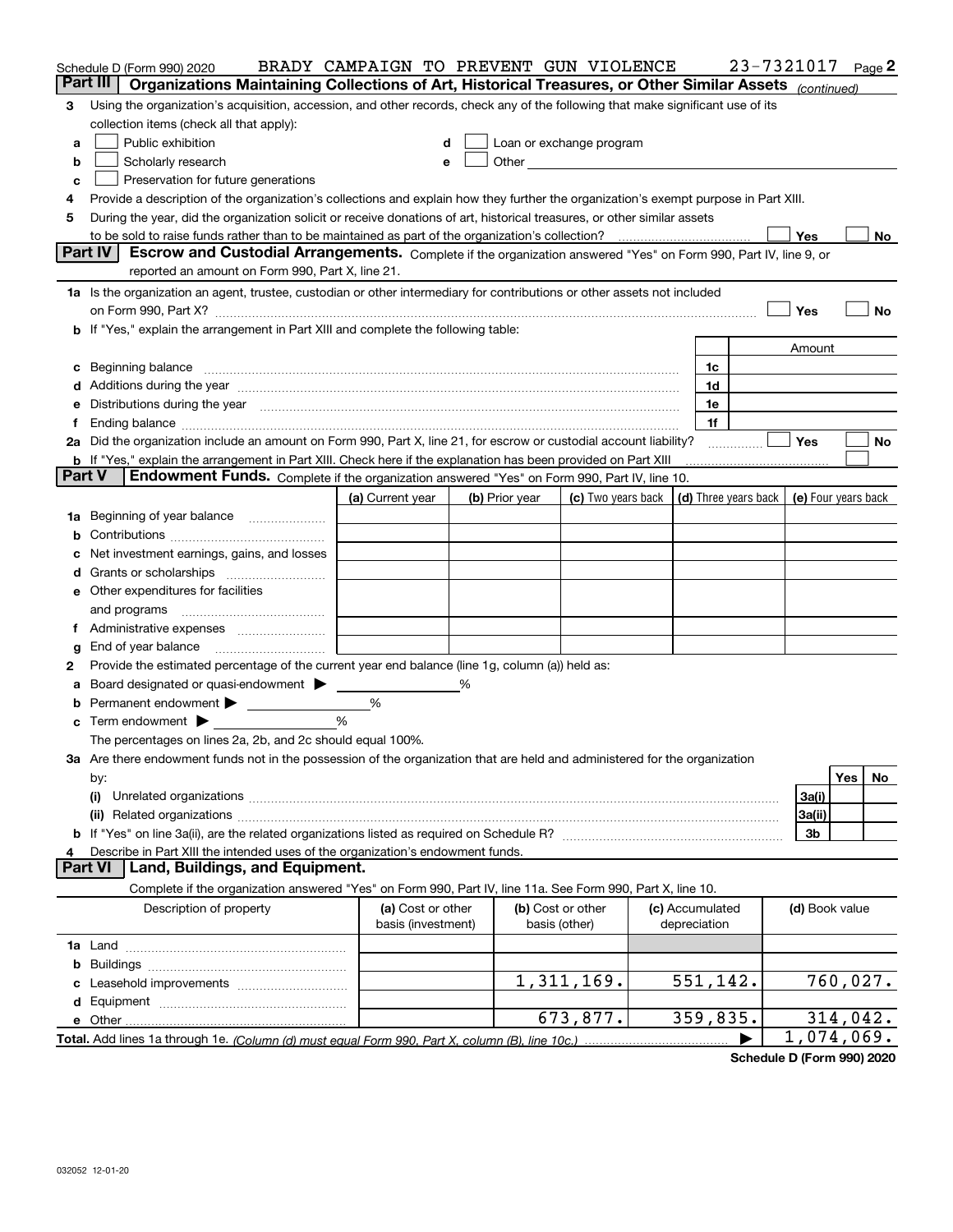| Complete if the organization answered "Yes" on Form 990, Part IV, line 11b. See Form 990, Part X, line 12.        |                 |                                                           |                |
|-------------------------------------------------------------------------------------------------------------------|-----------------|-----------------------------------------------------------|----------------|
| (a) Description of security or category (including name of security)                                              | (b) Book value  | (c) Method of valuation: Cost or end-of-year market value |                |
| (1) Financial derivatives                                                                                         |                 |                                                           |                |
| (2) Closely held equity interests                                                                                 |                 |                                                           |                |
| (3) Other                                                                                                         |                 |                                                           |                |
| (A)                                                                                                               |                 |                                                           |                |
| (B)                                                                                                               |                 |                                                           |                |
| (C)                                                                                                               |                 |                                                           |                |
|                                                                                                                   |                 |                                                           |                |
| (D)                                                                                                               |                 |                                                           |                |
| (E)                                                                                                               |                 |                                                           |                |
| (F)                                                                                                               |                 |                                                           |                |
| (G)                                                                                                               |                 |                                                           |                |
| (H)                                                                                                               |                 |                                                           |                |
| Total. (Col. (b) must equal Form 990, Part X, col. (B) line 12.)                                                  |                 |                                                           |                |
| Part VIII Investments - Program Related.                                                                          |                 |                                                           |                |
| Complete if the organization answered "Yes" on Form 990, Part IV, line 11c. See Form 990, Part X, line 13.        |                 |                                                           |                |
| (a) Description of investment                                                                                     | (b) Book value  | (c) Method of valuation: Cost or end-of-year market value |                |
| (1)                                                                                                               |                 |                                                           |                |
| (2)                                                                                                               |                 |                                                           |                |
| (3)                                                                                                               |                 |                                                           |                |
| (4)                                                                                                               |                 |                                                           |                |
| (5)                                                                                                               |                 |                                                           |                |
| (6)                                                                                                               |                 |                                                           |                |
| (7)                                                                                                               |                 |                                                           |                |
| (8)                                                                                                               |                 |                                                           |                |
|                                                                                                                   |                 |                                                           |                |
| (9)                                                                                                               |                 |                                                           |                |
| Total. (Col. (b) must equal Form 990, Part X, col. (B) line 13.)<br><b>Other Assets.</b><br>Part IX               |                 |                                                           |                |
|                                                                                                                   |                 |                                                           |                |
| Complete if the organization answered "Yes" on Form 990, Part IV, line 11d. See Form 990, Part X, line 15.        |                 |                                                           |                |
|                                                                                                                   | (a) Description |                                                           | (b) Book value |
| DUE FROM BRADY VOTER EDUCATION FUND<br>(1)                                                                        |                 |                                                           | 3,250.         |
| DUE FROM BRADY CENTER TO PREVENT GUN VIOLENCE<br>(2)                                                              |                 |                                                           | 109,178.       |
| (3)                                                                                                               |                 |                                                           |                |
| (4)                                                                                                               |                 |                                                           |                |
| (5)                                                                                                               |                 |                                                           |                |
| (6)                                                                                                               |                 |                                                           |                |
| (7)                                                                                                               |                 |                                                           |                |
| (8)                                                                                                               |                 |                                                           |                |
| (9)                                                                                                               |                 |                                                           |                |
|                                                                                                                   |                 |                                                           | 112,428.       |
| <b>Other Liabilities.</b><br>Part X                                                                               |                 |                                                           |                |
| Complete if the organization answered "Yes" on Form 990, Part IV, line 11e or 11f. See Form 990, Part X, line 25. |                 |                                                           |                |
| (a) Description of liability<br>1.                                                                                |                 |                                                           | (b) Book value |
| (1)<br>Federal income taxes                                                                                       |                 |                                                           |                |
| DEFERRED RENT<br>(2)                                                                                              |                 |                                                           | 2,849,583.     |
| DUE TO BRADY CENTER TO                                                                                            | PREVENT GUN     |                                                           |                |
| (3)<br><b>VIOLENCE</b>                                                                                            |                 |                                                           | 2,049,281.     |
| (4)                                                                                                               |                 |                                                           |                |
| (5)                                                                                                               |                 |                                                           |                |
| (6)                                                                                                               |                 |                                                           |                |
| (7)                                                                                                               |                 |                                                           |                |

Schedule D (Form 990) 2020 BRADY CAMPAIGN TO PREVENT GUN VIOLENCE 23-7321017 page

**Total.**  *(Column (b) must equal Form 990, Part X, col. (B) line 25.)* |

**Part VII** Investments - Other Securities.

**2.** Liability for uncertain tax positions. In Part XIII, provide the text of the footnote to the organization's financial statements that reports the

organization's liability for uncertain tax positions under FASB ASC 740. Check here if the text of the footnote has been provided in Part XIII

4,898,864.

 $\Box$ 

**3** 23-7321017

(8) (9)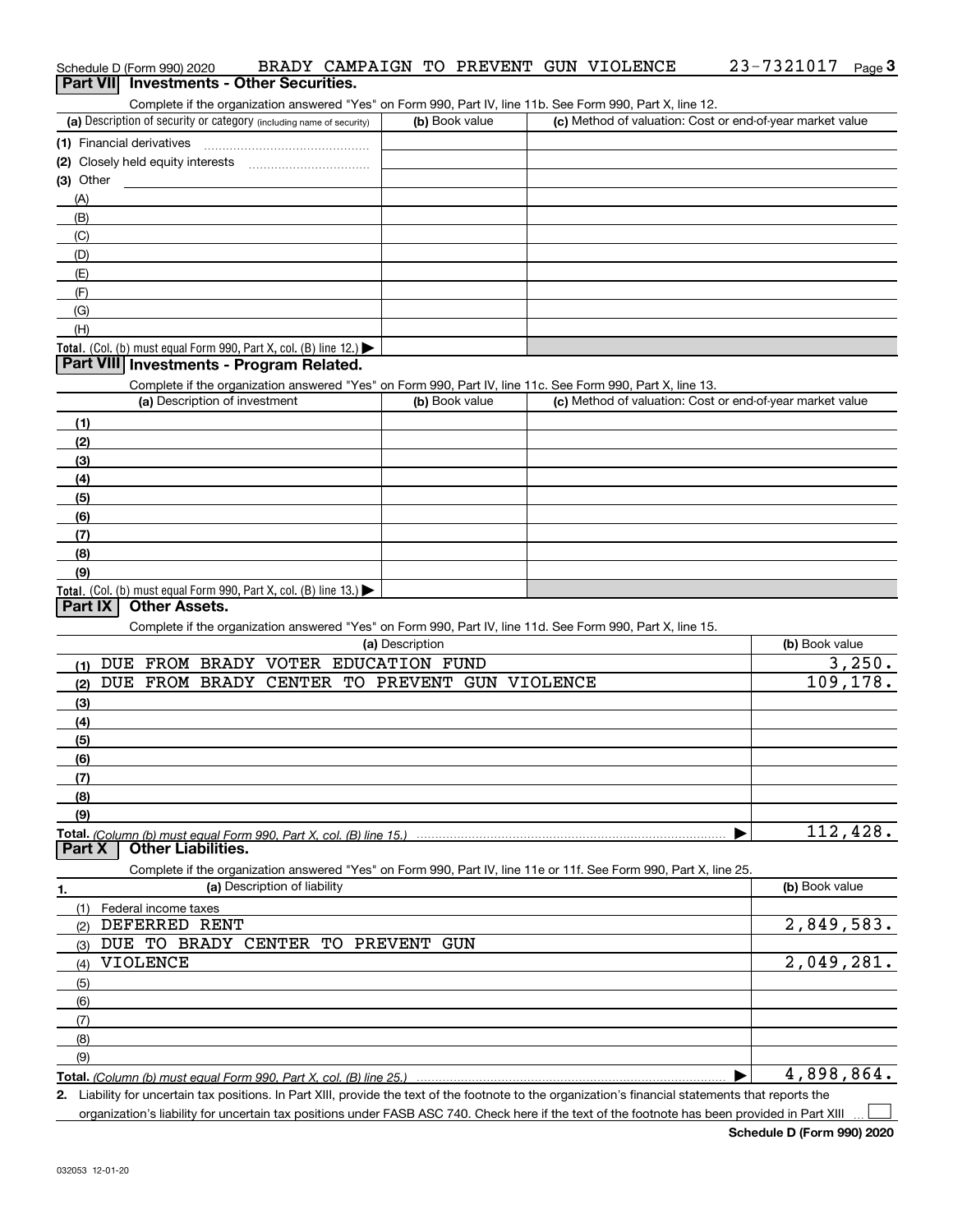|    | BRADY CAMPAIGN TO PREVENT GUN VIOLENCE<br>Schedule D (Form 990) 2020                                                     |                |         |                | 23-7321017<br>Page 4       |
|----|--------------------------------------------------------------------------------------------------------------------------|----------------|---------|----------------|----------------------------|
|    | Part XI<br>Reconciliation of Revenue per Audited Financial Statements With Revenue per Return.                           |                |         |                |                            |
|    | Complete if the organization answered "Yes" on Form 990, Part IV, line 12a.                                              |                |         |                |                            |
| 1  | Total revenue, gains, and other support per audited financial statements                                                 |                |         | $\blacksquare$ | $\overline{3,222,582.}$    |
| 2  | Amounts included on line 1 but not on Form 990, Part VIII, line 12:                                                      |                |         |                |                            |
| a  | Net unrealized gains (losses) on investments [11] matter contracts and the unrealized gains (losses) on investments      | 2a             |         |                |                            |
|    |                                                                                                                          | 2 <sub>b</sub> | 22,905. |                |                            |
| с  |                                                                                                                          | 2c             |         |                |                            |
| d  |                                                                                                                          | 2d             |         |                |                            |
| е  | Add lines 2a through 2d                                                                                                  |                |         | 2e             | $\frac{22,905}{3,199,677}$ |
| 3  |                                                                                                                          |                |         | 3              |                            |
| 4  | Amounts included on Form 990, Part VIII, line 12, but not on line 1:                                                     |                |         |                |                            |
|    |                                                                                                                          | 4a             |         |                |                            |
|    |                                                                                                                          | 4 <sub>b</sub> |         |                |                            |
| c. | Add lines 4a and 4b                                                                                                      |                |         | 4с             |                            |
|    |                                                                                                                          |                |         | 5              | 3,199,677.                 |
|    |                                                                                                                          |                |         |                |                            |
|    | Part XII   Reconciliation of Expenses per Audited Financial Statements With Expenses per Return.                         |                |         |                |                            |
|    | Complete if the organization answered "Yes" on Form 990, Part IV, line 12a.                                              |                |         |                |                            |
| 1  |                                                                                                                          |                |         | $\blacksquare$ | 3,957,376.                 |
| 2  | Amounts included on line 1 but not on Form 990, Part IX, line 25:                                                        |                |         |                |                            |
| a  |                                                                                                                          | 2a             | 22,905. |                |                            |
| b  |                                                                                                                          | 2 <sub>b</sub> |         |                |                            |
| с  | Other losses                                                                                                             | 2 <sub>c</sub> |         |                |                            |
| d  |                                                                                                                          | 2d             |         |                |                            |
|    | Add lines 2a through 2d <b>must be a constructed as the constant of the constant of the constant of the construction</b> |                |         | <b>2e</b>      | <u>22,905.</u>             |
| з  |                                                                                                                          |                |         | $\mathbf{3}$   | 3,934,471.                 |
| 4  | Amounts included on Form 990, Part IX, line 25, but not on line 1:                                                       |                |         |                |                            |
| a  |                                                                                                                          | 4a             |         |                |                            |
| b  | Other (Describe in Part XIII.)                                                                                           | 4 <sub>b</sub> |         |                |                            |
| c. | Add lines 4a and 4b                                                                                                      |                |         | 4с             |                            |
|    | Part XIII Supplemental Information.                                                                                      |                |         | 5              | 3,934,471                  |

Provide the descriptions required for Part II, lines 3, 5, and 9; Part III, lines 1a and 4; Part IV, lines 1b and 2b; Part V, line 4; Part X, line 2; Part XI, lines 2d and 4b; and Part XII, lines 2d and 4b. Also complete this part to provide any additional information.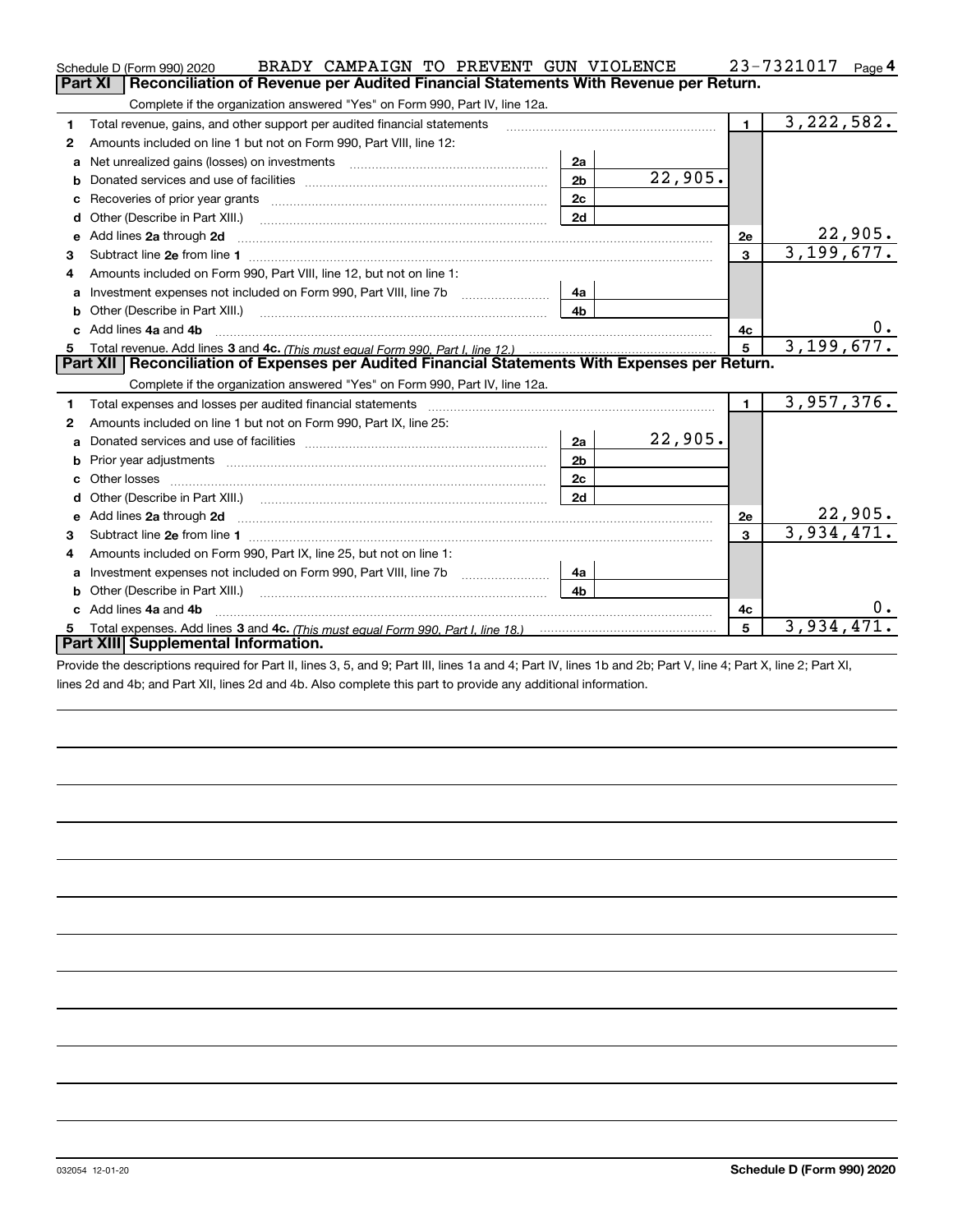| <b>SCHEDULE G</b>                                                                                                                                                                                                          |                                                                                                                                                                                                                   | <b>Supplemental Information Regarding Fundraising or Gaming Activities</b>                                                                                                                                                                                                                                                                                                                           |     |           |                                                                                                              |                                                         | OMB No. 1545-0047                     |
|----------------------------------------------------------------------------------------------------------------------------------------------------------------------------------------------------------------------------|-------------------------------------------------------------------------------------------------------------------------------------------------------------------------------------------------------------------|------------------------------------------------------------------------------------------------------------------------------------------------------------------------------------------------------------------------------------------------------------------------------------------------------------------------------------------------------------------------------------------------------|-----|-----------|--------------------------------------------------------------------------------------------------------------|---------------------------------------------------------|---------------------------------------|
| (Form 990 or 990-EZ)                                                                                                                                                                                                       |                                                                                                                                                                                                                   | Complete if the organization answered "Yes" on Form 990, Part IV, line 17, 18, or 19, or if the<br>organization entered more than \$15,000 on Form 990-EZ, line 6a.                                                                                                                                                                                                                                  |     |           |                                                                                                              |                                                         |                                       |
| Department of the Treasury                                                                                                                                                                                                 |                                                                                                                                                                                                                   | Attach to Form 990 or Form 990-EZ.                                                                                                                                                                                                                                                                                                                                                                   |     |           |                                                                                                              |                                                         | <b>Open to Public</b>                 |
| Internal Revenue Service                                                                                                                                                                                                   |                                                                                                                                                                                                                   | Go to www.irs.gov/Form990 for instructions and the latest information.                                                                                                                                                                                                                                                                                                                               |     |           |                                                                                                              |                                                         | Inspection                            |
| Name of the organization                                                                                                                                                                                                   |                                                                                                                                                                                                                   |                                                                                                                                                                                                                                                                                                                                                                                                      |     |           |                                                                                                              |                                                         | <b>Employer identification number</b> |
|                                                                                                                                                                                                                            |                                                                                                                                                                                                                   | BRADY CAMPAIGN TO PREVENT GUN VIOLENCE                                                                                                                                                                                                                                                                                                                                                               |     |           |                                                                                                              | 23-7321017                                              |                                       |
| Part I                                                                                                                                                                                                                     | required to complete this part.                                                                                                                                                                                   | Fundraising Activities. Complete if the organization answered "Yes" on Form 990, Part IV, line 17. Form 990-EZ filers are not                                                                                                                                                                                                                                                                        |     |           |                                                                                                              |                                                         |                                       |
| $\lfloor X \rfloor$ Mail solicitations<br>$\mathbf{a}$<br>$\boxed{\textbf{X}}$ Internet and email solicitations<br>b<br>$\boxed{\textbf{X}}$ Phone solicitations<br>C<br>$\boxed{\textbf{X}}$ In-person solicitations<br>d |                                                                                                                                                                                                                   | 1 Indicate whether the organization raised funds through any of the following activities. Check all that apply.<br>f<br>Special fundraising events<br>g<br>2 a Did the organization have a written or oral agreement with any individual (including officers, directors, trustees, or<br>key employees listed in Form 990, Part VII) or entity in connection with professional fundraising services? |     |           | $\mathbf{e}$ $\boxed{\mathbf{X}}$ Solicitation of non-government grants<br>Solicitation of government grants | $\boxed{\text{X}}$ Yes                                  | No                                    |
| compensated at least \$5,000 by the organization.                                                                                                                                                                          |                                                                                                                                                                                                                   | <b>b</b> If "Yes," list the 10 highest paid individuals or entities (fundraisers) pursuant to agreements under which the fundraiser is to be                                                                                                                                                                                                                                                         |     |           |                                                                                                              |                                                         |                                       |
| (i) Name and address of individual<br>or entity (fundraiser)                                                                                                                                                               | (v) Amount paid<br>(iii) Did<br>fundraiser<br>(iv) Gross receipts<br>to (or retained by)<br>(ii) Activity<br>have custody<br>fundraiser<br>from activity<br>or control of<br>listed in col. (i)<br>contributions? |                                                                                                                                                                                                                                                                                                                                                                                                      |     |           |                                                                                                              | (vi) Amount paid<br>to (or retained by)<br>organization |                                       |
| NNE MARKETING - 1666                                                                                                                                                                                                       |                                                                                                                                                                                                                   | FUNDRAISING                                                                                                                                                                                                                                                                                                                                                                                          | Yes | <b>No</b> |                                                                                                              |                                                         |                                       |
| MASSACHUSETTS AVENUE, SUITE                                                                                                                                                                                                |                                                                                                                                                                                                                   | CONSULTANCY-DIRECT MAIL                                                                                                                                                                                                                                                                                                                                                                              |     | x         | 1,445,813.                                                                                                   | 234,000.                                                | 1,211,813.                            |
| ANNE LEWIS - 650                                                                                                                                                                                                           |                                                                                                                                                                                                                   | FUNDRAISING                                                                                                                                                                                                                                                                                                                                                                                          |     |           |                                                                                                              |                                                         |                                       |
| MASSACHUSETTS AVENUE, SUITE                                                                                                                                                                                                |                                                                                                                                                                                                                   | <b>CONSULTANCY-DIGITAL</b>                                                                                                                                                                                                                                                                                                                                                                           |     | х         | 378,988.                                                                                                     | 204,000.                                                | 174,988.                              |
|                                                                                                                                                                                                                            |                                                                                                                                                                                                                   |                                                                                                                                                                                                                                                                                                                                                                                                      |     |           |                                                                                                              |                                                         |                                       |
|                                                                                                                                                                                                                            |                                                                                                                                                                                                                   |                                                                                                                                                                                                                                                                                                                                                                                                      |     |           |                                                                                                              |                                                         |                                       |
|                                                                                                                                                                                                                            |                                                                                                                                                                                                                   |                                                                                                                                                                                                                                                                                                                                                                                                      |     |           |                                                                                                              |                                                         |                                       |
|                                                                                                                                                                                                                            |                                                                                                                                                                                                                   |                                                                                                                                                                                                                                                                                                                                                                                                      |     |           |                                                                                                              |                                                         |                                       |
|                                                                                                                                                                                                                            |                                                                                                                                                                                                                   |                                                                                                                                                                                                                                                                                                                                                                                                      |     |           |                                                                                                              |                                                         |                                       |
|                                                                                                                                                                                                                            |                                                                                                                                                                                                                   |                                                                                                                                                                                                                                                                                                                                                                                                      |     |           |                                                                                                              |                                                         |                                       |
|                                                                                                                                                                                                                            |                                                                                                                                                                                                                   |                                                                                                                                                                                                                                                                                                                                                                                                      |     |           |                                                                                                              |                                                         |                                       |
|                                                                                                                                                                                                                            |                                                                                                                                                                                                                   |                                                                                                                                                                                                                                                                                                                                                                                                      |     |           |                                                                                                              |                                                         |                                       |
| Total                                                                                                                                                                                                                      |                                                                                                                                                                                                                   |                                                                                                                                                                                                                                                                                                                                                                                                      |     |           | 1,824,801.                                                                                                   | 438,000.                                                | 1,386,801.                            |
|                                                                                                                                                                                                                            |                                                                                                                                                                                                                   | 3 List all states in which the organization is registered or licensed to solicit contributions or has been notified it is exempt from registration                                                                                                                                                                                                                                                   |     |           |                                                                                                              |                                                         |                                       |
| or licensing.                                                                                                                                                                                                              |                                                                                                                                                                                                                   |                                                                                                                                                                                                                                                                                                                                                                                                      |     |           |                                                                                                              |                                                         |                                       |

AL,AK,AZ,AR,CA,CO,CT,DE,FL,GA,HI,ID,IL,IN,IA,KS,KY,LA,ME,MD,MA,MI,MN,MS,MO MT,NE,NV,NH,NJ,NM,NY,NC,ND,OH,OK,OR,PA,RI,SC,SD,TN,TX,UT,VT,VA,WA,WV,WI,WY DC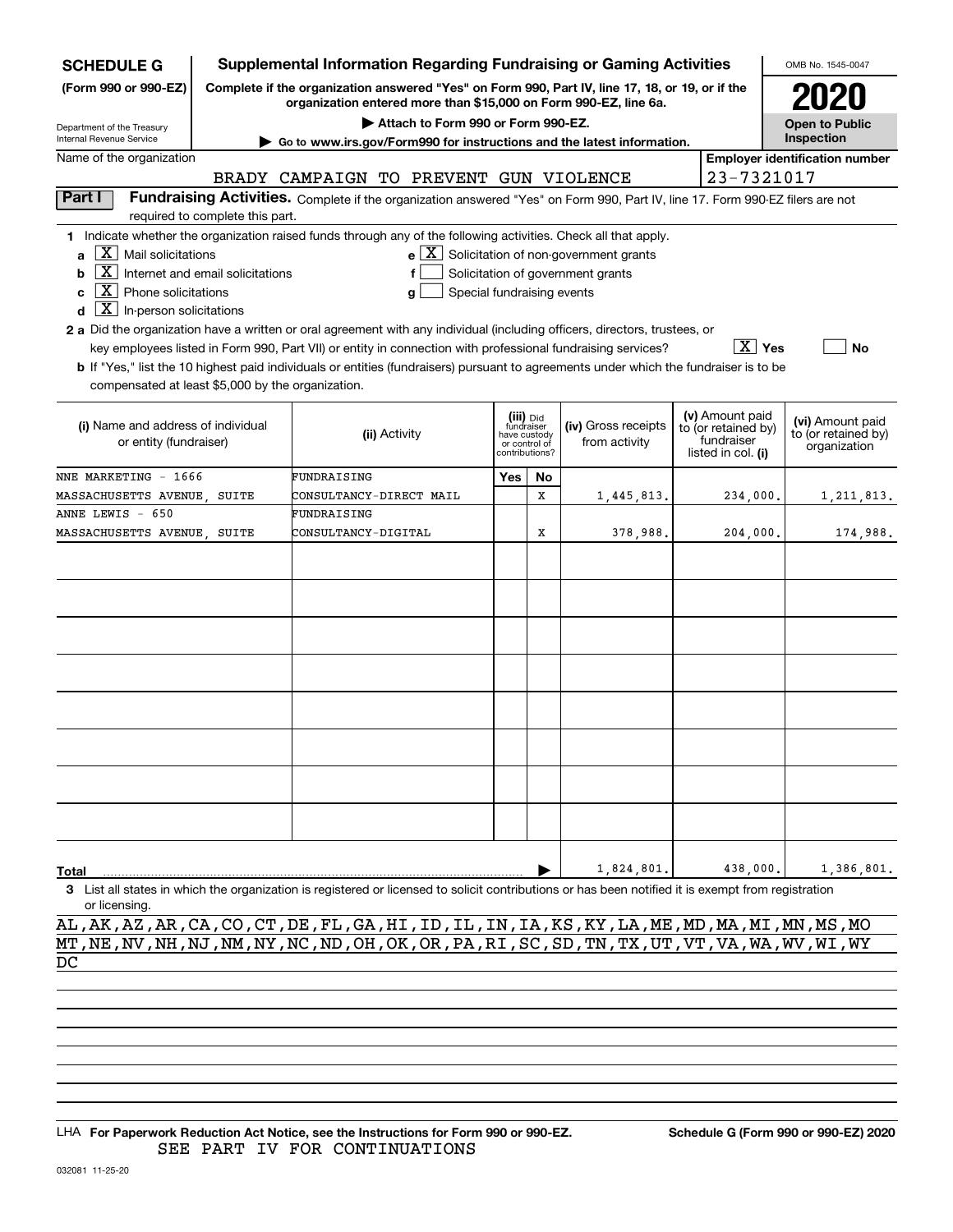| Schedule G (Form 990 or 990-EZ) 2020 BRADY CAMPAIGN TO PREVENT GUN VIOLENCE 23-7321017 Page 2 |  |  |  |
|-----------------------------------------------------------------------------------------------|--|--|--|
|                                                                                               |  |  |  |

Part II | Fundraising Events. Complete if the organization answered "Yes" on Form 990, Part IV, line 18, or reported more than \$15,000 of fundraising event contributions and gross income on Form 990-EZ, lines 1 and 6b. List events with gross receipts greater than \$5,000.

|                 |    |                                                                                                               | (a) Event $#1$                                 | $(b)$ Event #2                                   | (c) Other events | (d) Total events<br>(add col. (a) through<br>col. (c) |
|-----------------|----|---------------------------------------------------------------------------------------------------------------|------------------------------------------------|--------------------------------------------------|------------------|-------------------------------------------------------|
|                 |    |                                                                                                               | (event type)                                   | (event type)                                     | (total number)   |                                                       |
| Revenue         | 1. |                                                                                                               |                                                |                                                  |                  |                                                       |
|                 |    |                                                                                                               |                                                |                                                  |                  |                                                       |
|                 |    | 3 Gross income (line 1 minus line 2)<br>.                                                                     |                                                |                                                  |                  |                                                       |
|                 |    |                                                                                                               |                                                |                                                  |                  |                                                       |
|                 | 5. |                                                                                                               |                                                |                                                  |                  |                                                       |
|                 | 6  |                                                                                                               |                                                |                                                  |                  |                                                       |
| Direct Expenses | 7  | Food and beverages                                                                                            |                                                |                                                  |                  |                                                       |
|                 | 8  |                                                                                                               |                                                |                                                  |                  |                                                       |
|                 | 9  |                                                                                                               | <u> 1989 - John Stein, mars and de Branden</u> |                                                  |                  |                                                       |
|                 |    | 10 Direct expense summary. Add lines 4 through 9 in column (d)                                                |                                                |                                                  | ▶                |                                                       |
|                 |    | 11 Net income summary. Subtract line 10 from line 3, column (d)                                               |                                                |                                                  |                  |                                                       |
| <b>Part III</b> |    | Gaming. Complete if the organization answered "Yes" on Form 990, Part IV, line 19, or reported more than      |                                                |                                                  |                  |                                                       |
|                 |    | \$15,000 on Form 990-EZ, line 6a.                                                                             |                                                |                                                  |                  |                                                       |
|                 |    |                                                                                                               | (a) Bingo                                      | (b) Pull tabs/instant<br>bingo/progressive bingo | (c) Other gaming | (d) Total gaming (add<br>col. (a) through col. (c))   |
| Revenue         |    |                                                                                                               |                                                |                                                  |                  |                                                       |
|                 |    |                                                                                                               |                                                |                                                  |                  |                                                       |
|                 |    |                                                                                                               |                                                |                                                  |                  |                                                       |
|                 | 2  |                                                                                                               |                                                |                                                  |                  |                                                       |
| Direct Expenses | 3  |                                                                                                               |                                                |                                                  |                  |                                                       |
|                 | 4  |                                                                                                               |                                                |                                                  |                  |                                                       |
|                 |    |                                                                                                               |                                                |                                                  |                  |                                                       |
|                 |    |                                                                                                               | Yes<br>%                                       | Yes<br>%                                         | Yes<br>%         |                                                       |
|                 | 6  | Volunteer labor                                                                                               | No                                             | No                                               | No               |                                                       |
|                 | 7  | Direct expense summary. Add lines 2 through 5 in column (d)                                                   |                                                |                                                  |                  |                                                       |
|                 | 8  |                                                                                                               |                                                |                                                  |                  |                                                       |
|                 |    | 9 Enter the state(s) in which the organization conducts gaming activities:                                    |                                                |                                                  |                  |                                                       |
|                 |    |                                                                                                               |                                                |                                                  |                  | Yes<br>No                                             |
|                 |    | <b>b</b> If "No," explain:<br>the contract of the contract of the contract of the contract of the contract of |                                                |                                                  |                  |                                                       |
|                 |    |                                                                                                               |                                                |                                                  |                  |                                                       |
|                 |    |                                                                                                               |                                                |                                                  |                  |                                                       |
|                 |    |                                                                                                               |                                                |                                                  |                  | Yes<br>No                                             |
|                 |    |                                                                                                               |                                                |                                                  |                  |                                                       |
|                 |    |                                                                                                               |                                                |                                                  |                  |                                                       |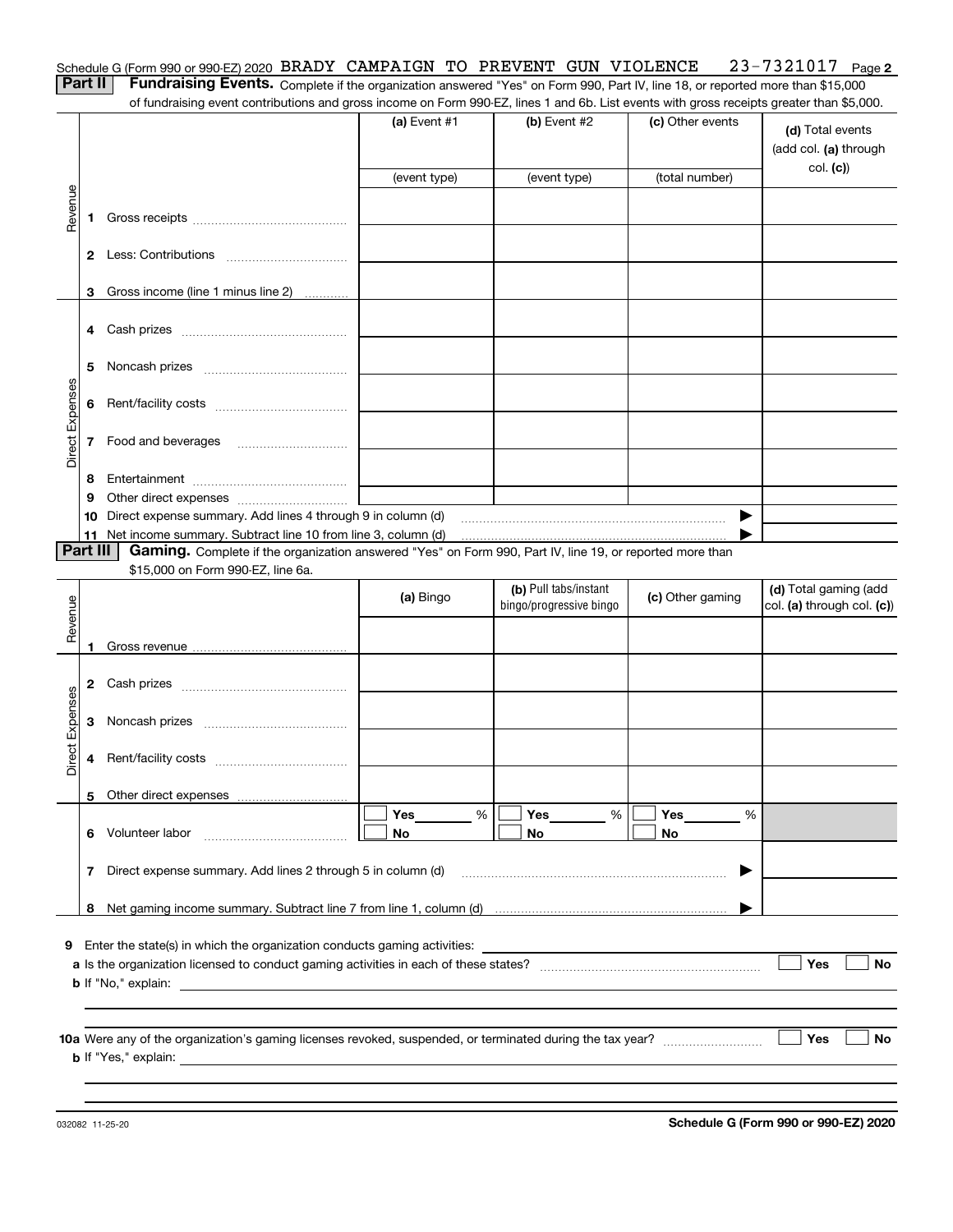| 23-7321017<br>Schedule G (Form 990 or 990-EZ) 2020 BRADY CAMPAIGN TO PREVENT GUN VIOLENCE                                                                                                                                                | Page 3 |
|------------------------------------------------------------------------------------------------------------------------------------------------------------------------------------------------------------------------------------------|--------|
| Yes                                                                                                                                                                                                                                      | No     |
| 12 Is the organization a grantor, beneficiary or trustee of a trust, or a member of a partnership or other entity formed<br>Yes                                                                                                          | No     |
| 13 Indicate the percentage of gaming activity conducted in:                                                                                                                                                                              |        |
| 13a                                                                                                                                                                                                                                      | %      |
| 13 <sub>b</sub><br><b>b</b> An outside facility <i>www.communicality www.communicality.communicality www.communicality www.communicality.com</i>                                                                                         | %      |
| 14 Enter the name and address of the person who prepares the organization's gaming/special events books and records:                                                                                                                     |        |
| Name $\blacktriangleright$ $\blacksquare$                                                                                                                                                                                                |        |
|                                                                                                                                                                                                                                          |        |
| Yes<br>15a Does the organization have a contract with a third party from whom the organization receives gaming revenue?                                                                                                                  | No     |
|                                                                                                                                                                                                                                          |        |
|                                                                                                                                                                                                                                          |        |
| c If "Yes," enter name and address of the third party:                                                                                                                                                                                   |        |
|                                                                                                                                                                                                                                          |        |
|                                                                                                                                                                                                                                          |        |
| <b>16</b> Gaming manager information:                                                                                                                                                                                                    |        |
|                                                                                                                                                                                                                                          |        |
| Gaming manager compensation > \$                                                                                                                                                                                                         |        |
|                                                                                                                                                                                                                                          |        |
|                                                                                                                                                                                                                                          |        |
|                                                                                                                                                                                                                                          |        |
|                                                                                                                                                                                                                                          |        |
| Director/officer<br>Employee<br>Independent contractor                                                                                                                                                                                   |        |
| <b>17</b> Mandatory distributions:                                                                                                                                                                                                       |        |
| a Is the organization required under state law to make charitable distributions from the gaming proceeds to                                                                                                                              |        |
| retain the state gaming license? <b>Construction and the state gaming license</b> ? No                                                                                                                                                   |        |
| <b>b</b> Enter the amount of distributions required under state law to be distributed to other exempt organizations or spent in the                                                                                                      |        |
| organization's own exempt activities during the tax year $\triangleright$ \$<br><b>Part IV</b><br>Supplemental Information. Provide the explanations required by Part I, line 2b, columns (iii) and (v); and Part III, lines 9, 9b, 10b, |        |
| 15b, 15c, 16, and 17b, as applicable. Also provide any additional information. See instructions.                                                                                                                                         |        |
| SCHEDULE G, PART I, LINE 2B, LIST OF TEN HIGHEST PAID FUNDRAISERS:                                                                                                                                                                       |        |
|                                                                                                                                                                                                                                          |        |
| NAME OF FUNDRAISER: NNE MARKETING<br>( I )                                                                                                                                                                                               |        |
| ADDRESS OF FUNDRAISER:<br>( I )                                                                                                                                                                                                          |        |
| 1666 MASSACHUSETTS AVENUE, SUITE 14, LEXINGTON, MA<br>02420                                                                                                                                                                              |        |
|                                                                                                                                                                                                                                          |        |
| NAME OF FUNDRAISER: ANNE LEWIS<br>( I )                                                                                                                                                                                                  |        |
| ADDRESS OF FUNDRAISER:<br>$\perp$                                                                                                                                                                                                        |        |
| MASSACHUSETTS AVENUE, SUITE 505, WASHINGTON,<br>20001<br>650<br>DC                                                                                                                                                                       |        |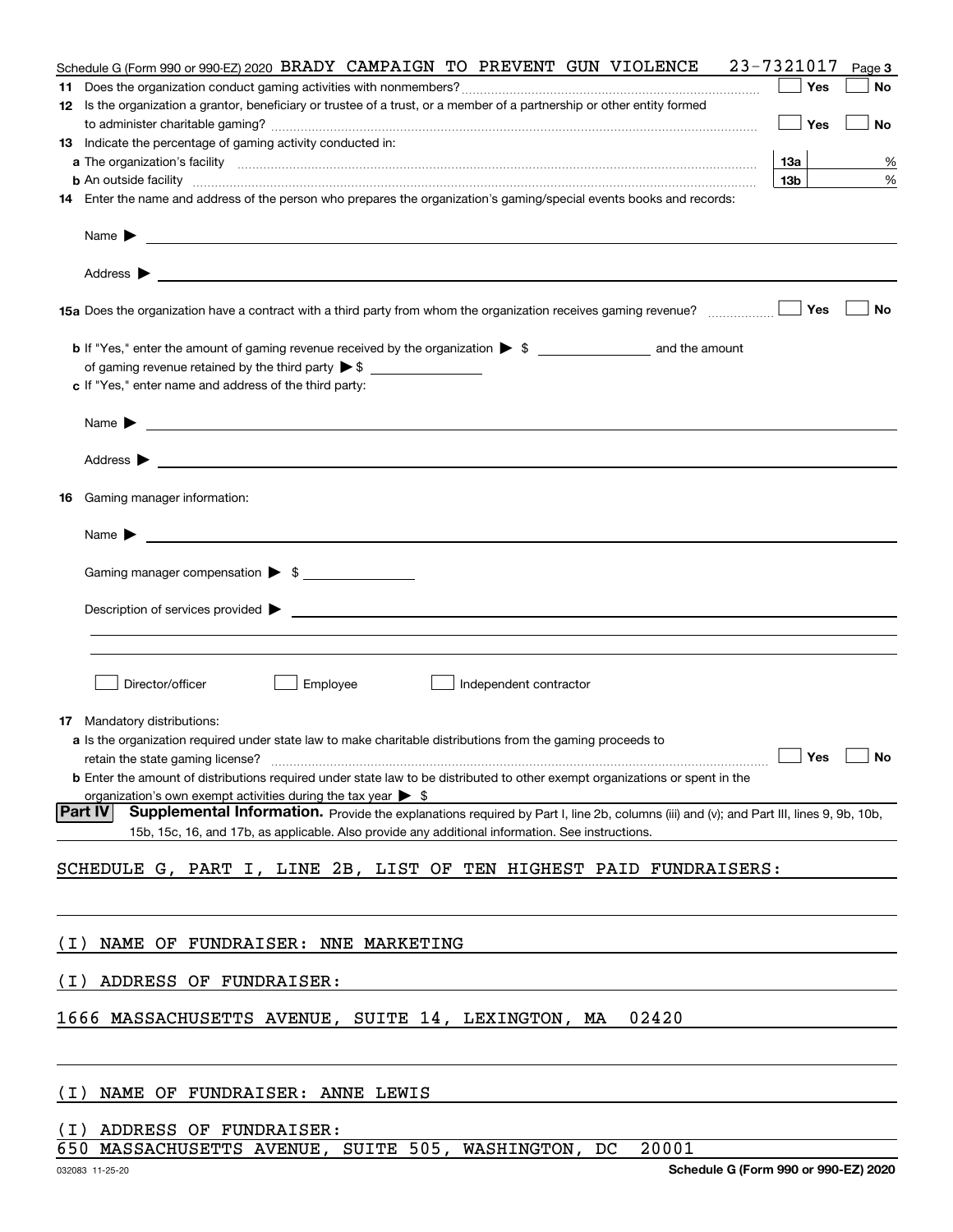| Schedule G (Form 990 or 990-EZ)                       |  |  | BRADY CAMPAIGN TO PREVENT GUN VIOLENCE | 23-7321017 Page 4 |  |
|-------------------------------------------------------|--|--|----------------------------------------|-------------------|--|
| <b>Part IV   Supplemental Information</b> (continued) |  |  |                                        |                   |  |

(II) ACTIVITY: FUNDRAISING CONSULTANCY-DIGITAL FUNDRAISING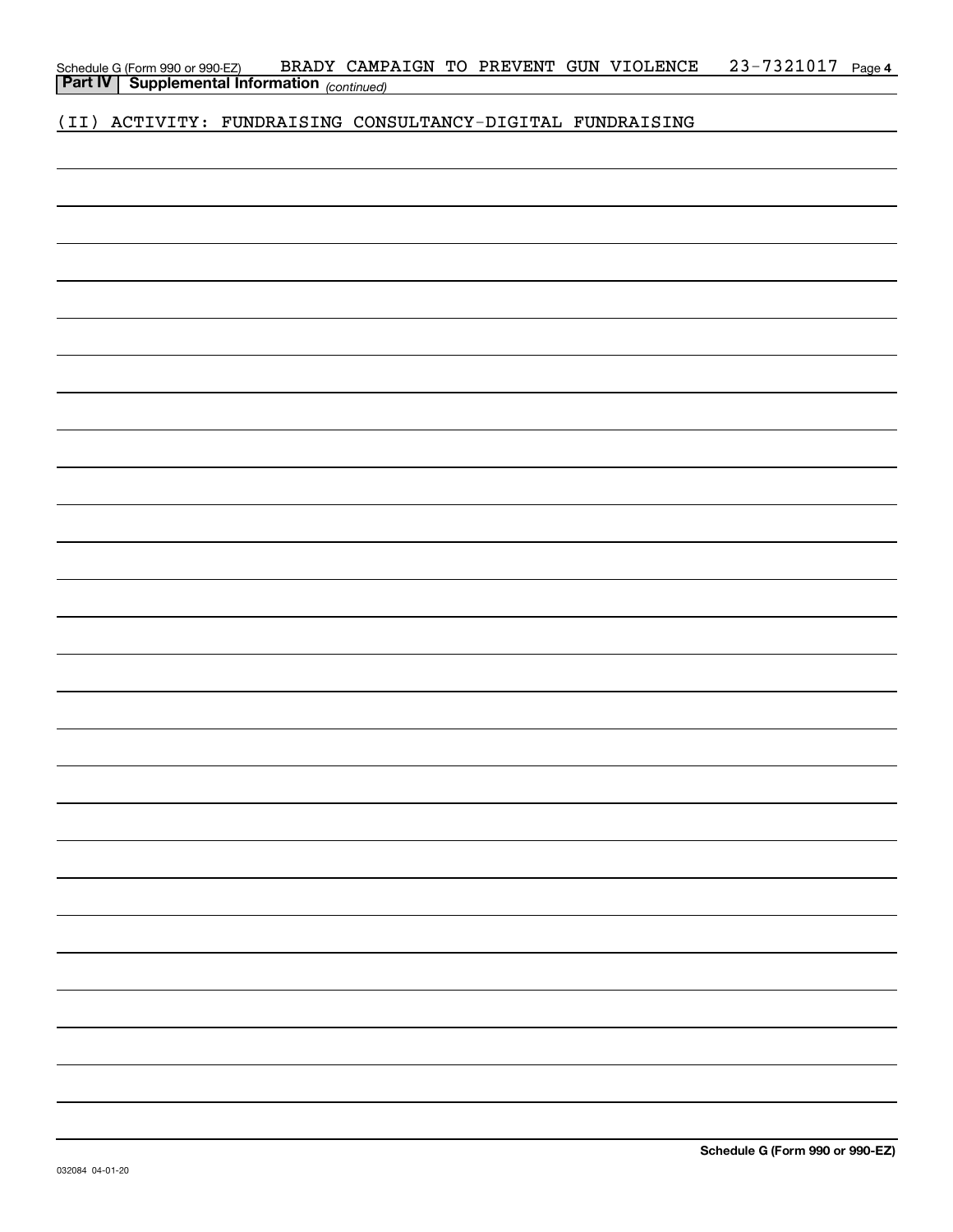| <b>SCHEDULE I</b>                                                                                                                                                                                                                                                         |            | <b>Grants and Other Assistance to Organizations,</b>                                                                                  |                                                                              |                                         |                                                                |                                          | OMB No. 1545-0047                                                                                                                                                                                                                                                                                                                           |
|---------------------------------------------------------------------------------------------------------------------------------------------------------------------------------------------------------------------------------------------------------------------------|------------|---------------------------------------------------------------------------------------------------------------------------------------|------------------------------------------------------------------------------|-----------------------------------------|----------------------------------------------------------------|------------------------------------------|---------------------------------------------------------------------------------------------------------------------------------------------------------------------------------------------------------------------------------------------------------------------------------------------------------------------------------------------|
| (Form 990)                                                                                                                                                                                                                                                                |            | Governments, and Individuals in the United States<br>Complete if the organization answered "Yes" on Form 990, Part IV, line 21 or 22. |                                                                              |                                         |                                                                |                                          | 2020                                                                                                                                                                                                                                                                                                                                        |
| Department of the Treasury<br>Internal Revenue Service                                                                                                                                                                                                                    |            |                                                                                                                                       | Attach to Form 990.<br>Go to www.irs.gov/Form990 for the latest information. |                                         |                                                                |                                          | <b>Open to Public</b><br>Inspection                                                                                                                                                                                                                                                                                                         |
| Name of the organization                                                                                                                                                                                                                                                  |            | BRADY CAMPAIGN TO PREVENT GUN VIOLENCE                                                                                                |                                                                              |                                         |                                                                |                                          | <b>Employer identification number</b><br>23-7321017                                                                                                                                                                                                                                                                                         |
| Part I<br><b>General Information on Grants and Assistance</b>                                                                                                                                                                                                             |            |                                                                                                                                       |                                                                              |                                         |                                                                |                                          |                                                                                                                                                                                                                                                                                                                                             |
| 1 Does the organization maintain records to substantiate the amount of the grants or assistance, the grantees' eligibility for the grants or assistance, and the selection                                                                                                |            |                                                                                                                                       |                                                                              |                                         |                                                                |                                          | $\boxed{\text{X}}$ No<br>Yes                                                                                                                                                                                                                                                                                                                |
| Describe in Part IV the organization's procedures for monitoring the use of grant funds in the United States.<br>$\mathbf{2}$<br>Part II                                                                                                                                  |            |                                                                                                                                       |                                                                              |                                         |                                                                |                                          |                                                                                                                                                                                                                                                                                                                                             |
| Grants and Other Assistance to Domestic Organizations and Domestic Governments. Complete if the organization answered "Yes" on Form 990, Part IV, line 21, for any<br>recipient that received more than \$5,000. Part II can be duplicated if additional space is needed. |            |                                                                                                                                       |                                                                              |                                         |                                                                |                                          |                                                                                                                                                                                                                                                                                                                                             |
| 1 (a) Name and address of organization<br>or government                                                                                                                                                                                                                   | $(b)$ EIN  | (c) IRC section<br>(if applicable)                                                                                                    | (d) Amount of<br>cash grant                                                  | (e) Amount of<br>non-cash<br>assistance | (f) Method of<br>valuation (book,<br>FMV, appraisal,<br>other) | (g) Description of<br>noncash assistance | (h) Purpose of grant<br>or assistance                                                                                                                                                                                                                                                                                                       |
| REMNANT CHURCH<br>3060 54TH STREET                                                                                                                                                                                                                                        |            |                                                                                                                                       |                                                                              |                                         |                                                                |                                          |                                                                                                                                                                                                                                                                                                                                             |
| SAN DIEGO, CA 92105                                                                                                                                                                                                                                                       | 81-1378232 | 501(C)(3)                                                                                                                             | 15,000.                                                                      | 0.                                      |                                                                |                                          | CONTRIBUTION                                                                                                                                                                                                                                                                                                                                |
|                                                                                                                                                                                                                                                                           |            |                                                                                                                                       |                                                                              |                                         |                                                                |                                          |                                                                                                                                                                                                                                                                                                                                             |
|                                                                                                                                                                                                                                                                           |            |                                                                                                                                       |                                                                              |                                         |                                                                |                                          |                                                                                                                                                                                                                                                                                                                                             |
|                                                                                                                                                                                                                                                                           |            |                                                                                                                                       |                                                                              |                                         |                                                                |                                          |                                                                                                                                                                                                                                                                                                                                             |
| 3                                                                                                                                                                                                                                                                         |            | $\sim$                                                                                                                                |                                                                              |                                         |                                                                |                                          | $1$ .<br>$\mathbf{r}$ $\mathbf{r}$ $\mathbf{r}$ $\mathbf{r}$ $\mathbf{r}$ $\mathbf{r}$ $\mathbf{r}$ $\mathbf{r}$ $\mathbf{r}$ $\mathbf{r}$ $\mathbf{r}$ $\mathbf{r}$ $\mathbf{r}$ $\mathbf{r}$ $\mathbf{r}$ $\mathbf{r}$ $\mathbf{r}$ $\mathbf{r}$ $\mathbf{r}$ $\mathbf{r}$ $\mathbf{r}$ $\mathbf{r}$ $\mathbf{r}$ $\mathbf{r}$ $\mathbf{$ |

**For Paperwork Reduction Act Notice, see the Instructions for Form 990. Schedule I (Form 990) 2020** LHA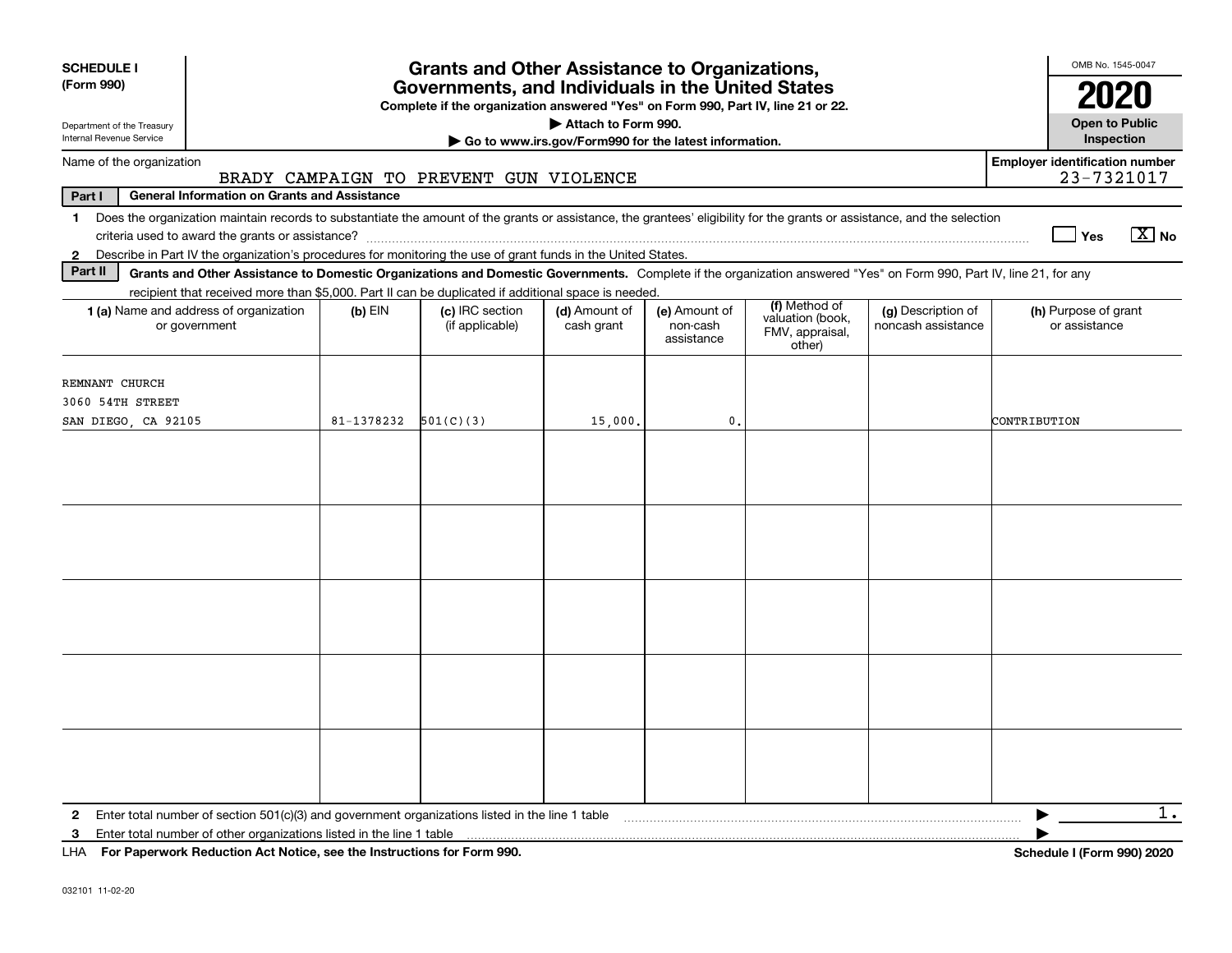#### Schedule I (Form 990) 2020 BRADY CAMPAIGN TO PREVENT GUN VIOLENCE 23-7321017 Page

**2**

Part III | Grants and Other Assistance to Domestic Individuals. Complete if the organization answered "Yes" on Form 990, Part IV, line 22. Part III can be duplicated if additional space is needed.

| (a) Type of grant or assistance | (b) Number of<br>recipients | (c) Amount of<br>cash grant | (d) Amount of non-<br>cash assistance | (e) Method of valuation<br>(book, FMV, appraisal, other) | (f) Description of noncash assistance |
|---------------------------------|-----------------------------|-----------------------------|---------------------------------------|----------------------------------------------------------|---------------------------------------|
|                                 |                             |                             |                                       |                                                          |                                       |
|                                 |                             |                             |                                       |                                                          |                                       |
|                                 |                             |                             |                                       |                                                          |                                       |
|                                 |                             |                             |                                       |                                                          |                                       |
|                                 |                             |                             |                                       |                                                          |                                       |
|                                 |                             |                             |                                       |                                                          |                                       |
|                                 |                             |                             |                                       |                                                          |                                       |
|                                 |                             |                             |                                       |                                                          |                                       |
|                                 |                             |                             |                                       |                                                          |                                       |
|                                 |                             |                             |                                       |                                                          |                                       |

Part IV | Supplemental Information. Provide the information required in Part I, line 2; Part III, column (b); and any other additional information.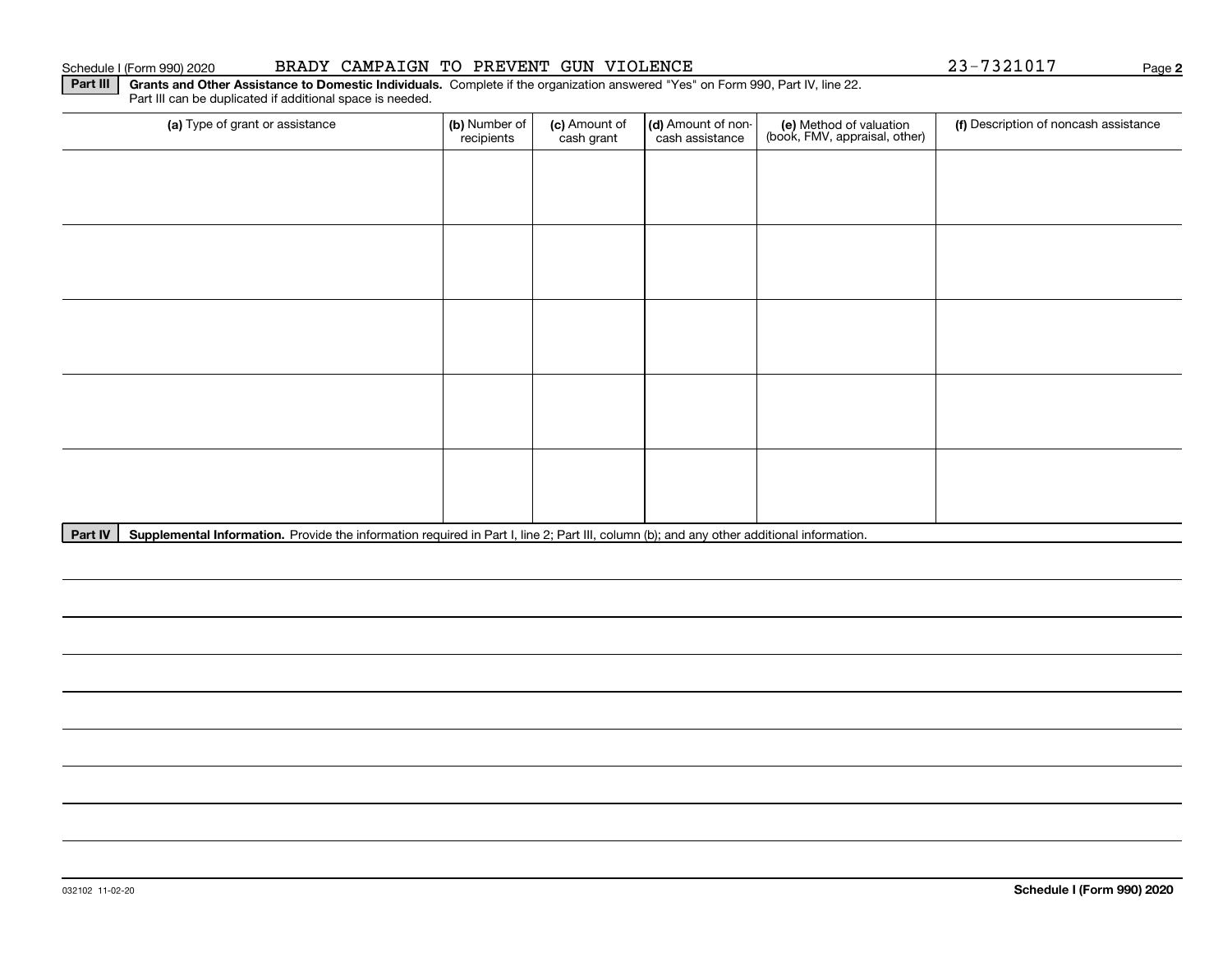|   | <b>SCHEDULE J</b>                                                                                                                                                             | <b>Compensation Information</b>                                                                                        |                                       | OMB No. 1545-0047                                                                         |             |             |  |  |
|---|-------------------------------------------------------------------------------------------------------------------------------------------------------------------------------|------------------------------------------------------------------------------------------------------------------------|---------------------------------------|-------------------------------------------------------------------------------------------|-------------|-------------|--|--|
|   | (Form 990)                                                                                                                                                                    | For certain Officers, Directors, Trustees, Key Employees, and Highest                                                  |                                       |                                                                                           |             |             |  |  |
|   |                                                                                                                                                                               | <b>Compensated Employees</b>                                                                                           |                                       |                                                                                           | 2020        |             |  |  |
|   | > Complete if the organization answered "Yes" on Form 990, Part IV, line 23.<br><b>Open to Public</b>                                                                         |                                                                                                                        |                                       |                                                                                           |             |             |  |  |
|   | Attach to Form 990.<br>Department of the Treasury<br>Internal Revenue Service<br>$\blacktriangleright$ Go to www.irs.gov/Form990 for instructions and the latest information. |                                                                                                                        |                                       |                                                                                           |             |             |  |  |
|   | Name of the organization                                                                                                                                                      |                                                                                                                        | <b>Employer identification number</b> |                                                                                           |             |             |  |  |
|   |                                                                                                                                                                               | BRADY CAMPAIGN TO PREVENT GUN VIOLENCE                                                                                 |                                       | 23-7321017                                                                                |             |             |  |  |
|   | Part I                                                                                                                                                                        | <b>Questions Regarding Compensation</b>                                                                                |                                       |                                                                                           |             |             |  |  |
|   |                                                                                                                                                                               |                                                                                                                        |                                       |                                                                                           | Yes         | No          |  |  |
|   |                                                                                                                                                                               | Check the appropriate box(es) if the organization provided any of the following to or for a person listed on Form 990, |                                       |                                                                                           |             |             |  |  |
|   |                                                                                                                                                                               | Part VII, Section A, line 1a. Complete Part III to provide any relevant information regarding these items.             |                                       |                                                                                           |             |             |  |  |
|   | First-class or charter travel                                                                                                                                                 | Housing allowance or residence for personal use                                                                        |                                       |                                                                                           |             |             |  |  |
|   | Travel for companions                                                                                                                                                         | Payments for business use of personal residence                                                                        |                                       |                                                                                           |             |             |  |  |
|   |                                                                                                                                                                               | Health or social club dues or initiation fees<br>Tax indemnification and gross-up payments                             |                                       |                                                                                           |             |             |  |  |
|   |                                                                                                                                                                               | Discretionary spending account<br>Personal services (such as maid, chauffeur, chef)                                    |                                       |                                                                                           |             |             |  |  |
|   |                                                                                                                                                                               |                                                                                                                        |                                       |                                                                                           |             |             |  |  |
|   |                                                                                                                                                                               | <b>b</b> If any of the boxes on line 1a are checked, did the organization follow a written policy regarding payment or |                                       |                                                                                           |             |             |  |  |
|   |                                                                                                                                                                               | reimbursement or provision of all of the expenses described above? If "No," complete Part III to explain               |                                       | 1b                                                                                        |             |             |  |  |
| 2 |                                                                                                                                                                               | Did the organization require substantiation prior to reimbursing or allowing expenses incurred by all directors,       |                                       |                                                                                           |             |             |  |  |
|   |                                                                                                                                                                               |                                                                                                                        |                                       | $\mathbf{2}$                                                                              |             |             |  |  |
|   |                                                                                                                                                                               |                                                                                                                        |                                       |                                                                                           |             |             |  |  |
| з |                                                                                                                                                                               | Indicate which, if any, of the following the organization used to establish the compensation of the organization's     |                                       |                                                                                           |             |             |  |  |
|   |                                                                                                                                                                               | CEO/Executive Director. Check all that apply. Do not check any boxes for methods used by a related organization to     |                                       |                                                                                           |             |             |  |  |
|   |                                                                                                                                                                               | establish compensation of the CEO/Executive Director, but explain in Part III.                                         |                                       |                                                                                           |             |             |  |  |
|   | Compensation committee                                                                                                                                                        | Written employment contract                                                                                            |                                       |                                                                                           |             |             |  |  |
|   |                                                                                                                                                                               | Compensation survey or study<br>Independent compensation consultant                                                    |                                       |                                                                                           |             |             |  |  |
|   |                                                                                                                                                                               | Form 990 of other organizations<br>Approval by the board or compensation committee                                     |                                       |                                                                                           |             |             |  |  |
|   |                                                                                                                                                                               |                                                                                                                        |                                       |                                                                                           |             |             |  |  |
| 4 |                                                                                                                                                                               | During the year, did any person listed on Form 990, Part VII, Section A, line 1a, with respect to the filing           |                                       |                                                                                           |             |             |  |  |
|   | organization or a related organization:                                                                                                                                       |                                                                                                                        |                                       |                                                                                           |             |             |  |  |
| а |                                                                                                                                                                               | Receive a severance payment or change-of-control payment?                                                              |                                       | 4a                                                                                        |             | х           |  |  |
| b |                                                                                                                                                                               | Participate in or receive payment from a supplemental nonqualified retirement plan?                                    |                                       | 4b                                                                                        |             | X           |  |  |
|   |                                                                                                                                                                               | Participate in or receive payment from an equity-based compensation arrangement?                                       |                                       | 4c                                                                                        |             | $\mathbf x$ |  |  |
|   |                                                                                                                                                                               | If "Yes" to any of lines 4a-c, list the persons and provide the applicable amounts for each item in Part III.          |                                       |                                                                                           |             |             |  |  |
|   |                                                                                                                                                                               |                                                                                                                        |                                       |                                                                                           |             |             |  |  |
|   |                                                                                                                                                                               | Only section 501(c)(3), 501(c)(4), and 501(c)(29) organizations must complete lines 5-9.                               |                                       |                                                                                           |             |             |  |  |
| 5 |                                                                                                                                                                               | For persons listed on Form 990, Part VII, Section A, line 1a, did the organization pay or accrue any compensation      |                                       |                                                                                           |             |             |  |  |
|   | contingent on the revenues of:                                                                                                                                                |                                                                                                                        |                                       |                                                                                           |             |             |  |  |
| a |                                                                                                                                                                               |                                                                                                                        |                                       | 5a                                                                                        | х           |             |  |  |
|   |                                                                                                                                                                               |                                                                                                                        |                                       | 5b                                                                                        | $\mathbf X$ |             |  |  |
|   |                                                                                                                                                                               | If "Yes" on line 5a or 5b, describe in Part III.                                                                       |                                       |                                                                                           |             |             |  |  |
| 6 |                                                                                                                                                                               | For persons listed on Form 990, Part VII, Section A, line 1a, did the organization pay or accrue any compensation      |                                       |                                                                                           |             |             |  |  |
|   | contingent on the net earnings of:                                                                                                                                            |                                                                                                                        |                                       |                                                                                           |             |             |  |  |
| a |                                                                                                                                                                               |                                                                                                                        |                                       | 6a                                                                                        |             | х           |  |  |
|   |                                                                                                                                                                               |                                                                                                                        |                                       | 6b                                                                                        |             | $\mathbf x$ |  |  |
|   |                                                                                                                                                                               | If "Yes" on line 6a or 6b, describe in Part III.                                                                       |                                       |                                                                                           |             |             |  |  |
| 7 |                                                                                                                                                                               | For persons listed on Form 990, Part VII, Section A, line 1a, did the organization provide any nonfixed payments       |                                       |                                                                                           |             |             |  |  |
|   |                                                                                                                                                                               |                                                                                                                        |                                       | $\overline{7}$                                                                            | х           |             |  |  |
| 8 |                                                                                                                                                                               | Were any amounts reported on Form 990, Part VII, paid or accrued pursuant to a contract that was subject to the        |                                       |                                                                                           |             |             |  |  |
|   |                                                                                                                                                                               | initial contract exception described in Regulations section 53.4958-4(a)(3)? If "Yes," describe in Part III            |                                       | 8                                                                                         |             | х           |  |  |
| 9 |                                                                                                                                                                               | If "Yes" on line 8, did the organization also follow the rebuttable presumption procedure described in                 |                                       |                                                                                           |             |             |  |  |
|   |                                                                                                                                                                               |                                                                                                                        |                                       | 9                                                                                         |             |             |  |  |
|   |                                                                                                                                                                               | Ast Matter, and the Instrumetions for Form 000.                                                                        |                                       | $\overline{1}$ $\overline{1}$ $\overline{1}$ $\overline{1}$ $\overline{2}$ $\overline{3}$ |             | 0.001000    |  |  |

LHA For Paperwork Reduction Act Notice, see the Instructions for Form 990. Schedule J (Form 990) 2020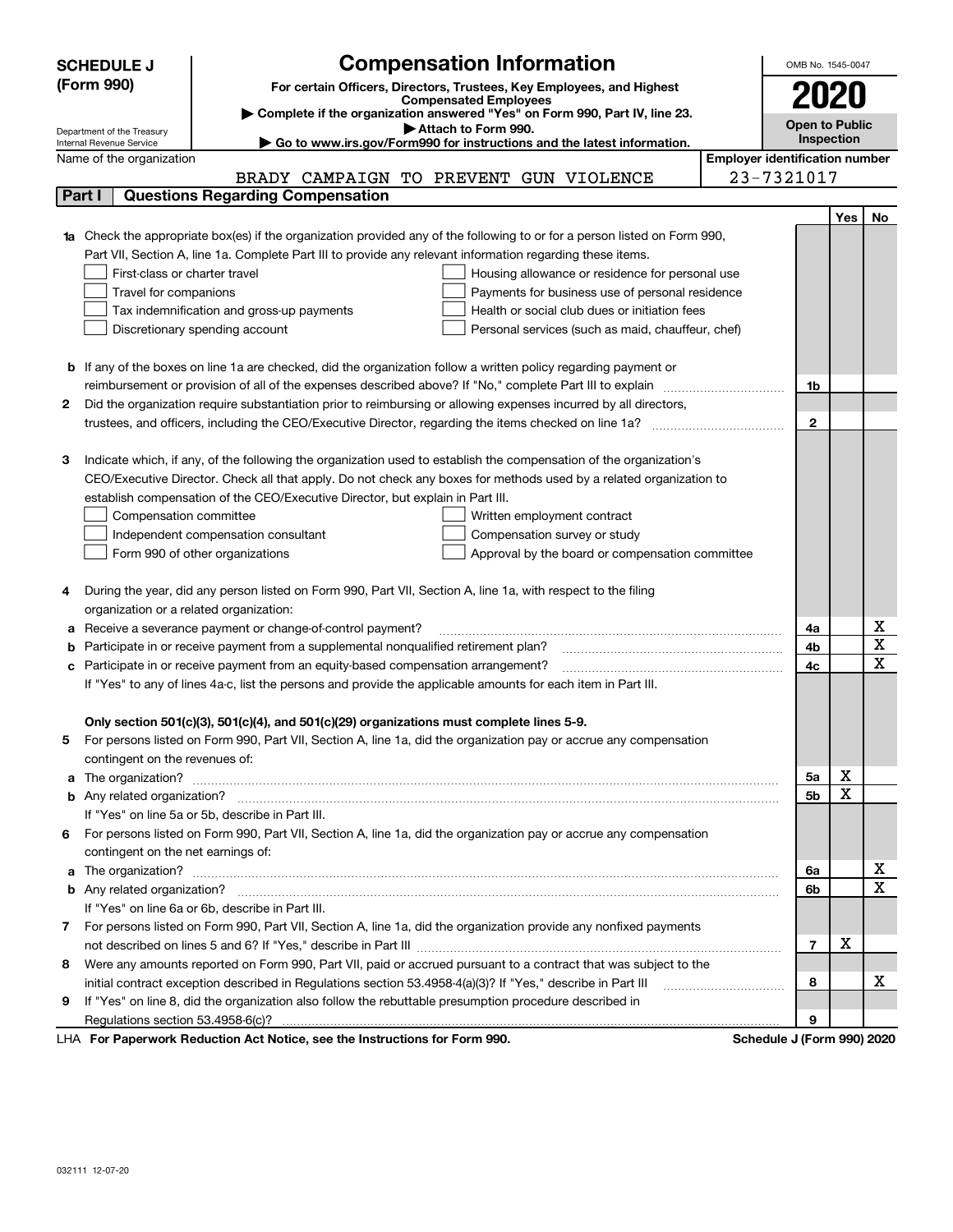#### Part II | Officers, Directors, Trustees, Key Employees, and Highest Compensated Employees. Use duplicate copies if additional space is needed.

For each individual whose compensation must be reported on Schedule J, report compensation from the organization on row (i) and from related organizations, described in the instructions, on row (ii). Do not list any individuals that aren't listed on Form 990, Part VII.

Note: The sum of columns (B)(i)-(iii) for each listed individual must equal the total amount of Form 990, Part VII, Section A, line 1a, applicable column (D) and (E) amounts for that individual.

|                           |      |                          | (B) Breakdown of W-2 and/or 1099-MISC compensation | (C) Retirement and                        |                                | (D) Nontaxable     | (E) Total of columns<br>benefits |                                                            |
|---------------------------|------|--------------------------|----------------------------------------------------|-------------------------------------------|--------------------------------|--------------------|----------------------------------|------------------------------------------------------------|
| (A) Name and Title        |      | (i) Base<br>compensation | (ii) Bonus &<br>incentive<br>compensation          | (iii) Other<br>reportable<br>compensation | other deferred<br>compensation |                    | $(B)(i)-(D)$                     | in column (B)<br>reported as deferred<br>on prior Form 990 |
| (1) KRISTIN BROWN         | (i)  | 31,411.                  | 2,500.                                             | $0$ .                                     | 823.                           | 5,669.             | 40,403.                          | 0.                                                         |
| PRESIDENT                 | (ii) | 282,695.                 | 22,500.                                            | 0.                                        | 7,411.                         | 20,788.            | 333,394.                         | 0.                                                         |
| $(2)$ JON LOWY            | (i)  | 1,977.                   | 50.                                                | 0.                                        | $\overline{58}$ .              | 1,236.             | 3,321.                           | 0.                                                         |
| VP OF LITIGATION          | (ii) | 195,709.                 | 4,950.                                             | 0.                                        | 5,709.                         | 36,820.            | 243,188.                         | 0.                                                         |
| <b>BRIAN LEMEK</b><br>(3) | (i)  | 166,079.                 | 22,770.                                            | 0.                                        | 4,974.                         | 25,860.            | 219,683.                         | 0.                                                         |
| VP OF DEVELOPMENT         | (ii) | 1,678.                   | 230.                                               | 0.                                        | 50.                            | 4,373.             | 6,331.                           | 0.                                                         |
| BINDU MACCHIAVELLO<br>(4) | (i)  | 4,999.                   | 180.                                               | 0.                                        | 151.                           | 1,198.             | 6,528.                           | 0.                                                         |
| VP OF FINANCE             | (ii) | 161,631.                 | 5,820.                                             | 0.                                        | 4,889.                         | 32,578.            | 204,918.                         | 0.                                                         |
| (5) LIZ DUNNING           | (i)  | 13,203.                  | 800.                                               | $\overline{0}$ .                          | 0.                             | 2,129.             | 16, 132.                         | $\overline{0}$ .                                           |
| VP OF DEVELOPMENT         | (ii) | 151,833.                 | 9,200.                                             | $\overline{0}$ .                          | $\overline{0}$ .               | 30,701.            | 191,734.                         | 0.                                                         |
| (6) CORDELIA GALLIGAN     | (i)  | 1,690.                   | $\overline{50}$ .                                  | 0.                                        | 0.                             | $\overline{613}$ . | 2,353.                           | 0.                                                         |
| VP OF COMMUNICATIONS      | (ii) | 167, 334.                | 4,950.                                             | 0.                                        | 0.                             | 15,810.            | 188,094.                         | 0.                                                         |
|                           | (i)  |                          |                                                    |                                           |                                |                    |                                  |                                                            |
|                           | (ii) |                          |                                                    |                                           |                                |                    |                                  |                                                            |
|                           | (i)  |                          |                                                    |                                           |                                |                    |                                  |                                                            |
|                           | (ii) |                          |                                                    |                                           |                                |                    |                                  |                                                            |
|                           | (i)  |                          |                                                    |                                           |                                |                    |                                  |                                                            |
|                           | (ii) |                          |                                                    |                                           |                                |                    |                                  |                                                            |
|                           | (i)  |                          |                                                    |                                           |                                |                    |                                  |                                                            |
|                           | (ii) |                          |                                                    |                                           |                                |                    |                                  |                                                            |
|                           | (i)  |                          |                                                    |                                           |                                |                    |                                  |                                                            |
|                           | (ii) |                          |                                                    |                                           |                                |                    |                                  |                                                            |
|                           | (i)  |                          |                                                    |                                           |                                |                    |                                  |                                                            |
|                           | (ii) |                          |                                                    |                                           |                                |                    |                                  |                                                            |
|                           | (i)  |                          |                                                    |                                           |                                |                    |                                  |                                                            |
|                           | (ii) |                          |                                                    |                                           |                                |                    |                                  |                                                            |
|                           | (i)  |                          |                                                    |                                           |                                |                    |                                  |                                                            |
|                           | (ii) |                          |                                                    |                                           |                                |                    |                                  |                                                            |
|                           | (i)  |                          |                                                    |                                           |                                |                    |                                  |                                                            |
|                           | (ii) |                          |                                                    |                                           |                                |                    |                                  |                                                            |
|                           | (i)  |                          |                                                    |                                           |                                |                    |                                  |                                                            |
|                           | (ii) |                          |                                                    |                                           |                                |                    |                                  |                                                            |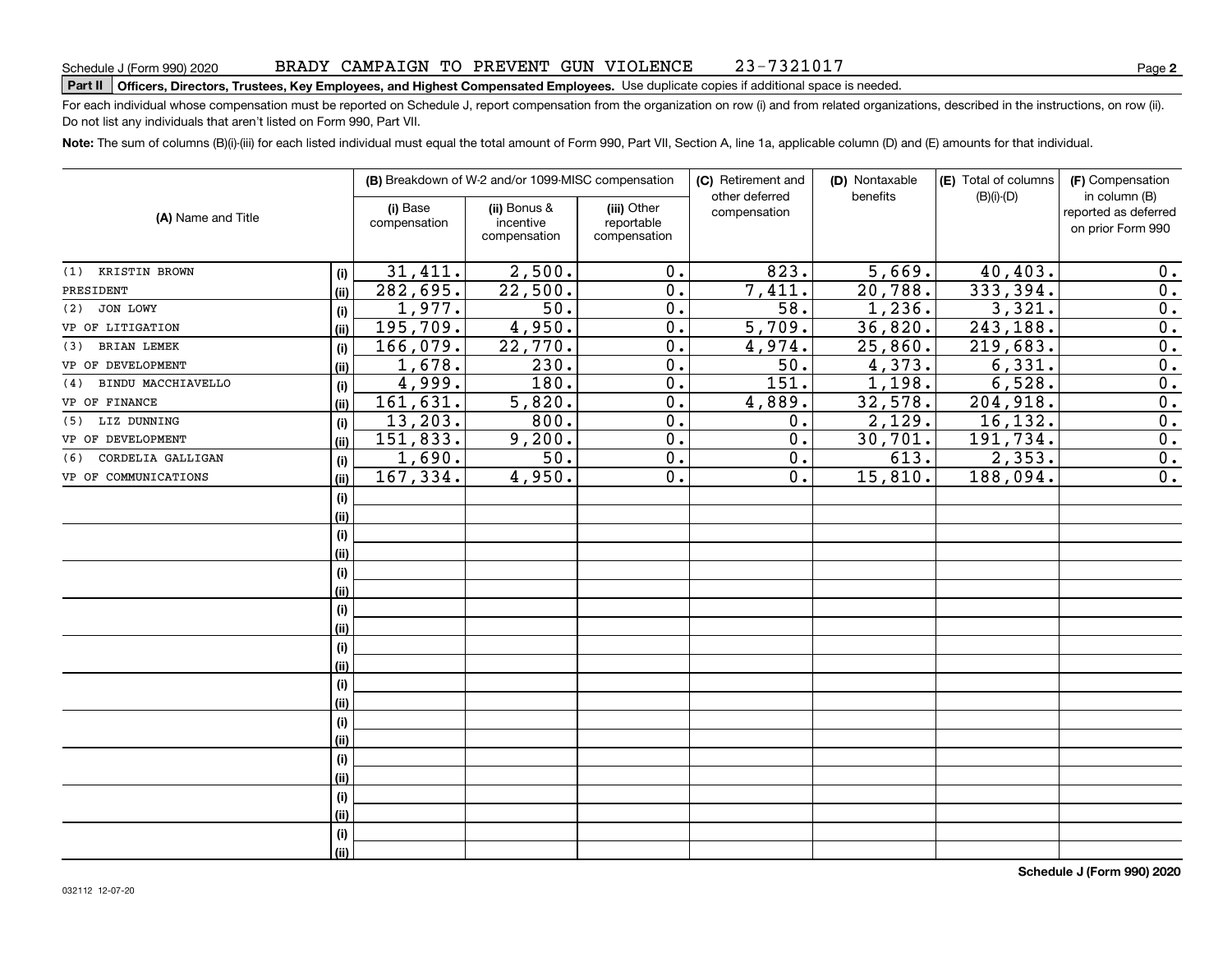Provide the information, explanation, or descriptions required for Part I, lines 1a, 1b, 3, 4a, 4b, 4c, 5a, 5b, 6a, 6b, 7, and 8, and for Part II. Also complete this part for any additional information.

PART I, LINE 3:

ALL COMPENSATION AMOUNTS ARE PAID BY BRADY CENTER TO PREVENT GUN VIOLENCE,

A RELATED ENTITY. THIS ENTITY USES THE FOLLOWING METHODS TO ESTABLISH THE

COMPENSATION FOR THE ORGANIZATION'S CEO/PRESIDENT: COMPENSATION COMMITTEE,

INDEPENDENT COMPENSATION CONSULTANT, FORM 990 OF OTHER ORGANIZATIONS,

COMPENSATION SURVEY OR STUDY, AND APPROVAL BY THE BOARD OR COMPENSATION

COMMITTEE.

PART I, LINE 5:

EMPLOYEES WERE PAID A FIXED BONUS IF BRADY REVENUE GOALS WERE MET. THESE

BONUS PAYMENT WERE PAID NO MATTER IF THEY MET OR BEAT REVENUE GOALS.

PART I, LINE 7:

KRISTIN BROWN, BRIAN LEMEK AND LIZ DUNNING RECEIVED PERFORMANCE BASED

BONUSES.

Page 3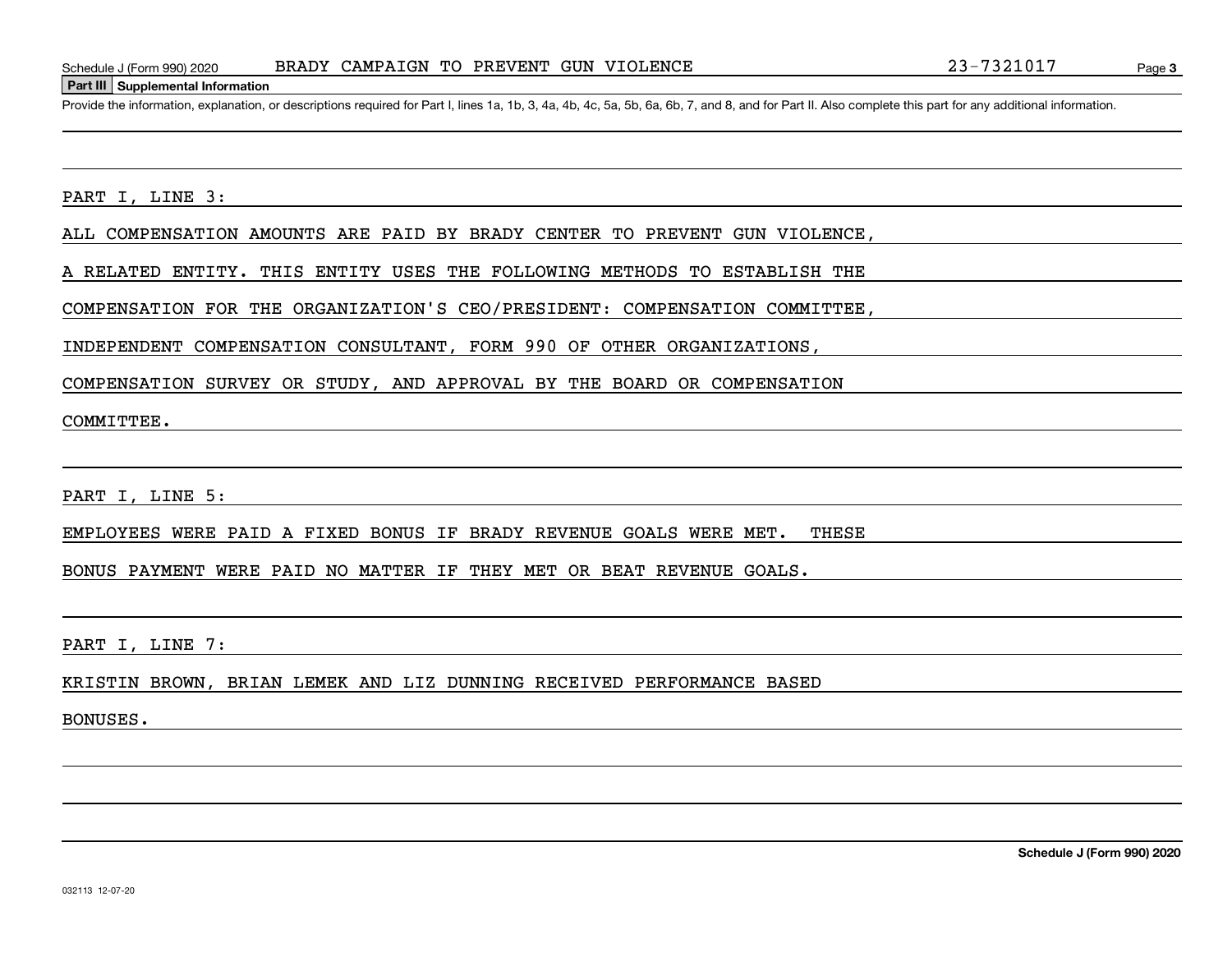## **SCHEDULE M (Form 990)**

# **Noncash Contributions**

OMB No. 1545-0047

| Department of the Treasury |
|----------------------------|
| Internal Revenue Service   |

**Complete if the organizations answered "Yes" on Form 990, Part IV, lines 29 or 30.** <sup>J</sup>**2020 Attach to Form 990.** J

**Open to Public Inspection**

**Employer identification number**

23-7321017

| Name of the organization |
|--------------------------|
|                          |

 **Go to www.irs.gov/Form990 for instructions and the latest information.** J

| Part I | <b>Types of Property</b>                                                                                                       |                               |                                      |                                                                                                      |            |                                                              |            |     |    |
|--------|--------------------------------------------------------------------------------------------------------------------------------|-------------------------------|--------------------------------------|------------------------------------------------------------------------------------------------------|------------|--------------------------------------------------------------|------------|-----|----|
|        |                                                                                                                                | (a)<br>Check if<br>applicable | (b)<br>Number of<br>contributions or | (c)<br>Noncash contribution<br>amounts reported on<br>items contributed Form 990, Part VIII, line 1g |            | (d)<br>Method of determining<br>noncash contribution amounts |            |     |    |
| 1.     |                                                                                                                                |                               |                                      |                                                                                                      |            |                                                              |            |     |    |
| 2      |                                                                                                                                |                               |                                      |                                                                                                      |            |                                                              |            |     |    |
| 3      |                                                                                                                                |                               |                                      |                                                                                                      |            |                                                              |            |     |    |
| 4      |                                                                                                                                |                               |                                      |                                                                                                      |            |                                                              |            |     |    |
| 5      | Clothing and household goods                                                                                                   |                               |                                      |                                                                                                      |            |                                                              |            |     |    |
| 6      |                                                                                                                                |                               |                                      |                                                                                                      |            |                                                              |            |     |    |
| 7      |                                                                                                                                |                               |                                      |                                                                                                      |            |                                                              |            |     |    |
| 8      |                                                                                                                                |                               |                                      |                                                                                                      |            |                                                              |            |     |    |
| 9      | Securities - Publicly traded                                                                                                   | X                             | 3                                    |                                                                                                      | 50,700.FMV |                                                              |            |     |    |
| 10     | Securities - Closely held stock                                                                                                |                               |                                      |                                                                                                      |            |                                                              |            |     |    |
| 11     | Securities - Partnership, LLC, or                                                                                              |                               |                                      |                                                                                                      |            |                                                              |            |     |    |
|        | trust interests                                                                                                                |                               |                                      |                                                                                                      |            |                                                              |            |     |    |
| 12     | Securities - Miscellaneous                                                                                                     |                               |                                      |                                                                                                      |            |                                                              |            |     |    |
| 13     | Qualified conservation contribution -                                                                                          |                               |                                      |                                                                                                      |            |                                                              |            |     |    |
|        | Historic structures                                                                                                            |                               |                                      |                                                                                                      |            |                                                              |            |     |    |
| 14     | Qualified conservation contribution - Other                                                                                    |                               |                                      |                                                                                                      |            |                                                              |            |     |    |
| 15     |                                                                                                                                |                               |                                      |                                                                                                      |            |                                                              |            |     |    |
| 16     | Real estate - Commercial                                                                                                       |                               |                                      |                                                                                                      |            |                                                              |            |     |    |
| 17     |                                                                                                                                |                               |                                      |                                                                                                      |            |                                                              |            |     |    |
| 18     |                                                                                                                                |                               |                                      |                                                                                                      |            |                                                              |            |     |    |
| 19     |                                                                                                                                |                               |                                      |                                                                                                      |            |                                                              |            |     |    |
| 20     |                                                                                                                                |                               |                                      |                                                                                                      |            |                                                              |            |     |    |
| 21     | Taxidermy                                                                                                                      |                               |                                      |                                                                                                      |            |                                                              |            |     |    |
| 22     |                                                                                                                                |                               |                                      |                                                                                                      |            |                                                              |            |     |    |
| 23     |                                                                                                                                |                               |                                      |                                                                                                      |            |                                                              |            |     |    |
| 24     |                                                                                                                                |                               |                                      |                                                                                                      |            |                                                              |            |     |    |
| 25     | Other                                                                                                                          |                               |                                      |                                                                                                      |            |                                                              |            |     |    |
| 26     | $\overline{\phantom{a}}$ )<br>Other                                                                                            |                               |                                      |                                                                                                      |            |                                                              |            |     |    |
| 27     | Other<br>▸                                                                                                                     |                               |                                      |                                                                                                      |            |                                                              |            |     |    |
| 28     | Other                                                                                                                          |                               |                                      |                                                                                                      |            |                                                              |            |     |    |
| 29     | Number of Forms 8283 received by the organization during the tax year for contributions                                        |                               |                                      |                                                                                                      |            |                                                              |            |     |    |
|        | for which the organization completed Form 8283, Part V, Donee Acknowledgement                                                  |                               |                                      |                                                                                                      | 29         |                                                              |            | 0   |    |
|        |                                                                                                                                |                               |                                      |                                                                                                      |            |                                                              |            | Yes | No |
|        | 30a During the year, did the organization receive by contribution any property reported in Part I, lines 1 through 28, that it |                               |                                      |                                                                                                      |            |                                                              |            |     |    |
|        | must hold for at least three years from the date of the initial contribution, and which isn't required to be used for          |                               |                                      |                                                                                                      |            |                                                              |            |     |    |
|        | exempt purposes for the entire holding period?                                                                                 |                               |                                      |                                                                                                      |            |                                                              | <b>30a</b> |     | х  |
|        | <b>b</b> If "Yes," describe the arrangement in Part II.                                                                        |                               |                                      |                                                                                                      |            |                                                              |            |     |    |
| 31     | Does the organization have a gift acceptance policy that requires the review of any nonstandard contributions?                 |                               |                                      |                                                                                                      |            |                                                              |            |     |    |
|        | .<br>32a Does the organization hire or use third parties or related organizations to solicit, process, or sell noncash         |                               |                                      |                                                                                                      |            |                                                              |            |     |    |
|        | contributions?                                                                                                                 |                               |                                      |                                                                                                      |            |                                                              | <b>32a</b> |     | X. |
|        | <b>b</b> If "Yes," describe in Part II.                                                                                        |                               |                                      |                                                                                                      |            |                                                              |            |     |    |
| 33     | If the organization didn't report an amount in column (c) for a type of property for which column (a) is checked,              |                               |                                      |                                                                                                      |            |                                                              |            |     |    |
|        | describe in Part II.                                                                                                           |                               |                                      |                                                                                                      |            |                                                              |            |     |    |
| LHA    | For Paperwork Reduction Act Notice, see the Instructions for Form 990.                                                         |                               |                                      |                                                                                                      |            | Schedule M (Form 990) 2020                                   |            |     |    |
|        |                                                                                                                                |                               |                                      |                                                                                                      |            |                                                              |            |     |    |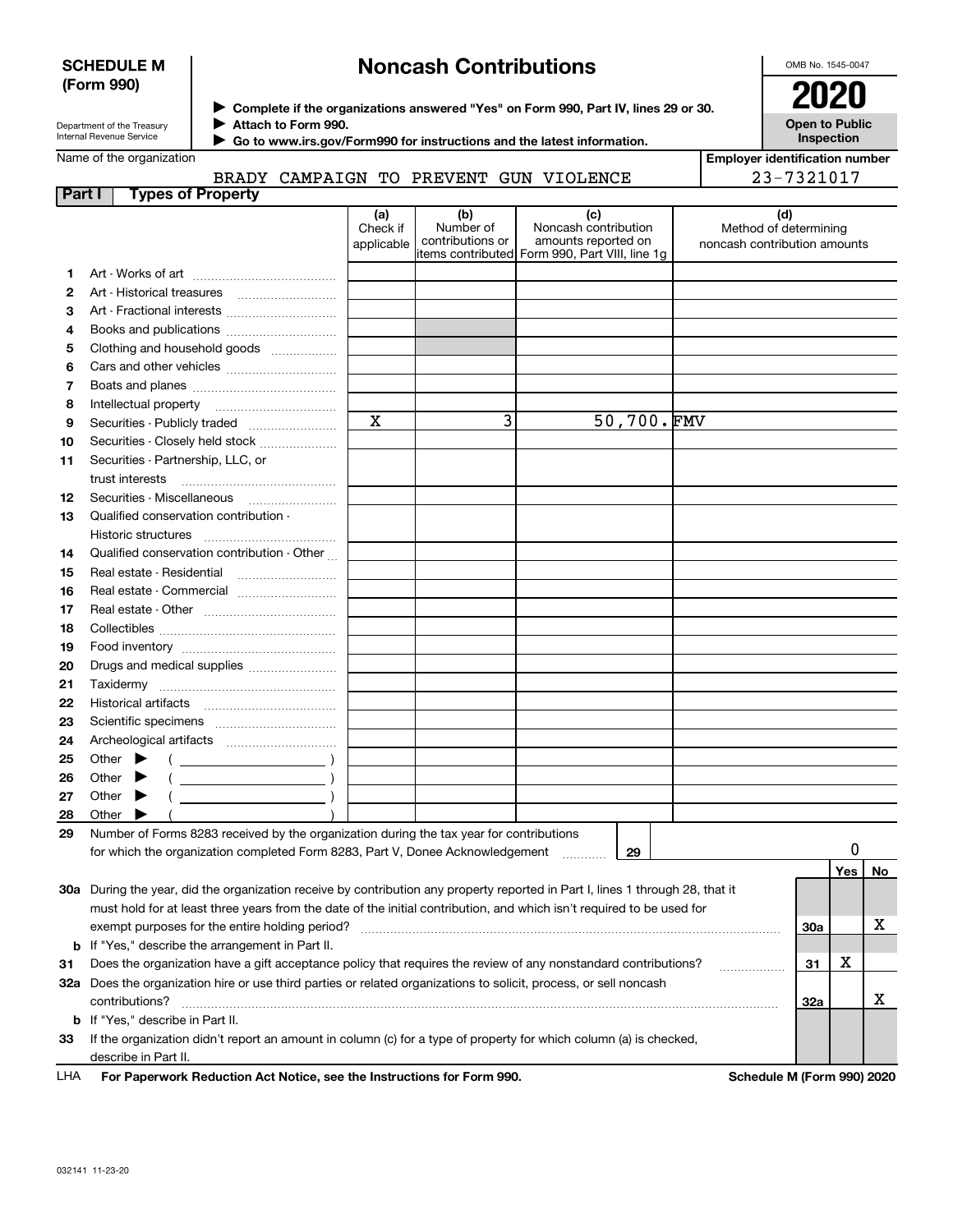#### **2** Schedule M (Form 990) 2020  $\,$  BRADY CAMPAIGN TO PREVENT GUN VIOLENCE  $\,$   $\,$  23-7321017  $\,$   $\,$  Page

Part II | Supplemental Information. Provide the information required by Part I, lines 30b, 32b, and 33, and whether the organization is reporting in Part I, column (b), the number of contributions, the number of items received, or a combination of both. Also complete this part for any additional information.

### SCHEDULE M, PART I, COLUMN (B):

## REPORTING THE NUMBER OF ITEM RECEIVED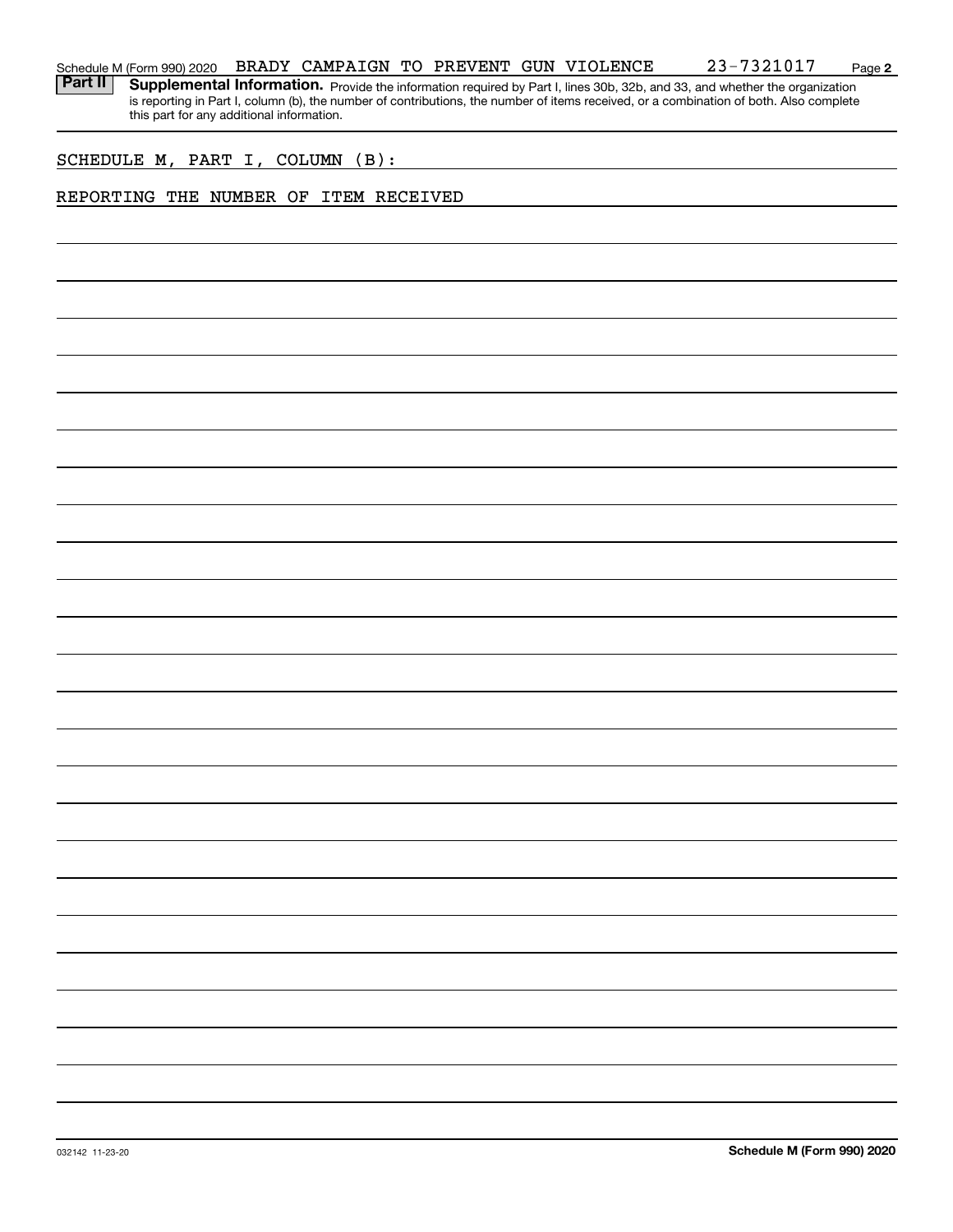Department of the Treasury **(Form 990 or 990-EZ)**

Internal Revenue Service

**Complete to provide information for responses to specific questions on SCHEDULE O Supplemental Information to Form 990 or 990-EZ 2020**

**Form 990 or 990-EZ or to provide any additional information. | Attach to Form 990 or 990-EZ. | Go to www.irs.gov/Form990 for the latest information.**



Name of the organization

BRADY CAMPAIGN TO PREVENT GUN VIOLENCE | 23-7321017

**Employer identification number**

FORM 990, PART I, LINE 1, DESCRIPTION OF ORGANIZATION MISSION:

GUN OWNERS AND NON-GUN OWNERS ALIKE, TO END AMERICA'S GUN VIOLENCE

EPIDEMIC. A COMPLICATED PROBLEM REQUIRES A COMPREHENSIVE APPROACH, SO

BRADY WORKS ACROSS CONGRESS, THE COURTS, AND COMMUNITIES TO FIGHT FOR

COMMON-SENSE GUN LAWS, HOLDING BAD ACTORS ACCOUNTABLE, AND EDUCATING

EVERYONE ON THE ISSUES SO WE ARE ALL PART OF THE SOLUTION. IT IS

IMPERATIVE THAT WE ALSO ACCOUNT FOR HOW ACCESS TO AND REPRESENTATION BY

CONGRESS, PARTICIPATION IN COURTS, AND IMPACT OF THE CRIMINAL LEGAL

SYSTEM, AND DAILY LIFE IN COMMUNITIES DIFFERS ACROSS RACIAL, ETHNIC,

AND SOCIOECONOMIC GROUPS. CENTERING RACIAL JUSTICE IN GUN VIOLENCE

PREVENTION IS THEREFORE ESSENTIAL TO OUR MISSION.

FORM 990, PART III, LINE 1, DESCRIPTION OF ORGANIZATION MISSION:

FOR COMMON-SENSE GUN LAWS, HOLDING BAD ACTORS ACCOUNTABLE, AND

EDUCATING EVERYONE ON THE ISSUES SO WE ARE ALL PART OF THE SOLUTION.

IT IS IMPERATIVE THAT WE ALSO ACCOUNT FOR HOW ACCESS TO AND

REPRESENTATION BY CONGRESS, PARTICIPATION IN COURTS, AND IMPACT OF THE

CRIMINAL LEGAL SYSTEM, AND DAILY LIFE IN COMMUNITIES DIFFERS ACROSS

RACIAL, ETHNIC, AND SOCIOECONOMIC GROUPS. CENTERING RACIAL JUSTICE IN

GUN VIOLENCE PREVENTION IS THEREFORE ESSENTIAL TO OUR MISSION.

FORM 990, PART III, LINE 4A, PROGRAM SERVICE ACCOMPLISHMENTS:

COMMUNICATIONS GUIDELINES, SUPPORT, AND EXPERTISE IN SHAPING STRATEGY

AND MESSAGING AROUND ENHANCING STATE LAWS. THIS GRASSROOTS NETWORK IS A

KEY DRIVER OF BRADY'S MESSAGE AND INFLUENCE - LENDING THEIR VOICE,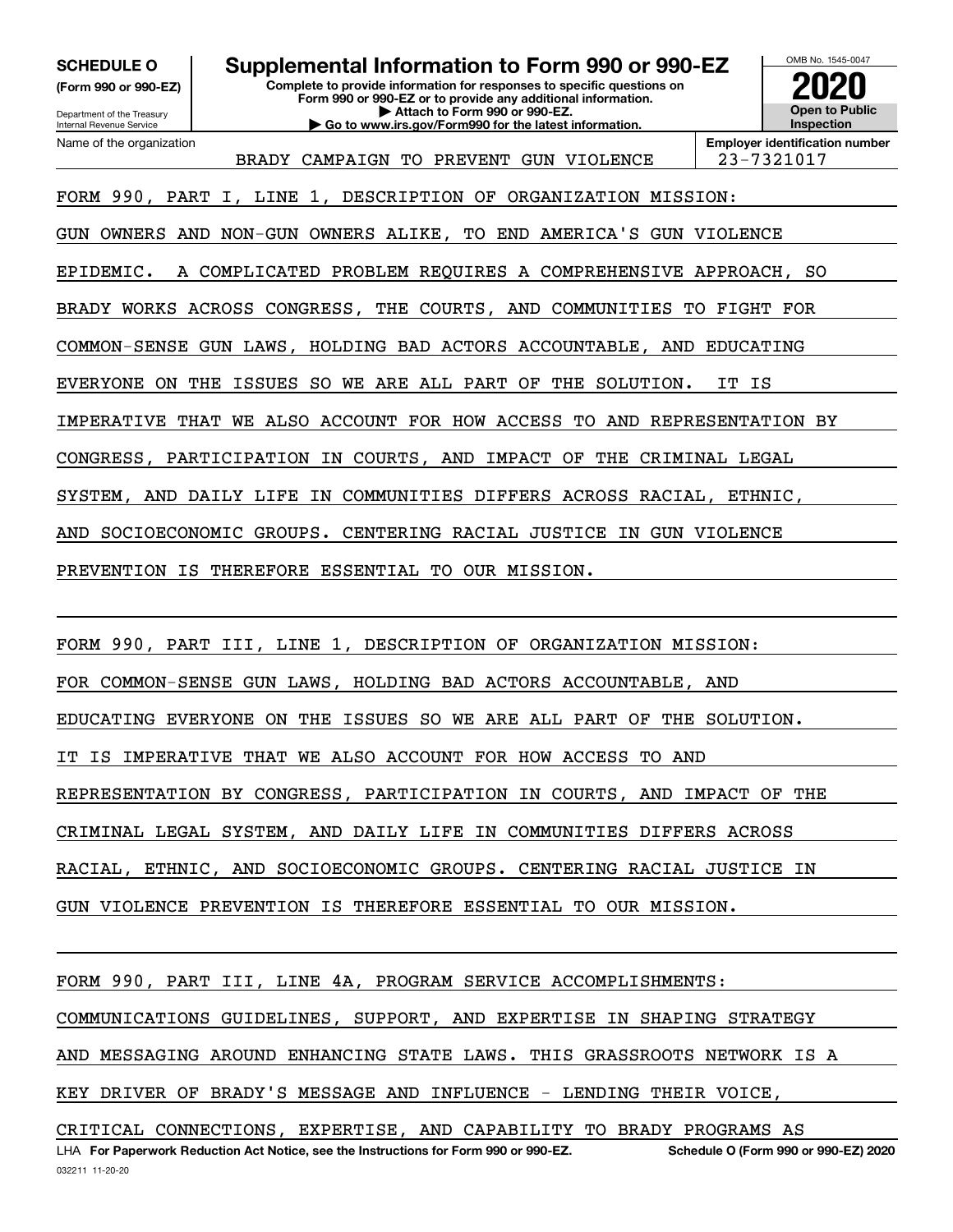| Schedule O (Form 990 or 990-EZ) 2020<br>Page 2 |  |                                        |  |  |  |  |  |                                                     |  |  |  |  |
|------------------------------------------------|--|----------------------------------------|--|--|--|--|--|-----------------------------------------------------|--|--|--|--|
| Name of the organization                       |  | BRADY CAMPAIGN TO PREVENT GUN VIOLENCE |  |  |  |  |  | <b>Employer identification number</b><br>23-7321017 |  |  |  |  |
| WELL.                                          |  |                                        |  |  |  |  |  |                                                     |  |  |  |  |

WE KNOW THAT WE CANNOT PREVENT GUN VIOLENCE IN AMERICA UNTIL WE

DISMANTLE STRUCTURAL BARRIERS TO A HEALTHY DEMOCRACY. OUR GUNS &

DEMOCRACY PROGRAM AREA RELIES ON GRASSROOTS ADVOCACY TO INCREASE VOTING

ACCESS, REFORM THE FILIBUSTER, AND MORE.

FORM 990, PART III, LINE 4B, PROGRAM SERVICE ACCOMPLISHMENTS:

VIOLENCE PREVENTION ADVOCATES ON EFFECTIVELY COMMUNICATING WITH ELECTED

OFFICIALS REGARDING POTENTIAL POLICIES THAT CAN END AMERICA'S GUN

VIOLENCE EPIDEMIC.

FORM 990, PART VI, SECTION A, LINE 4:

THE BOARD ALLOWED MEMBERS TO ELECT MORE THAN ONE PUBLIC REPRESENTATIVE TO

THE BOARD OF TRUSTEES AND MADE CHANGES TO THE TERM LIMITS PROVISION FOR

BOARD TRUSTEES.

FORM 990, PART VI, SECTION A, LINE 6:

THE ORGANIZATION HAS MEMBERS WHICH PAY MEMBERSHIP DUES.

FORM 990, PART VI, SECTION A, LINE 7A:

IN ALTERNATE YEARS MEMBERS CONTRIBUTING \$25 OR MORE IN THE PREVIOUS

24-MONTH PERIOD ARE ALLOWED TO PARTICIPATE IN THE ELECTION OF ONE BOARD

MEMBER. IN ALTERNATE YEARS, AFFILIATED CHAPTERS ARE ALLOWED TO PARTICIPATE

IN THE ELECTION OF A BOARD MEMBER FROM THE RANKS OF THE CHAPTER MEMBERS.

FORM 990, PART VI, SECTION B, LINE 11B:

THE 990 IS PREPARED BY AN INDEPENDENT OUTSIDE CPA FIRM. THE FORM IS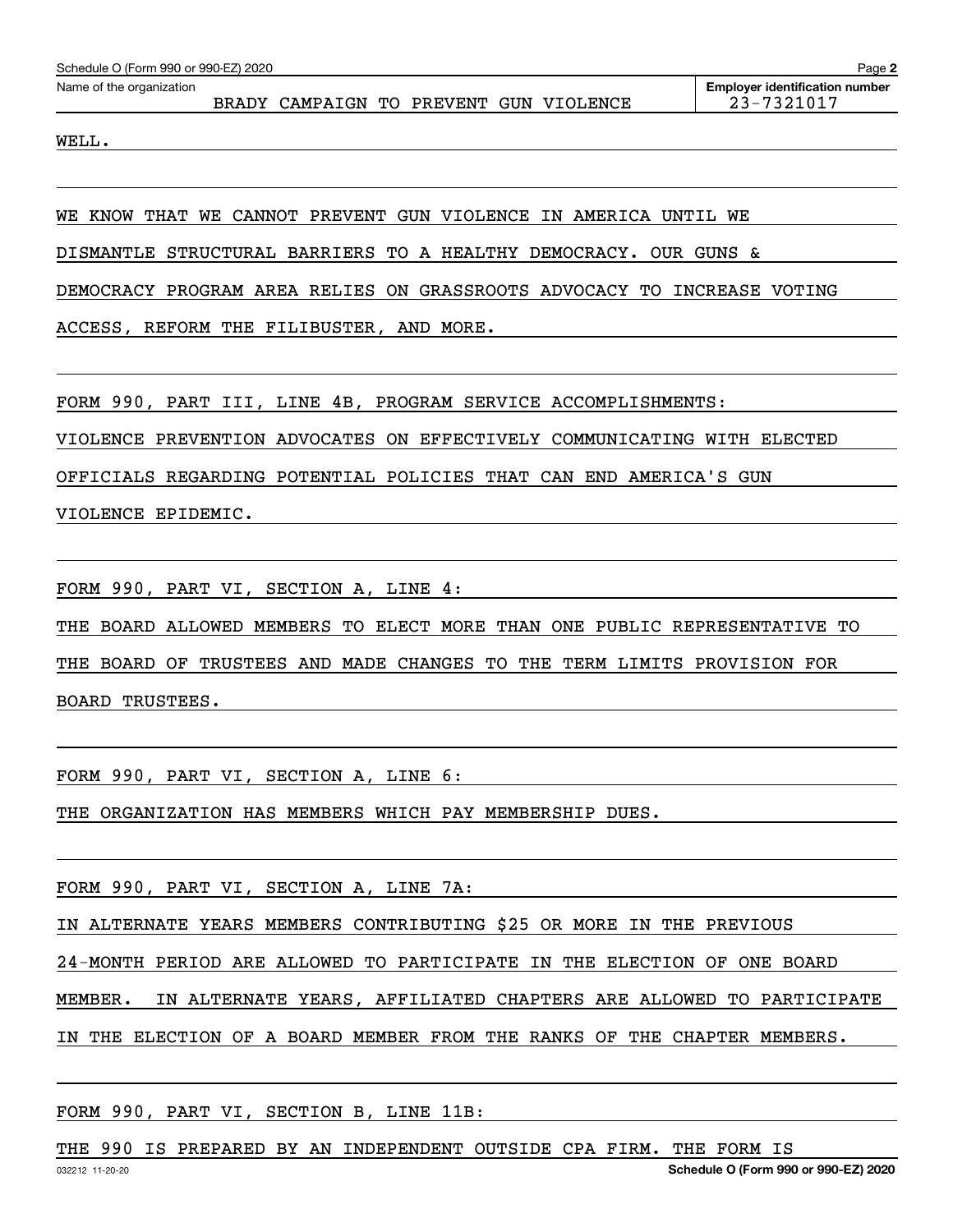| Schedule O (Form 990 or 990-EZ) 2020<br>Page 2                                                                            |     |  |  |  |  |  |  |  |  |  |
|---------------------------------------------------------------------------------------------------------------------------|-----|--|--|--|--|--|--|--|--|--|
| Name of the organization<br><b>Employer identification number</b><br>23-7321017<br>BRADY CAMPAIGN TO PREVENT GUN VIOLENCE |     |  |  |  |  |  |  |  |  |  |
| REVIEWED BY MANAGEMENT AND THE FINANCE COMMITTEE BEFORE SUBMISSION.                                                       | THE |  |  |  |  |  |  |  |  |  |
| --- -----                                                                                                                 |     |  |  |  |  |  |  |  |  |  |

FULL BOARD IS PROVIDED WITH A COPY OF THE FORM 990 PRIOR TO FILING WITH THE IRS.

FORM 990, PART VI, SECTION B, LINE 12C:

ALL FINANCIAL TRANSACTIONS WITH BOARD MEMBERS ARE TRACKED AND REPORTED TO

THE PRESIDENT AND CHAIR OF THE ORGANIZATION, INCLUDING ANY DONATIONS

RECEIVED BY THE ORGANIZATION.

FORM 990, PART VI, LINE 17, LIST OF STATES RECEIVING COPY OF FORM 990: AK,AL,AR,CA,CO,DC,FL,GA,HI,IL,KY,MA,MD,MI,MO,MS,NC,ND,NH,NJ,NM,NY,OH,OR,PA

RI,SC,TN,UT,VA,WA,WI,WV

FORM 990, PART VI, SECTION C, LINE 19:

THE ORGANIZATION MAKES GOVERNING MATERIALS AND POLICIES AVAILABLE UPON

REQUEST AS REQUIRED BY EXISTING LAW FOR THE SAME PERIOD OF DISCLOSURE AS

SET FORTH IN SECTION 6104(D).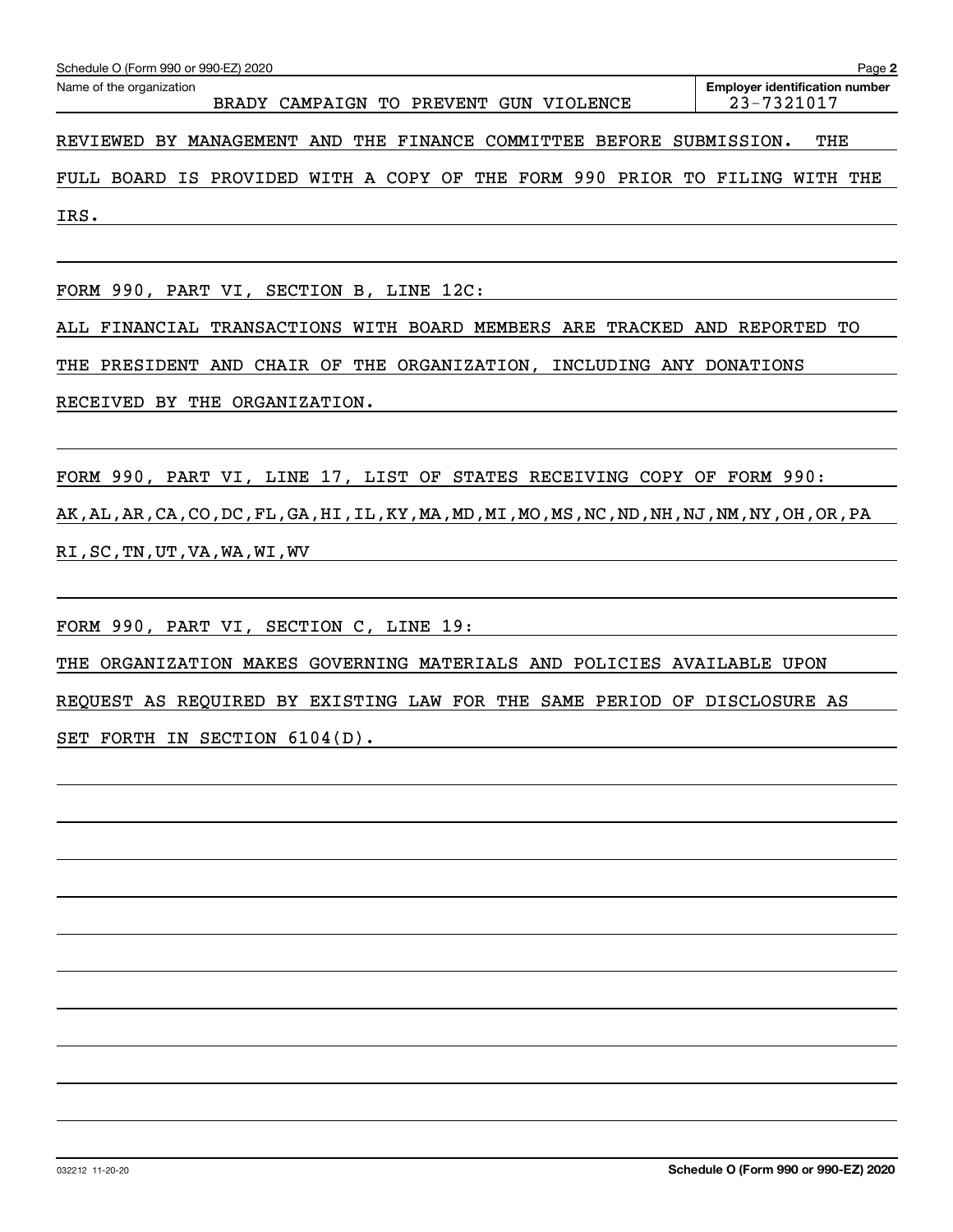| <b>SCHEDULE R</b> |
|-------------------|
| ----              |

# **Related Organizations and Unrelated Partnerships**

**(Form 990) Complete if the organization answered "Yes" on Form 990, Part IV, line 33, 34, 35b, 36, or 37.** |

**Attach to Form 990. Consumer to Public Service Service Service Service Service Service Service Service Service Service Service Service Service Service Service Service Service Service Service Service Service Service Serv** 

OMB No. 1545-0047

**2020**

**Employer identification number**

23-7321017

Department of the Treasury Internal Revenue Service Name of the organization

# **| Go to www.irs.gov/Form990 for instructions and the latest information. Inspection**

## BRADY CAMPAIGN TO PREVENT GUN VIOLENCE

Part I ldentification of Disregarded Entities. Complete if the organization answered "Yes" on Form 990, Part IV, line 33.

| (a)<br>Name, address, and EIN (if applicable)<br>of disregarded entity | (b)<br>Primary activity | (c)<br>Legal domicile (state or<br>foreign country) | (d)<br>Total income | (e)<br>End-of-year assets | (f)<br>Direct controlling<br>entity |
|------------------------------------------------------------------------|-------------------------|-----------------------------------------------------|---------------------|---------------------------|-------------------------------------|
|                                                                        |                         |                                                     |                     |                           |                                     |
|                                                                        |                         |                                                     |                     |                           |                                     |
|                                                                        |                         |                                                     |                     |                           |                                     |
|                                                                        |                         |                                                     |                     |                           |                                     |

#### **Part II Identification of Related Tax-Exempt Organizations.** Complete if the organization answered "Yes" on Form 990, Part IV, line 34, because it had one or more related tax-exempt<br> **Part II** Organizations during the tax organizations during the tax year.

| (a)<br>Name, address, and EIN<br>of related organization | (b)<br>Primary activity | (c)<br>Legal domicile (state or<br>foreign country) | (d)<br>Exempt Code<br>section                              | (e)<br>Public charity | (f)<br>Direct controlling<br>entity | $(g)$<br>Section 512(b)(13) | controlled<br>entity? |
|----------------------------------------------------------|-------------------------|-----------------------------------------------------|------------------------------------------------------------|-----------------------|-------------------------------------|-----------------------------|-----------------------|
|                                                          |                         |                                                     | status (if section  <br>501(c)(3))<br>LINE 7<br>N/A<br>N/A |                       | Yes                                 | No                          |                       |
| BRADY CENTER TO PREVENT GUN VIOLENCE -                   |                         |                                                     |                                                            |                       |                                     |                             |                       |
| 52-1285097, 840 FIRST STREET, NE, SUITE 400,             | ADVOCACY, EDUCATION &   |                                                     |                                                            |                       |                                     |                             |                       |
| WASHINGTON, DC 20002                                     | LEGAL ACTION            | DISTRICT OF COLUMBIA $501(C)(3)$                    |                                                            |                       |                                     |                             | х                     |
| BRADY CAMPAIGN TO PREVENT GUN VIOLENCE VOTER             |                         |                                                     |                                                            |                       |                                     |                             |                       |
| EDUCATION FUND - 47-4913329, 840 FIRST                   |                         |                                                     |                                                            |                       |                                     |                             |                       |
| STREET, NE, SUITE 400, WASHINGTON, DC 20002              | VOTER EDUCATION         | DISTRICT OF COLUMBIA 527                            |                                                            |                       |                                     |                             | х                     |
|                                                          |                         |                                                     |                                                            |                       |                                     |                             |                       |
|                                                          |                         |                                                     |                                                            |                       |                                     |                             |                       |
|                                                          |                         |                                                     |                                                            |                       |                                     |                             |                       |
|                                                          |                         |                                                     |                                                            |                       |                                     |                             |                       |
|                                                          |                         |                                                     |                                                            |                       |                                     |                             |                       |

**For Paperwork Reduction Act Notice, see the Instructions for Form 990. Schedule R (Form 990) 2020**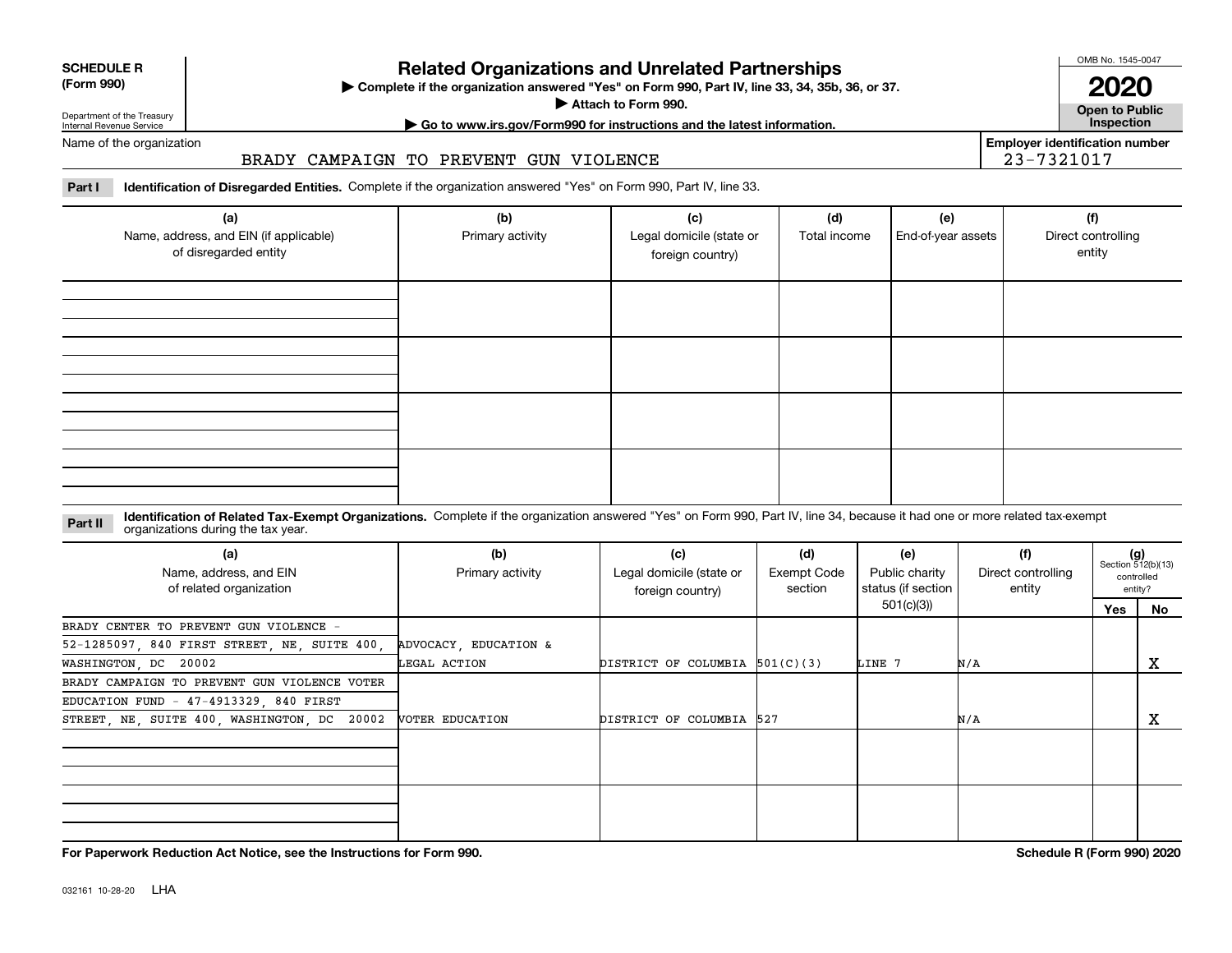#### Schedule R (Form 990) 2020 BRADY CAMPAIGN TO PREVENT GUN VIOLENCE 23-7321017 <sub>Page</sub>

**2**

Part III Identification of Related Organizations Taxable as a Partnership. Complete if the organization answered "Yes" on Form 990, Part IV, line 34, because it had one or more related<br>examples the organizations tracted as organizations treated as a partnership during the tax year.

| (a)                                               | (b)              | (c)                  | (d)                                                                  | (e)                                                                 | (f)    | (g)                     |              | (h)              | (i)                                                              | (j) | (k)                                         |
|---------------------------------------------------|------------------|----------------------|----------------------------------------------------------------------|---------------------------------------------------------------------|--------|-------------------------|--------------|------------------|------------------------------------------------------------------|-----|---------------------------------------------|
| Name, address, and EIN<br>of related organization | Primary activity | Legal<br>domicile    | Predominant income<br>Direct controlling<br>Share of total<br>entity |                                                                     | income | Share of<br>end-of-year |              | Disproportionate | Code V-UBI                                                       |     | General or Percentage<br>managing ownership |
|                                                   |                  | (state or<br>foreign |                                                                      |                                                                     |        | assets                  | allocations? |                  |                                                                  |     |                                             |
|                                                   |                  | country)             |                                                                      | related, unrelated,<br>excluded from tax under<br>sections 512-514) |        |                         |              | Yes   No         | amount in box<br>20 of Schedule<br>K-1 (Form 1065) <b>Yes No</b> |     |                                             |
|                                                   |                  |                      |                                                                      |                                                                     |        |                         |              |                  |                                                                  |     |                                             |
|                                                   |                  |                      |                                                                      |                                                                     |        |                         |              |                  |                                                                  |     |                                             |
|                                                   |                  |                      |                                                                      |                                                                     |        |                         |              |                  |                                                                  |     |                                             |
|                                                   |                  |                      |                                                                      |                                                                     |        |                         |              |                  |                                                                  |     |                                             |
|                                                   |                  |                      |                                                                      |                                                                     |        |                         |              |                  |                                                                  |     |                                             |
|                                                   |                  |                      |                                                                      |                                                                     |        |                         |              |                  |                                                                  |     |                                             |
|                                                   |                  |                      |                                                                      |                                                                     |        |                         |              |                  |                                                                  |     |                                             |
|                                                   |                  |                      |                                                                      |                                                                     |        |                         |              |                  |                                                                  |     |                                             |
|                                                   |                  |                      |                                                                      |                                                                     |        |                         |              |                  |                                                                  |     |                                             |
|                                                   |                  |                      |                                                                      |                                                                     |        |                         |              |                  |                                                                  |     |                                             |
|                                                   |                  |                      |                                                                      |                                                                     |        |                         |              |                  |                                                                  |     |                                             |
|                                                   |                  |                      |                                                                      |                                                                     |        |                         |              |                  |                                                                  |     |                                             |
|                                                   |                  |                      |                                                                      |                                                                     |        |                         |              |                  |                                                                  |     |                                             |
|                                                   |                  |                      |                                                                      |                                                                     |        |                         |              |                  |                                                                  |     |                                             |
|                                                   |                  |                      |                                                                      |                                                                     |        |                         |              |                  |                                                                  |     |                                             |
|                                                   |                  |                      |                                                                      |                                                                     |        |                         |              |                  |                                                                  |     |                                             |
|                                                   |                  |                      |                                                                      |                                                                     |        |                         |              |                  |                                                                  |     |                                             |

Part IV Identification of Related Organizations Taxable as a Corporation or Trust. Complete if the organization answered "Yes" on Form 990, Part IV, line 34, because it had one or more related<br>Computations tracted as a cor organizations treated as a corporation or trust during the tax year.

| (a)<br>Name, address, and EIN<br>of related organization | (b)<br>Primary activity | (c)<br>Legal domicile<br>(state or<br>foreign | (d)<br>Direct controlling<br>entity | (e)<br>Type of entity<br>(C corp, S corp,<br>or trust) | (f)<br>Share of total<br>income | (g)<br>Share of<br>end-of-year<br>assets | (h)<br> Percentage <br>ownership | $\begin{array}{c} \textbf{(i)}\\ \text{Section}\\ 512 \text{(b)} \text{(13)}\\ \text{controlled}\\ \text{entity?} \end{array}$ |
|----------------------------------------------------------|-------------------------|-----------------------------------------------|-------------------------------------|--------------------------------------------------------|---------------------------------|------------------------------------------|----------------------------------|--------------------------------------------------------------------------------------------------------------------------------|
|                                                          |                         | country)                                      |                                     |                                                        |                                 |                                          |                                  | Yes No                                                                                                                         |
|                                                          |                         |                                               |                                     |                                                        |                                 |                                          |                                  |                                                                                                                                |
|                                                          |                         |                                               |                                     |                                                        |                                 |                                          |                                  |                                                                                                                                |
|                                                          |                         |                                               |                                     |                                                        |                                 |                                          |                                  |                                                                                                                                |
|                                                          |                         |                                               |                                     |                                                        |                                 |                                          |                                  |                                                                                                                                |
|                                                          |                         |                                               |                                     |                                                        |                                 |                                          |                                  |                                                                                                                                |
|                                                          |                         |                                               |                                     |                                                        |                                 |                                          |                                  |                                                                                                                                |
|                                                          |                         |                                               |                                     |                                                        |                                 |                                          |                                  |                                                                                                                                |
|                                                          |                         |                                               |                                     |                                                        |                                 |                                          |                                  |                                                                                                                                |
|                                                          |                         |                                               |                                     |                                                        |                                 |                                          |                                  |                                                                                                                                |
|                                                          |                         |                                               |                                     |                                                        |                                 |                                          |                                  |                                                                                                                                |
|                                                          |                         |                                               |                                     |                                                        |                                 |                                          |                                  |                                                                                                                                |
|                                                          |                         |                                               |                                     |                                                        |                                 |                                          |                                  |                                                                                                                                |
|                                                          |                         |                                               |                                     |                                                        |                                 |                                          |                                  |                                                                                                                                |
|                                                          |                         |                                               |                                     |                                                        |                                 |                                          |                                  |                                                                                                                                |
|                                                          |                         |                                               |                                     |                                                        |                                 |                                          |                                  |                                                                                                                                |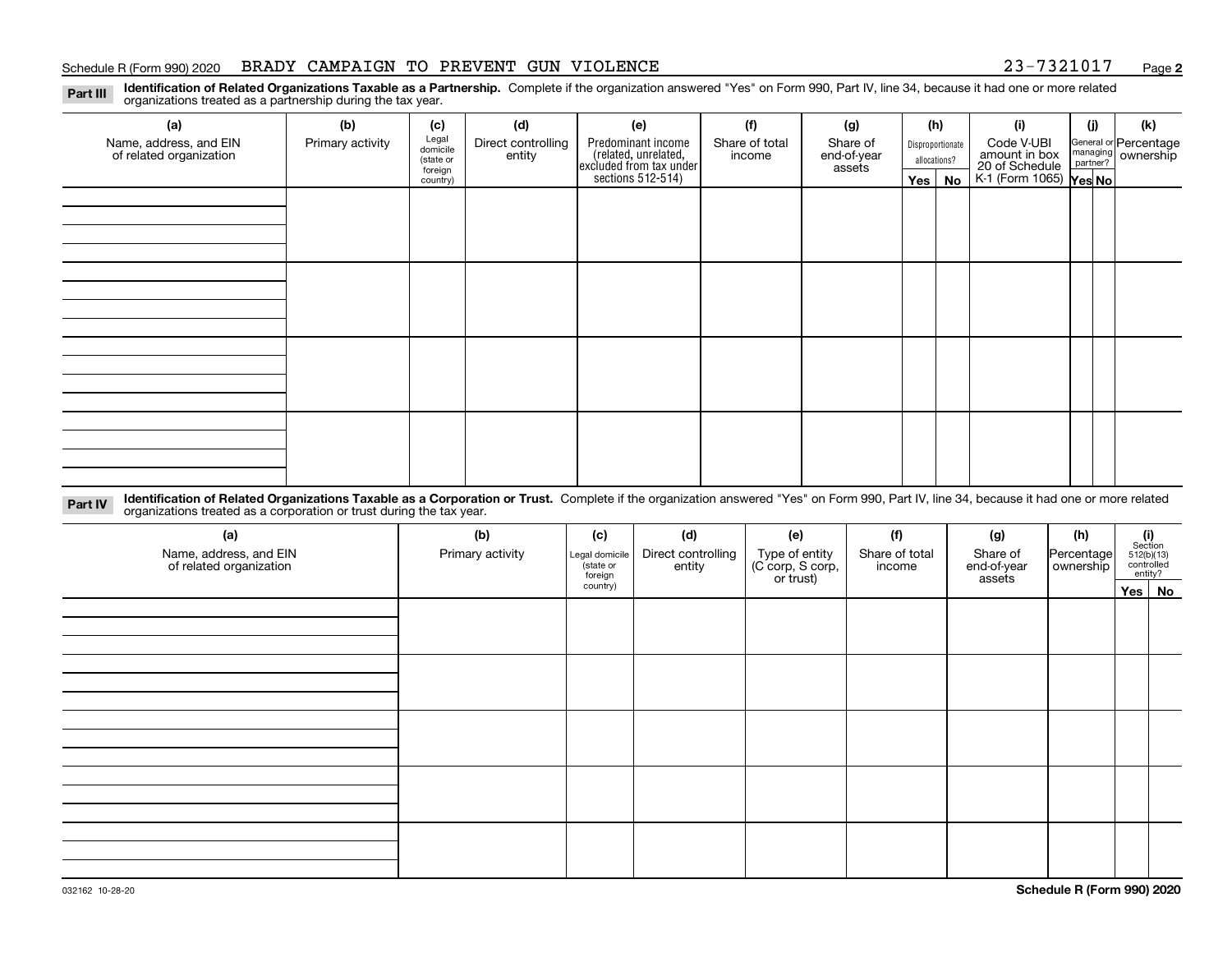#### Schedule R (Form 990) 2020 BRADY CAMPAIGN TO PREVENT GUN VIOLENCE 23-7321017 <sub>Page</sub>

Part V Transactions With Related Organizations. Complete if the organization answered "Yes" on Form 990, Part IV, line 34, 35b, or 36.

| Note: Complete line 1 if any entity is listed in Parts II, III, or IV of this schedule.                                                                                                                                        |     | Yes | No          |
|--------------------------------------------------------------------------------------------------------------------------------------------------------------------------------------------------------------------------------|-----|-----|-------------|
| During the tax year, did the organization engage in any of the following transactions with one or more related organizations listed in Parts II-IV?                                                                            |     |     |             |
|                                                                                                                                                                                                                                | 1a  |     | х           |
| <b>b</b> Gift, grant, or capital contribution to related organization(s)                                                                                                                                                       | 1b  |     | х           |
| c Gift, grant, or capital contribution from related organization(s) manufaction(s) and contain an experimental contribution from related organization(s) manufaction contains and contribution from related organization(s) ma | 1c  |     | X           |
| <b>d</b> Loans or loan quarantees to or for related organization(s)                                                                                                                                                            | 1d  |     | X           |
| e Loans or loan guarantees by related organization(s) encontraction contains and contains and contains and contains and contains and contains and contains and contains and contains and contains and contains and contains an | 1e  |     | $\mathbf x$ |
|                                                                                                                                                                                                                                |     |     |             |
| Dividends from related organization(s) www.communicallycommunicallycommunicallycommunicallycommunicallycommunicallycommunicallycommunicallycommunicallycommunicallycommunicallycommunicallycommunicallycommunicallycommunicall | 1f  |     | х           |
|                                                                                                                                                                                                                                | 1a  |     | $\mathbf X$ |
| h Purchase of assets from related organization(s) www.communically.communically contract and a set of assets from related organization(s)                                                                                      | 1h  |     | $\mathbf X$ |
|                                                                                                                                                                                                                                | 11  |     | $\mathbf X$ |
|                                                                                                                                                                                                                                | 1i. |     | X           |
|                                                                                                                                                                                                                                |     |     |             |
|                                                                                                                                                                                                                                | 1k  |     | X           |
| Performance of services or membership or fundraising solicitations for related organization(s) manufaction.community content and services or membership or fundraising solicitations for related organization(s) manufaction.c | 11  |     | $\mathbf X$ |
| m Performance of services or membership or fundraising solicitations by related organization(s)                                                                                                                                | 1m  |     | X           |
|                                                                                                                                                                                                                                | 1n  | х   |             |
| <b>o</b> Sharing of paid employees with related organization(s)                                                                                                                                                                | 1o  | х   |             |
|                                                                                                                                                                                                                                |     |     |             |
| p Reimbursement paid to related organization(s) for expenses [11111] [12] manufacture manufacture manufacture manufacture manufacture manufacture manufacture manufacture manufacture manufacture manufacture manufacture manu | 1p. | х   |             |
|                                                                                                                                                                                                                                | 1q  | X   |             |
|                                                                                                                                                                                                                                |     |     |             |
| r Other transfer of cash or property to related organization(s)                                                                                                                                                                | 1r  |     | х           |
|                                                                                                                                                                                                                                | 1s. |     | X           |
| 2 If the answer to any of the above is "Yes," see the instructions for information on who must complete this line, including covered relationships and transaction thresholds.                                                 |     |     |             |

| (a)<br>Name of related organization | (b)<br>Transaction<br>type (a-s) | (c)<br>Amount involved | (d)<br>Method of determining amount involved |
|-------------------------------------|----------------------------------|------------------------|----------------------------------------------|
| (1)                                 |                                  |                        |                                              |
| (2)                                 |                                  |                        |                                              |
| (3)                                 |                                  |                        |                                              |
| (4)                                 |                                  |                        |                                              |
| (5)                                 |                                  |                        |                                              |
| (6)                                 |                                  |                        |                                              |

 $\overline{\phantom{a}}$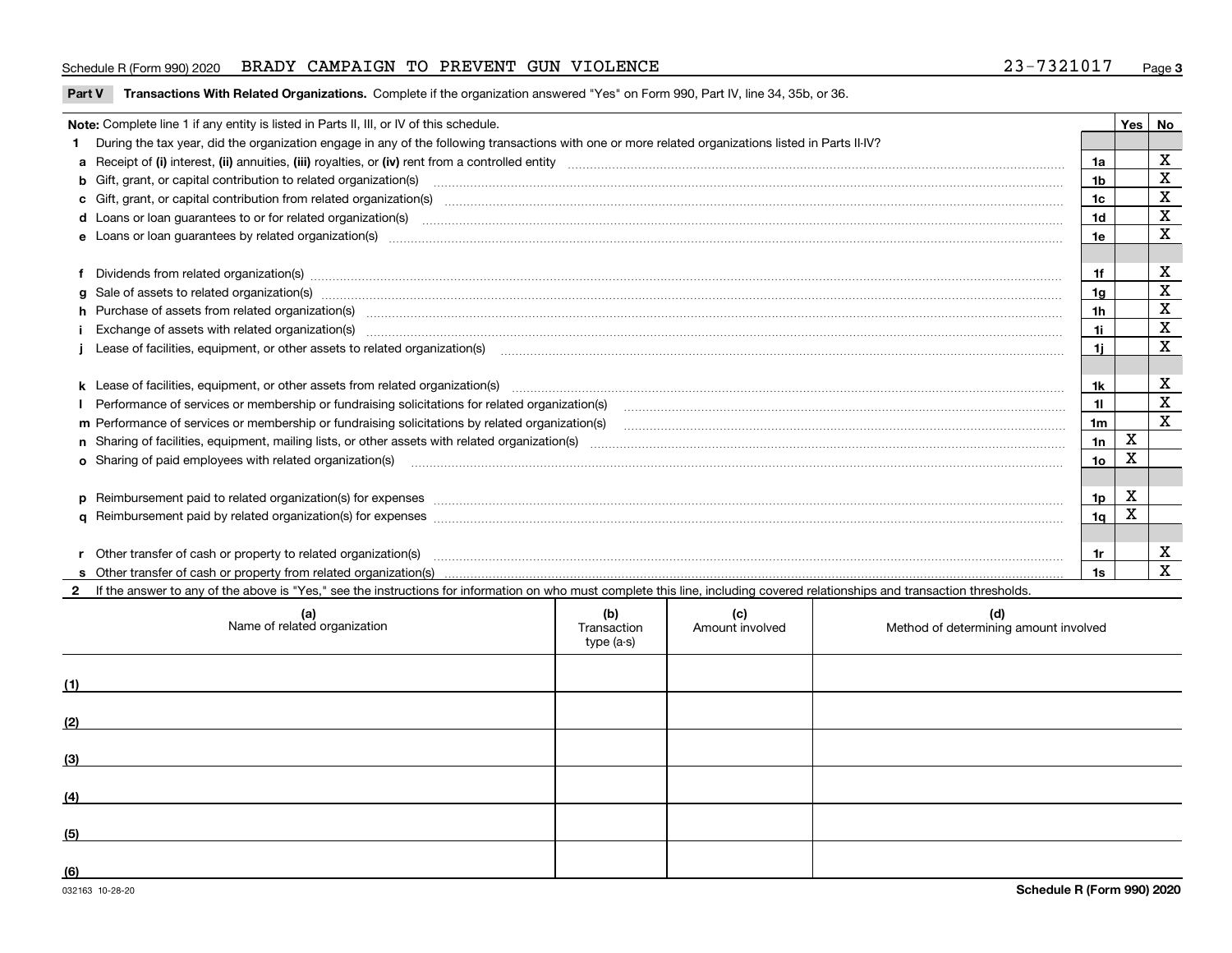#### Schedule R (Form 990) 2020 BRADY CAMPAIGN TO PREVENT GUN VIOLENCE 23-7321017 <sub>Page</sub>

#### Part VI Unrelated Organizations Taxable as a Partnership. Complete if the organization answered "Yes" on Form 990, Part IV, line 37.

Provide the following information for each entity taxed as a partnership through which the organization conducted more than five percent of its activities (measured by total assets or gross revenue) that was not a related organization. See instructions regarding exclusion for certain investment partnerships.

| that machieve a related erganization. See motivations regarding exercision for contain investment partnereinper<br>(a) | (b)              | (c)               | (d)                                                                                        |                                                              | (f)      | (g)         |        | (h)                                                                                                                     | (i)                                                                                      | (j) | $(\mathsf{k})$ |
|------------------------------------------------------------------------------------------------------------------------|------------------|-------------------|--------------------------------------------------------------------------------------------|--------------------------------------------------------------|----------|-------------|--------|-------------------------------------------------------------------------------------------------------------------------|------------------------------------------------------------------------------------------|-----|----------------|
| Name, address, and EIN                                                                                                 | Primary activity | Legal domicile    |                                                                                            | (e)<br>Are all<br>partners sec.<br>$\frac{501(c)(3)}{0rgs?}$ | Share of | Share of    |        |                                                                                                                         |                                                                                          |     |                |
| of entity                                                                                                              |                  | (state or foreign | Predominant income<br>(related, unrelated,<br>excluded from tax under<br>sections 512-514) |                                                              | total    | end-of-year |        | $\fbox{\parbox{0.5cm}{\begin{tabular}{ l l } \hline Disproportion\\{} tionate\\ all locations? \hline \end{tabular}} }$ | Code V-UBI<br>amount in box 20 managing<br>of Schedule K-1<br>(Form 1065)<br>The Nest No |     |                |
|                                                                                                                        |                  | country)          |                                                                                            | Yes No                                                       | income   | assets      | Yes No |                                                                                                                         |                                                                                          |     |                |
|                                                                                                                        |                  |                   |                                                                                            |                                                              |          |             |        |                                                                                                                         |                                                                                          |     |                |
|                                                                                                                        |                  |                   |                                                                                            |                                                              |          |             |        |                                                                                                                         |                                                                                          |     |                |
|                                                                                                                        |                  |                   |                                                                                            |                                                              |          |             |        |                                                                                                                         |                                                                                          |     |                |
|                                                                                                                        |                  |                   |                                                                                            |                                                              |          |             |        |                                                                                                                         |                                                                                          |     |                |
|                                                                                                                        |                  |                   |                                                                                            |                                                              |          |             |        |                                                                                                                         |                                                                                          |     |                |
|                                                                                                                        |                  |                   |                                                                                            |                                                              |          |             |        |                                                                                                                         |                                                                                          |     |                |
|                                                                                                                        |                  |                   |                                                                                            |                                                              |          |             |        |                                                                                                                         |                                                                                          |     |                |
|                                                                                                                        |                  |                   |                                                                                            |                                                              |          |             |        |                                                                                                                         |                                                                                          |     |                |
|                                                                                                                        |                  |                   |                                                                                            |                                                              |          |             |        |                                                                                                                         |                                                                                          |     |                |
|                                                                                                                        |                  |                   |                                                                                            |                                                              |          |             |        |                                                                                                                         |                                                                                          |     |                |
|                                                                                                                        |                  |                   |                                                                                            |                                                              |          |             |        |                                                                                                                         |                                                                                          |     |                |
|                                                                                                                        |                  |                   |                                                                                            |                                                              |          |             |        |                                                                                                                         |                                                                                          |     |                |
|                                                                                                                        |                  |                   |                                                                                            |                                                              |          |             |        |                                                                                                                         |                                                                                          |     |                |
|                                                                                                                        |                  |                   |                                                                                            |                                                              |          |             |        |                                                                                                                         |                                                                                          |     |                |
|                                                                                                                        |                  |                   |                                                                                            |                                                              |          |             |        |                                                                                                                         |                                                                                          |     |                |
|                                                                                                                        |                  |                   |                                                                                            |                                                              |          |             |        |                                                                                                                         |                                                                                          |     |                |
|                                                                                                                        |                  |                   |                                                                                            |                                                              |          |             |        |                                                                                                                         |                                                                                          |     |                |
|                                                                                                                        |                  |                   |                                                                                            |                                                              |          |             |        |                                                                                                                         |                                                                                          |     |                |
|                                                                                                                        |                  |                   |                                                                                            |                                                              |          |             |        |                                                                                                                         |                                                                                          |     |                |
|                                                                                                                        |                  |                   |                                                                                            |                                                              |          |             |        |                                                                                                                         |                                                                                          |     |                |
|                                                                                                                        |                  |                   |                                                                                            |                                                              |          |             |        |                                                                                                                         |                                                                                          |     |                |
|                                                                                                                        |                  |                   |                                                                                            |                                                              |          |             |        |                                                                                                                         |                                                                                          |     |                |
|                                                                                                                        |                  |                   |                                                                                            |                                                              |          |             |        |                                                                                                                         |                                                                                          |     |                |
|                                                                                                                        |                  |                   |                                                                                            |                                                              |          |             |        |                                                                                                                         |                                                                                          |     |                |
|                                                                                                                        |                  |                   |                                                                                            |                                                              |          |             |        |                                                                                                                         |                                                                                          |     |                |
|                                                                                                                        |                  |                   |                                                                                            |                                                              |          |             |        |                                                                                                                         |                                                                                          |     |                |
|                                                                                                                        |                  |                   |                                                                                            |                                                              |          |             |        |                                                                                                                         |                                                                                          |     |                |
|                                                                                                                        |                  |                   |                                                                                            |                                                              |          |             |        |                                                                                                                         |                                                                                          |     |                |
|                                                                                                                        |                  |                   |                                                                                            |                                                              |          |             |        |                                                                                                                         |                                                                                          |     |                |
|                                                                                                                        |                  |                   |                                                                                            |                                                              |          |             |        |                                                                                                                         |                                                                                          |     |                |
|                                                                                                                        |                  |                   |                                                                                            |                                                              |          |             |        |                                                                                                                         |                                                                                          |     |                |
|                                                                                                                        |                  |                   |                                                                                            |                                                              |          |             |        |                                                                                                                         |                                                                                          |     |                |

**Schedule R (Form 990) 2020**